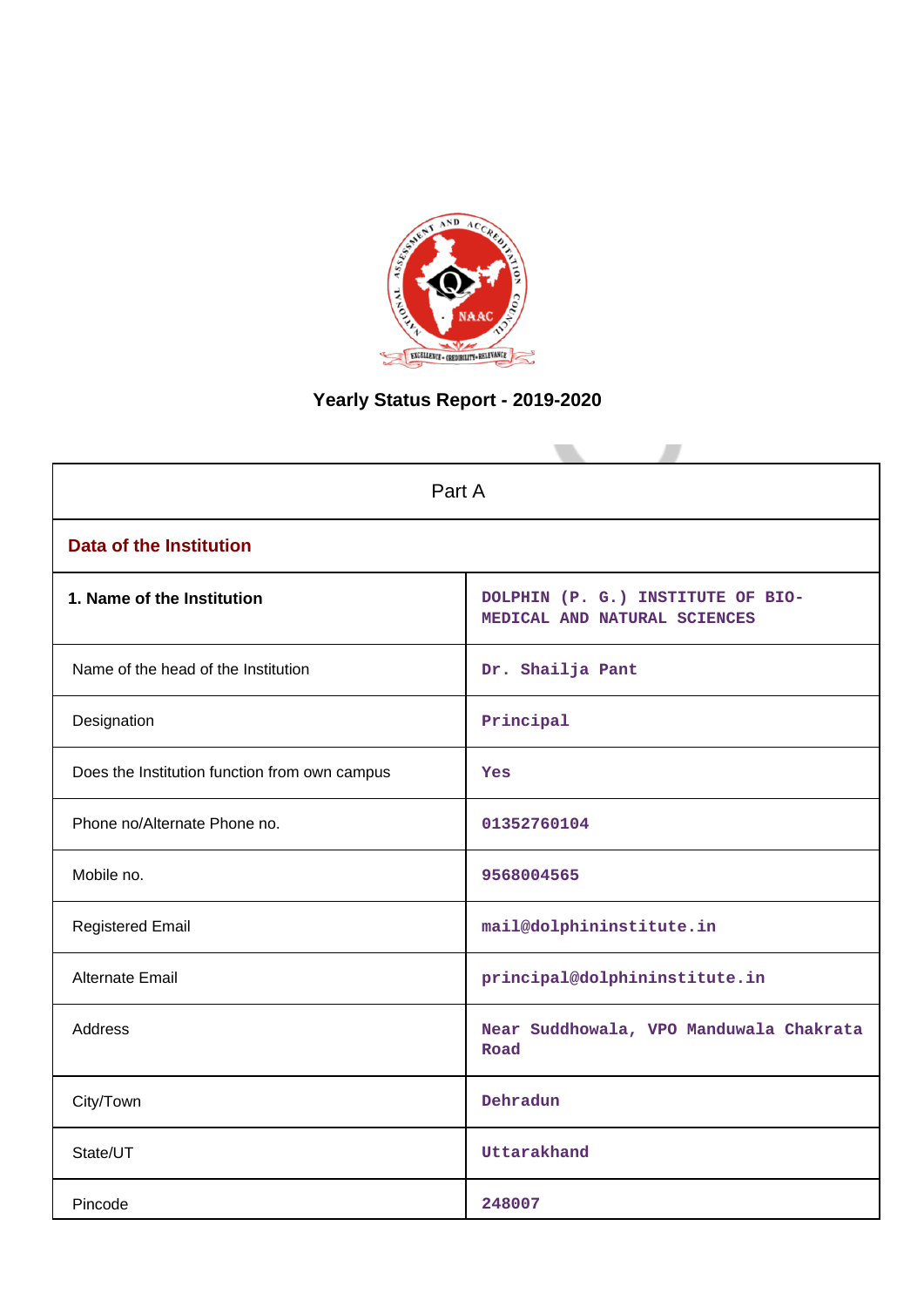| 2. Institutional Status                                                  |             |             |                                                                                                 |                                       |             |  |
|--------------------------------------------------------------------------|-------------|-------------|-------------------------------------------------------------------------------------------------|---------------------------------------|-------------|--|
| Affiliated / Constituent                                                 |             |             | Affiliated                                                                                      |                                       |             |  |
| Type of Institution                                                      |             |             | Co-education                                                                                    |                                       |             |  |
| Location                                                                 |             |             | Rural                                                                                           |                                       |             |  |
| <b>Financial Status</b>                                                  |             |             | Self financed                                                                                   |                                       |             |  |
| Name of the IQAC co-ordinator/Director                                   |             |             | Dr. Shruti Sharma                                                                               |                                       |             |  |
| Phone no/Alternate Phone no.                                             |             |             | 01352760104                                                                                     |                                       |             |  |
| Mobile no.                                                               |             |             | 9568004557                                                                                      |                                       |             |  |
| <b>Registered Email</b>                                                  |             |             | mail@dolphininstitute.in                                                                        |                                       |             |  |
| Alternate Email                                                          |             |             |                                                                                                 | coordinatoriqac@dolphininstitute.in   |             |  |
| 3. Website Address                                                       |             |             |                                                                                                 |                                       |             |  |
| Web-link of the AQAR: (Previous Academic Year)                           |             |             | https://www.dolphininstitute.in/wp-c<br>ontent/uploads/2020/05/AQAR-<br>Reports-2018-19.pdf     |                                       |             |  |
| 4. Whether Academic Calendar prepared during<br>the year                 |             |             | Yes                                                                                             |                                       |             |  |
| if yes, whether it is uploaded in the institutional website:<br>Weblink: |             |             | https://www.dolphininstitute.in/wp-cont<br>ent/uploads/2021/12/Academic-<br>Calendar2020-21.pdf |                                       |             |  |
| <b>5. Accrediation Details</b>                                           |             |             |                                                                                                 |                                       |             |  |
| Cycle                                                                    | Grade       | <b>CGPA</b> | Year of                                                                                         | Validity                              |             |  |
|                                                                          |             |             | Accrediation                                                                                    | Period From                           | Period To   |  |
| $\mathbf{1}$                                                             | $\mathbf B$ | 2.81        | 2011                                                                                            | 16-Sep-2011                           | 15-Sep-2016 |  |
| 6. Date of Establishment of IQAC                                         |             |             | 09-May-2011                                                                                     |                                       |             |  |
| 7. Internal Quality Assurance System                                     |             |             |                                                                                                 |                                       |             |  |
|                                                                          |             |             | Quality initiatives by IQAC during the year for promoting quality culture                       |                                       |             |  |
| Item /Title of the quality initiative by                                 |             |             | Date & Duration                                                                                 | Number of participants/ beneficiaries |             |  |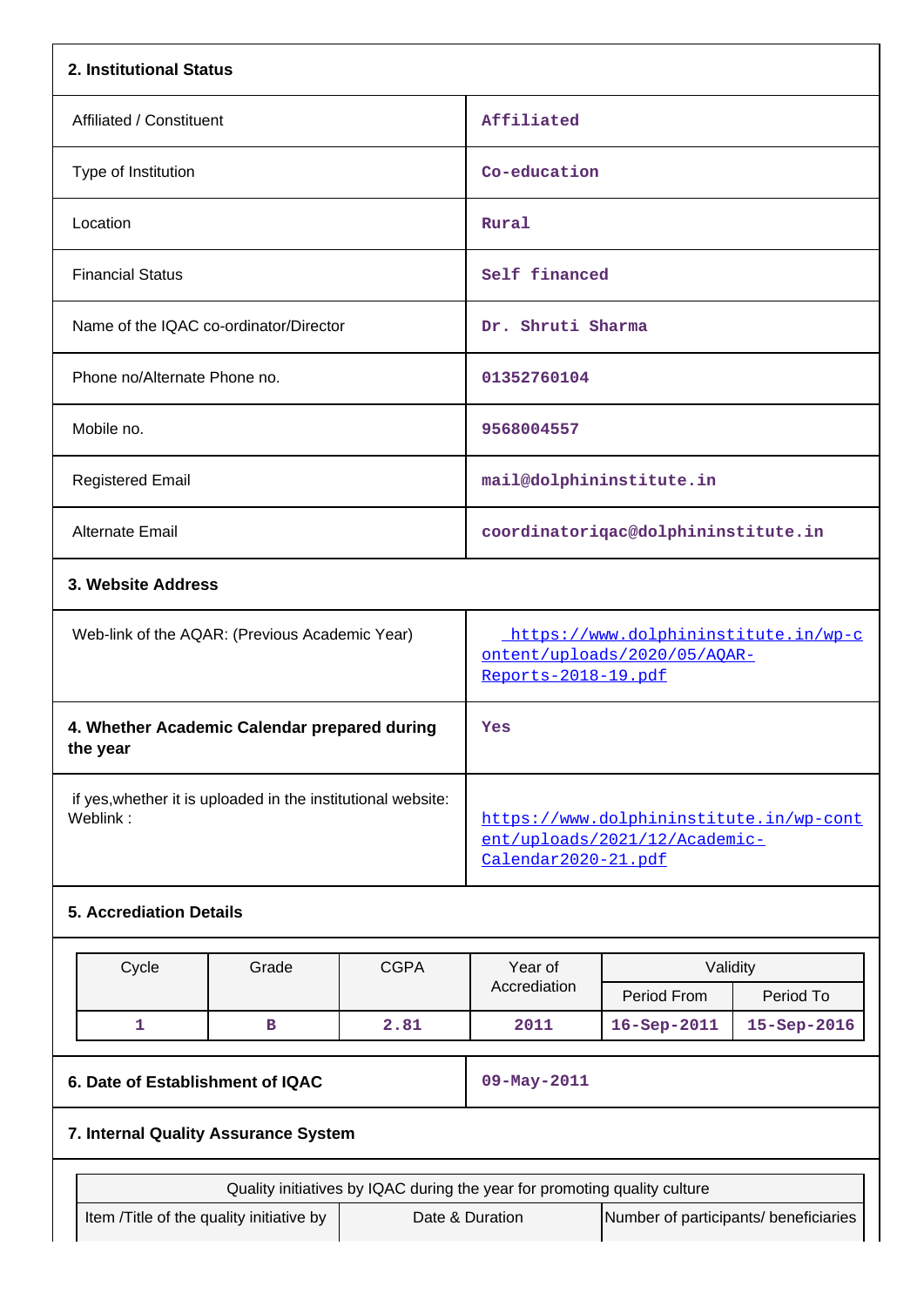| <b>IQAC</b>                                                                                                                                          |        |                                                                   |                        |                                |        |
|------------------------------------------------------------------------------------------------------------------------------------------------------|--------|-------------------------------------------------------------------|------------------------|--------------------------------|--------|
| Feedback taken from<br>$11 - Jun - 2020$<br>students<br>1.                                                                                           |        |                                                                   |                        |                                | 2143   |
| Feedback taken from<br>faculty                                                                                                                       |        |                                                                   | $15 - Jun - 2020$<br>1 |                                | 71     |
| Feedback taken from<br>Parents                                                                                                                       |        |                                                                   | $07 - Jul - 2020$<br>1 |                                | 53     |
| Feedback taken from<br>employees                                                                                                                     |        |                                                                   | $07 - Jun - 2021$<br>1 |                                | 11     |
|                                                                                                                                                      |        |                                                                   | View File              |                                |        |
| 8. Provide the list of funds by Central/ State Government- UGC/CSIR/DST/DBT/ICMR/TEQIP/World<br><b>Bank/CPE of UGC etc.</b><br>Institution/Departmen | Scheme |                                                                   | <b>Funding Agency</b>  | Year of award with<br>duration | Amount |
| t/Faculty<br>Chemistry<br>Research and<br>&Pharmaceutical<br>Development<br>Chemistry                                                                |        | Uttarakhand<br>Science<br>Education and<br><b>Research Centre</b> |                        | 2019<br>730                    | 500000 |
|                                                                                                                                                      |        |                                                                   | View File              |                                |        |
| 9. Whether composition of IQAC as per latest<br><b>NAAC guidelines:</b>                                                                              |        |                                                                   | Yes                    |                                |        |
| Upload latest notification of formation of IQAC                                                                                                      |        |                                                                   | View File              |                                |        |
| 10. Number of IQAC meetings held during the<br>year :                                                                                                |        |                                                                   | 4                      |                                |        |
| The minutes of IQAC meeting and compliances to the<br>decisions have been uploaded on the institutional<br>website                                   |        |                                                                   | Yes                    |                                |        |
| Upload the minutes of meeting and action taken report                                                                                                |        | <u>View File</u>                                                  |                        |                                |        |
| 11. Whether IQAC received funding from any of<br>the funding agency to support its activities<br>during the year?                                    |        |                                                                   | No                     |                                |        |
| 12. Significant contributions made by IQAC during the current year(maximum five bullets)                                                             |        |                                                                   |                        |                                |        |

**Mentor Mentee System Redefined**

**New add on courses started**

**Webinars successfully organized during pandemic lock down**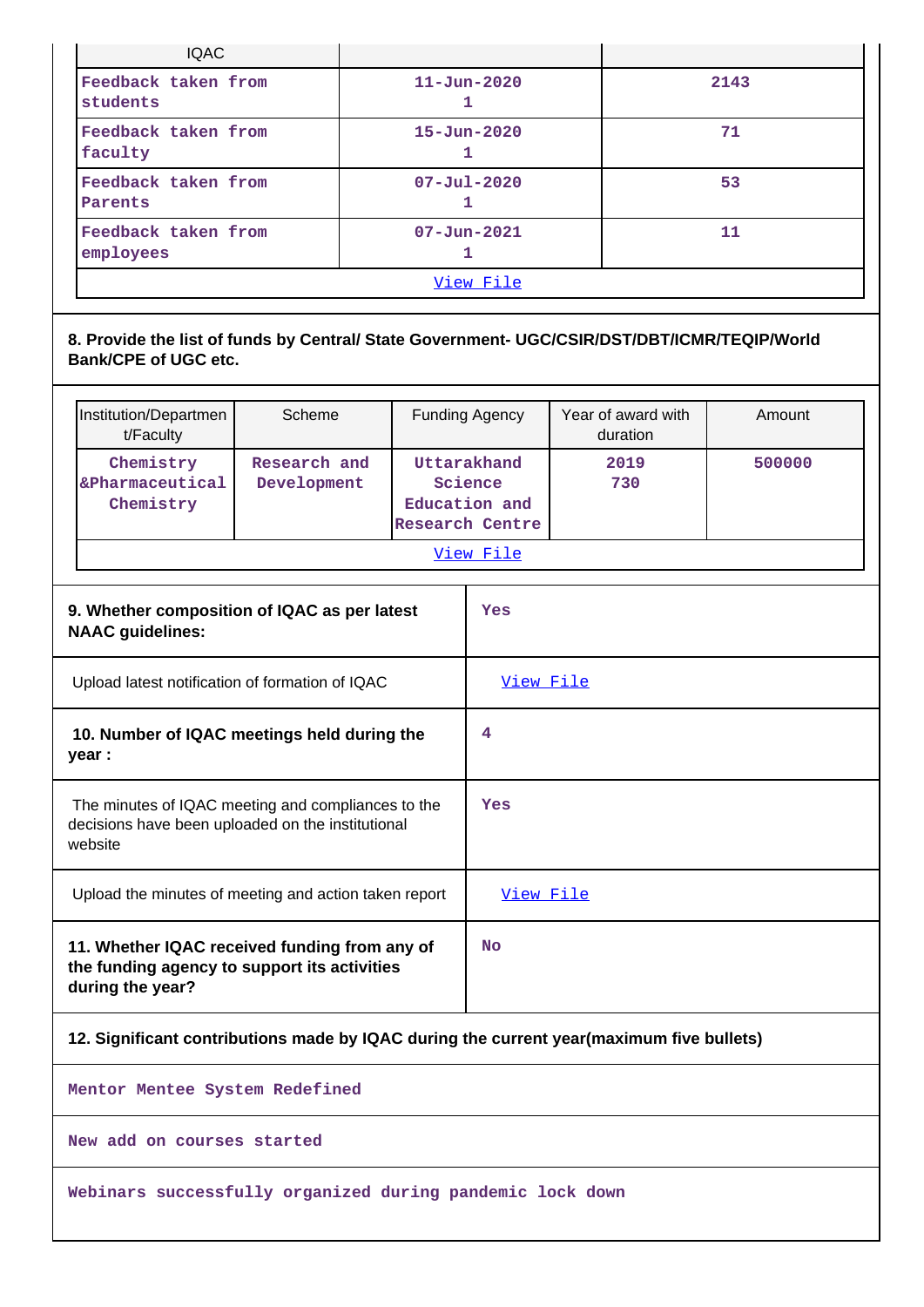**Work began on green campus concept and campus beautification**

**Extension activities enhanced**

#### **No Files Uploaded !!!**

**13. Plan of action chalked out by the IQAC in the beginning of the academic year towards Quality Enhancement and outcome achieved by the end of the academic year**

| Plan of Action                                                                                                       | Achivements/Outcomes                                                                                                                                                                                                                           |  |  |  |  |
|----------------------------------------------------------------------------------------------------------------------|------------------------------------------------------------------------------------------------------------------------------------------------------------------------------------------------------------------------------------------------|--|--|--|--|
|                                                                                                                      |                                                                                                                                                                                                                                                |  |  |  |  |
| SSR to be submitted for second round of SSR was submitted<br>accreditation                                           |                                                                                                                                                                                                                                                |  |  |  |  |
| New Certificate Courses to be started                                                                                | Started by dept. of Biochemistry &<br>Agriculture                                                                                                                                                                                              |  |  |  |  |
| Mentor mentee system to be redefined                                                                                 | All faculty were made mentors                                                                                                                                                                                                                  |  |  |  |  |
| Washrooms to be renovated                                                                                            | All washrooms were renovated                                                                                                                                                                                                                   |  |  |  |  |
| Sanitary Napkin Vending Machine to be<br>installed                                                                   | Machines installed                                                                                                                                                                                                                             |  |  |  |  |
|                                                                                                                      | View File                                                                                                                                                                                                                                      |  |  |  |  |
| 14. Whether AQAR was placed before statutory<br>body?                                                                | Yes                                                                                                                                                                                                                                            |  |  |  |  |
| Name of Statutory Body                                                                                               | <b>Meeting Date</b>                                                                                                                                                                                                                            |  |  |  |  |
| Management Committee                                                                                                 | 20-Aug-2020                                                                                                                                                                                                                                    |  |  |  |  |
| 15. Whether NAAC/or any other accredited<br>body(s) visited IQAC or interacted with it to<br>assess the functioning? | <b>No</b>                                                                                                                                                                                                                                      |  |  |  |  |
| 16. Whether institutional data submitted to<br><b>AISHE:</b>                                                         | Yes                                                                                                                                                                                                                                            |  |  |  |  |
| Year of Submission                                                                                                   | 2020                                                                                                                                                                                                                                           |  |  |  |  |
| Date of Submission                                                                                                   | 17-Jun-2020                                                                                                                                                                                                                                    |  |  |  |  |
| 17. Does the Institution have Management<br><b>Information System?</b>                                               | Yes                                                                                                                                                                                                                                            |  |  |  |  |
| If yes, give a brief descripiton and a list of modules<br>currently operational (maximum 500 words)                  | Yes, the Management Information system<br>is functional in the Institute. The<br>main source of MIS is in the form of an<br>ERP system, The system has been custom<br>developed. It provides immediate<br>information to the Principal and the |  |  |  |  |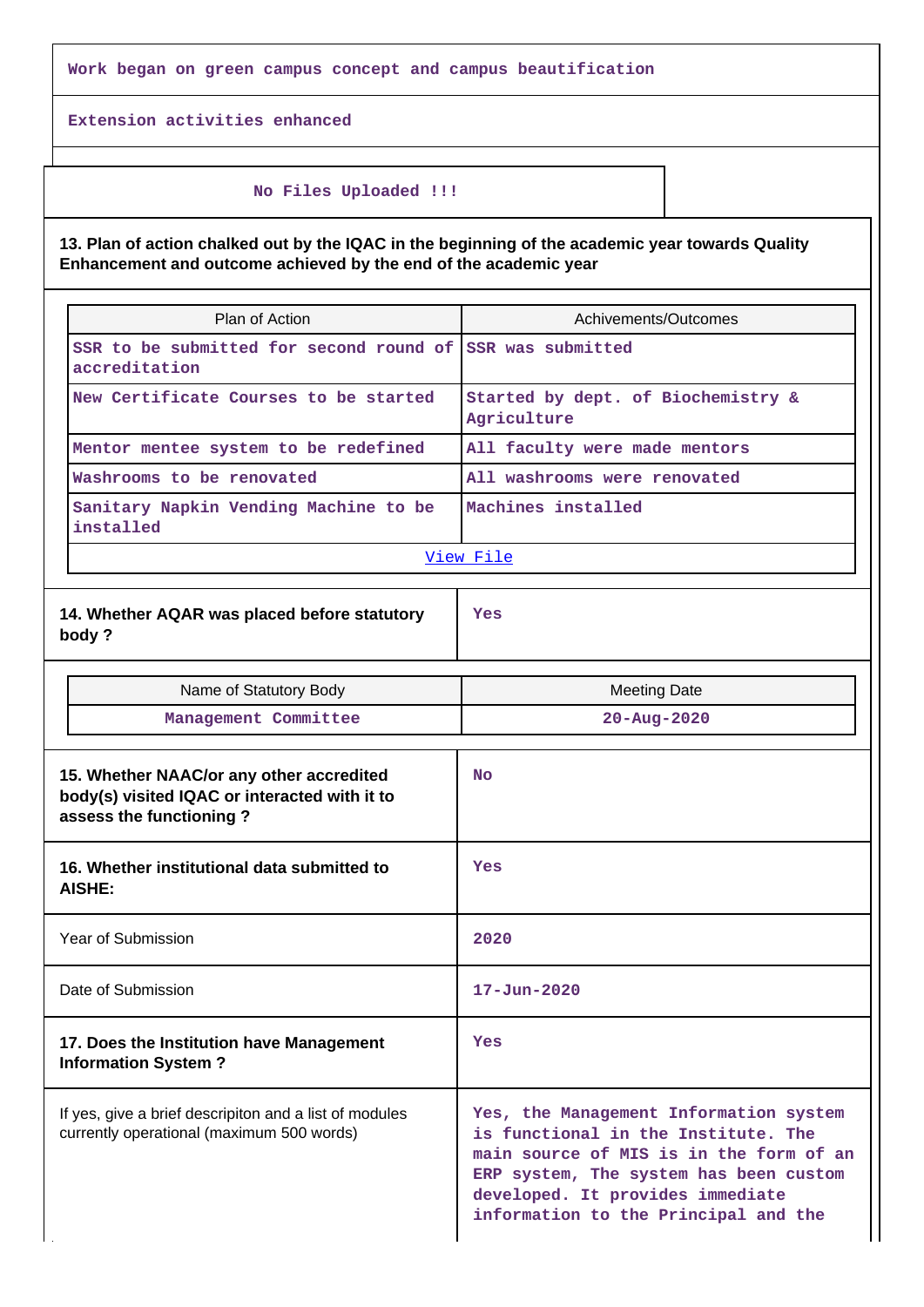**management, which ensures timely action plans. Along with faculty both students and parents too have access to it. They can also monitor their progress through ERP. Following are the list of modules currently operational: 1. Online teaching is being undertaken with the help of ERP. 2. Quality of teaching can be monitored. 3. Attendance of teachers, Staff and students monitored through the system. 4. Leave applications are applied and processed through online portal. 5. Teaching plan of each faculty is maintained in the ERP. 6. Teaching progression can be monitored through class wise/faculty wise. 7. Study material and assignments are made available to the students via their ERP portal. 8. Circular and notices are communicated. 9. Library details are available. 10. Online student feedback facility is available in the ERP. 11. Class tests, internal exams are being held through ERP. 11. Work on uploading the university exam is being currently carried out. Once done, the student will be able to view his/ her result. 12. Student's fee status is also visible here. Besides this, monthly departmental meetings are held, where by the activities of the department is monitored and reviewed for improvement. Feedback is taken regularly from students on teaching learning aspect. All important information related to the activities of the institute and upcoming events are published through institute's website.**

# **Part B**

### **CRITERION I – CURRICULAR ASPECTS**

#### **1.1 – Curriculum Planning and Implementation**

 1.1.1 – Institution has the mechanism for well planned curriculum delivery and documentation. Explain in 500 words

 **Academic Calendar: The College has an academic calendar in accordance with the affiliating University's academic calendar, and accordingly the teaching learning process including the sessional are planned.It is circulated to faculty, staff, and students and also uploaded in the ERP and the College website. Infrastructure: The college has adequate infrastructure for effective curriculum delivery in the form of 61 classrooms equipped with overhead LCD, 02 auditoriums, 33 laboratories, 04 agricultural farms, 03 poly houses and 05 physiotherapy centers, medical OPD, and diagnostic lab. Besides the wellstocked central library, each department has a departmental library to facilitate quick access to frequently referred books. The library also**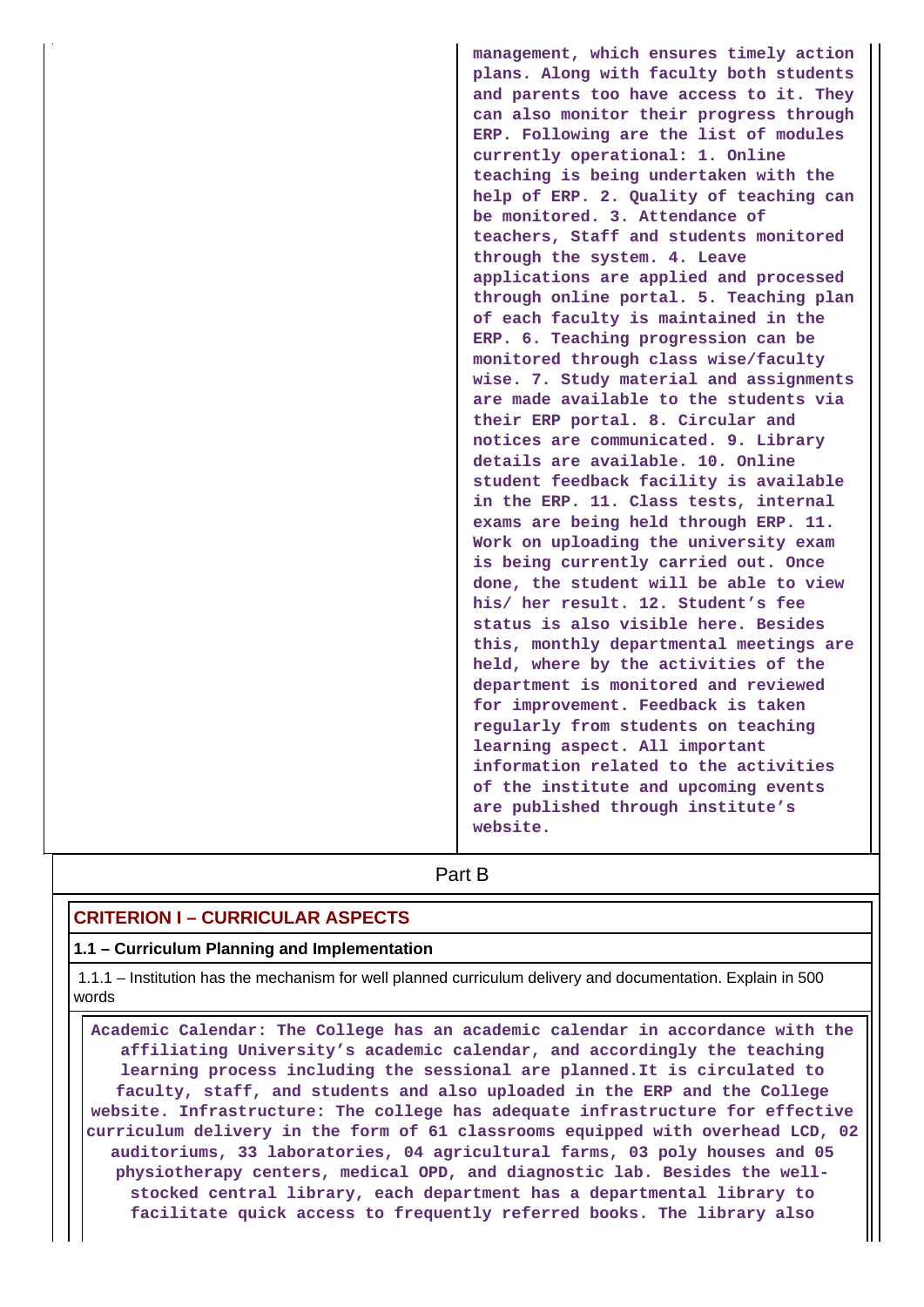**subscribes to reputed subject-wise research journals and general knowledge periodicals. College subscribes to NLIST-INFLIBNET & NDL besides the OPAC facility. College is the local chapter for SWAYAM/ NPTEL and some departments are also conductiong 30 hr online courses for its students. Academic Time table and distribution of Syllabus: The distribution of the syllabus and academic timetable of each Department and individual faculty are discussed and finalized in a individual meeting with HOD's by the Principal before the commencement of each academic session as per the credits assigned by the affiliating University. It is communicated to the students in advance through ERP. Curriculum delivery and monitoring: The individual subject teacher maintains a Teacher's Diary at the beginning of the session recording teaching plans and delivery schedule. Besides this, the break-up of the syllabus is also mentioned in the ERP and at the end of each class, the faculty enters Daily Progress Report in the ERP after updating the attendance of the students. The monitoring of the academic curriculum is carried out through the ERP of the respective subject teacher and discussed in meetings with the Head and the faculty. Class representatives meetings are held at regular intervals to find out the problems faced by the students. The feedback taken from the students is also helpful in ensuring effective curriculum delivery. Accordingly corrective action, if needed, is taken immediately. Remedial classes/ tutorial classes are also conducted regularly for the students. Class Tests: Regular class tests are conducted to evaluate the academic progress of the students. Bimonthly report of student's academic performance, attendance, conduct and behavior is sent to the parents through ERP login. CME/ seminars/ workshops/ hands- on- training are conducted regularly to expose the students to the latest developments/ research in their fields. Altogether 70 such events were organised during preceding five years. Monthly review meetings are held on 1st Saturday, where in Management Committee takes the overview of the academic progress in the preceding month. The IQAC also takes feedback from the students. Corrective measures are taken for any short comings.**

| 1.1.2 - Certificate/ Diploma Courses introduced during the academic year |                                                                    |                          |            |                                                 |                                                              |  |  |  |
|--------------------------------------------------------------------------|--------------------------------------------------------------------|--------------------------|------------|-------------------------------------------------|--------------------------------------------------------------|--|--|--|
| Certificate                                                              | Diploma Courses                                                    | Dates of<br>Introduction | Duration   | Focus on employ<br>ability/entreprene<br>urship | <b>Skill</b><br>Development                                  |  |  |  |
| Certificate<br>Course on Ve<br>rmicompostin<br>g                         | Nil                                                                | 29/09/2019               | 30         | entreprene<br>urship                            | Technical<br>knowhow for<br>production<br>of<br>vermicompost |  |  |  |
| Certificate<br>Course on<br><b>IPR</b>                                   | N11                                                                | 02/02/2020               | 30         | employabil<br>ity/ entrepr<br>eneurship         | Patent<br>filing<br>procedure                                |  |  |  |
| Certificate<br>Course on<br>Nutrition                                    | N11                                                                | 12/02/2020               | 30         | employabil<br>ity                               | Consultant<br>dietician/<br>nutritionist                     |  |  |  |
| 1.2 - Academic Flexibility                                               |                                                                    |                          |            |                                                 |                                                              |  |  |  |
|                                                                          | 1.2.1 - New programmes/courses introduced during the academic year |                          |            |                                                 |                                                              |  |  |  |
|                                                                          | Programme/Course                                                   | Programme Specialization |            |                                                 | Dates of Introduction                                        |  |  |  |
|                                                                          | <b>Nill</b>                                                        |                          | <b>NIL</b> |                                                 | 29/12/2021                                                   |  |  |  |
|                                                                          |                                                                    | No file uploaded.        |            |                                                 |                                                              |  |  |  |
|                                                                          |                                                                    |                          |            |                                                 |                                                              |  |  |  |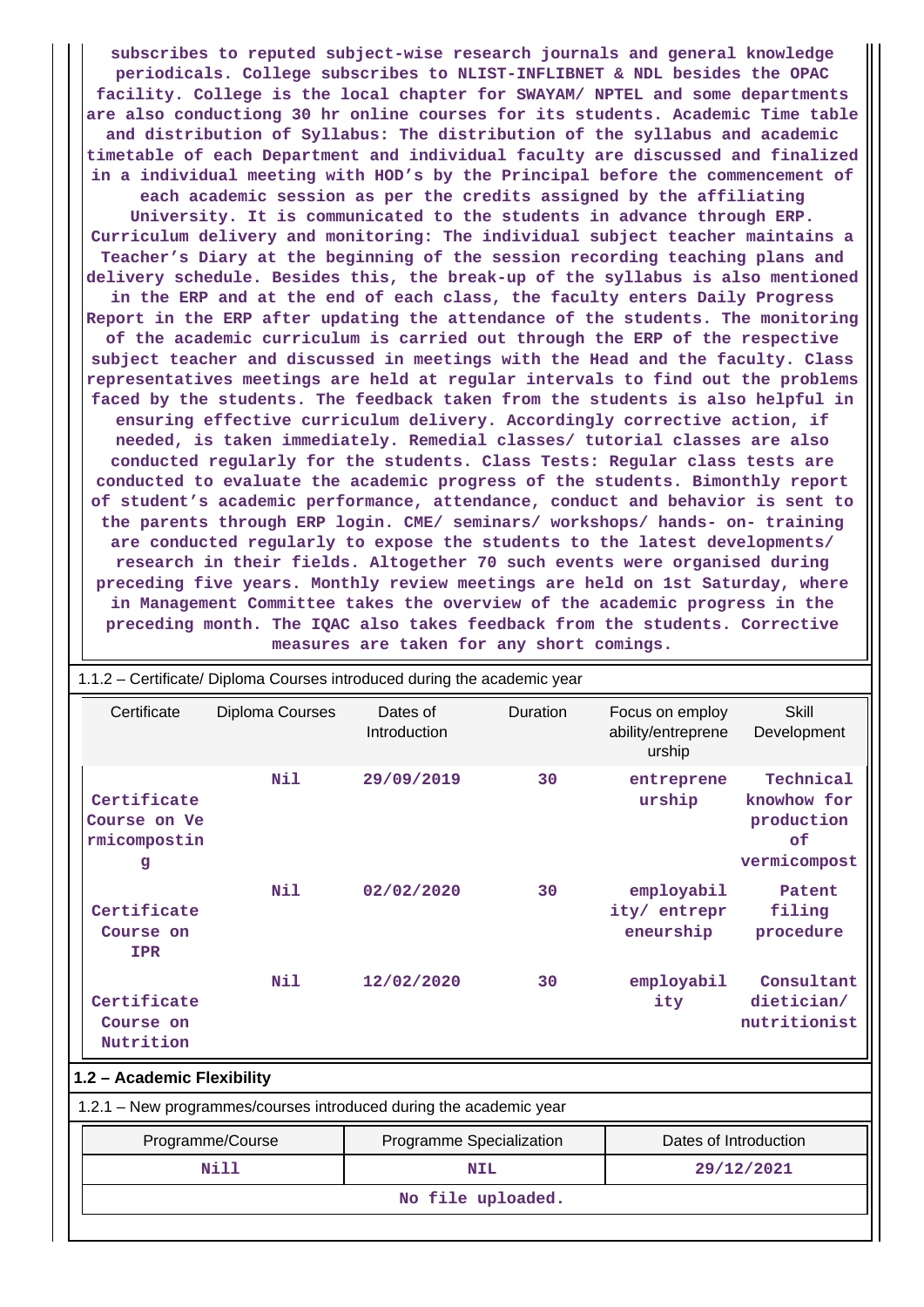| Name of programmes adopting<br><b>CBCS</b>                                                                                                                                                                                                  | Programme Specialization | Date of implementation of<br><b>CBCS/Elective Course System</b> |  |  |  |  |  |  |  |
|---------------------------------------------------------------------------------------------------------------------------------------------------------------------------------------------------------------------------------------------|--------------------------|-----------------------------------------------------------------|--|--|--|--|--|--|--|
| <b>Nill</b>                                                                                                                                                                                                                                 | <b>NIL</b>               | 29/12/2021                                                      |  |  |  |  |  |  |  |
| 1.2.3 - Students enrolled in Certificate/ Diploma Courses introduced during the year                                                                                                                                                        |                          |                                                                 |  |  |  |  |  |  |  |
|                                                                                                                                                                                                                                             | Certificate              | Diploma Course                                                  |  |  |  |  |  |  |  |
| <b>Number of Students</b>                                                                                                                                                                                                                   | 90                       | Nil                                                             |  |  |  |  |  |  |  |
| 1.3 - Curriculum Enrichment                                                                                                                                                                                                                 |                          |                                                                 |  |  |  |  |  |  |  |
| 1.3.1 – Value-added courses imparting transferable and life skills offered during the year                                                                                                                                                  |                          |                                                                 |  |  |  |  |  |  |  |
| <b>Value Added Courses</b>                                                                                                                                                                                                                  | Date of Introduction     | Number of Students Enrolled                                     |  |  |  |  |  |  |  |
| Communication Skill<br>Enhancement Course                                                                                                                                                                                                   | 19/10/2020               | 365                                                             |  |  |  |  |  |  |  |
|                                                                                                                                                                                                                                             | No file uploaded.        |                                                                 |  |  |  |  |  |  |  |
| 1.3.2 - Field Projects / Internships under taken during the year                                                                                                                                                                            |                          |                                                                 |  |  |  |  |  |  |  |
| Project/Programme Title                                                                                                                                                                                                                     | Programme Specialization | No. of students enrolled for Field<br>Projects / Internships    |  |  |  |  |  |  |  |
| <b>BSC</b>                                                                                                                                                                                                                                  | Agriculture              | 203                                                             |  |  |  |  |  |  |  |
| <b>BSC</b>                                                                                                                                                                                                                                  | MedicalLab Technology    | 47                                                              |  |  |  |  |  |  |  |
| <b>BSC</b>                                                                                                                                                                                                                                  | Forestry                 | 180                                                             |  |  |  |  |  |  |  |
| <b>BSC</b>                                                                                                                                                                                                                                  | Medical Microbiology     | 41                                                              |  |  |  |  |  |  |  |
| <b>BPT</b>                                                                                                                                                                                                                                  | Physiotherapy            | 44                                                              |  |  |  |  |  |  |  |
| <b>BSC</b>                                                                                                                                                                                                                                  | Horticulture             | 83                                                              |  |  |  |  |  |  |  |
| <b>MSC</b>                                                                                                                                                                                                                                  | MedicalLab Technology    | 19                                                              |  |  |  |  |  |  |  |
| <b>MSC</b>                                                                                                                                                                                                                                  | Biotechnology            | 10                                                              |  |  |  |  |  |  |  |
| <b>MSC</b>                                                                                                                                                                                                                                  | Physics                  | 5                                                               |  |  |  |  |  |  |  |
| <b>MSC</b>                                                                                                                                                                                                                                  | Biochemistry             | 11                                                              |  |  |  |  |  |  |  |
|                                                                                                                                                                                                                                             | View File                |                                                                 |  |  |  |  |  |  |  |
| 1.4 - Feedback System                                                                                                                                                                                                                       |                          |                                                                 |  |  |  |  |  |  |  |
| 1.4.1 – Whether structured feedback received from all the stakeholders.                                                                                                                                                                     |                          |                                                                 |  |  |  |  |  |  |  |
| <b>Students</b>                                                                                                                                                                                                                             |                          | Yes                                                             |  |  |  |  |  |  |  |
| <b>Teachers</b>                                                                                                                                                                                                                             |                          | Yes                                                             |  |  |  |  |  |  |  |
| Employers                                                                                                                                                                                                                                   |                          | Yes                                                             |  |  |  |  |  |  |  |
| Alumni                                                                                                                                                                                                                                      |                          | Yes                                                             |  |  |  |  |  |  |  |
| Parents                                                                                                                                                                                                                                     |                          | Yes                                                             |  |  |  |  |  |  |  |
| 1.4.2 – How the feedback obtained is being analyzed and utilized for overall development of the institution?<br>(maximum 500 words)                                                                                                         |                          |                                                                 |  |  |  |  |  |  |  |
| <b>Feedback Obtained</b>                                                                                                                                                                                                                    |                          |                                                                 |  |  |  |  |  |  |  |
| Feedback serves as guiding force to improve the overall teaching learning<br>process of the Institute. A close interaction is maintained with the various<br>stakeholders. The feedback taken from them is minutely scrutinized by the IQAC |                          |                                                                 |  |  |  |  |  |  |  |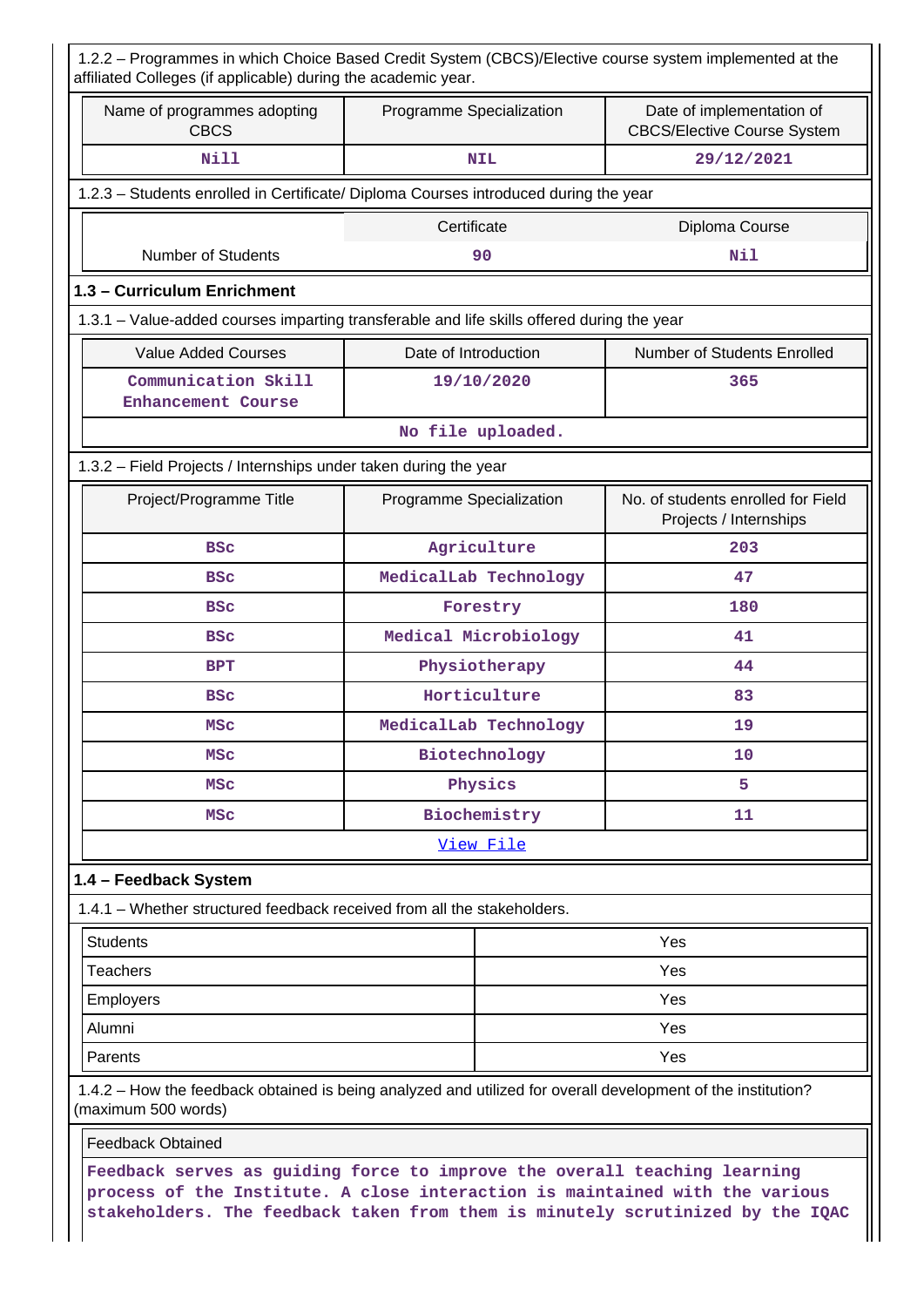**Cell. Strengths, weaknesses and suggestions are discussed by the members. Based on the same appropriate decisions are taken and intimated to the concerned person for implementation. The corrective actions are supervised by the Cell and feedback regarding the same is also given from time to time. Feedback received from students is initially discussed with the respective HODs. The remarks of the HOD are duly taken into consideration, and are conveyed to the concerned faculty. The corrective actions are also suggested to the faculty. Feedback about the concerned faculty is also taken from the students. In most of the cases, there is improvement in the over all performance of the faculty and the students are satisfied. In few instances, when after repeated advice, no improvement is seen, the faculty is replaced. Feedback regarding other aspects like hostel facilities etc are taken regularly in the feed back register, and conveyed to the concerned authorities. Close watch is kept to monitor the progress. Feedback received from faculty helps in improving the interpersonal relations and creates a healthy environment for working. Feedback from the employers helps us to prepare our students better to face the onsite job requirements, and also helps College authorities to bridge the gap between theory and practical aspects. Feedback from Alumni helps us to develop our students to face the competitive job market and prepare them for future challenges. Feedback from the parents guide us to cater to students' needs to make their teaching learning exposure comfortable and productive. This ensures the all round development of the students**

## **CRITERION II – TEACHING- LEARNING AND EVALUATION**

#### **2.1 – Student Enrolment and Profile**

### 2.1.1 – Demand Ratio during the year

| Name of the<br>Programme                                      | Programme<br>Specialization         |  | Number of seats<br>available |           |  | Number of<br>Application received |    | <b>Students Enrolled</b> |  |
|---------------------------------------------------------------|-------------------------------------|--|------------------------------|-----------|--|-----------------------------------|----|--------------------------|--|
| <b>MSC</b>                                                    | Biochemistry                        |  |                              |           |  | 13                                |    | 13                       |  |
| <b>MSC</b>                                                    | Agronomy                            |  |                              | 30        |  | 36                                |    | 28                       |  |
| <b>BSC</b>                                                    | Agriculture                         |  |                              | 220       |  | 255                               |    | 220                      |  |
| <b>BSC</b>                                                    | Biotechnology<br>(with CBZ)         |  |                              | 60        |  | 22                                |    | 20                       |  |
| <b>BSC</b>                                                    | Forestry                            |  |                              | 100       |  | 105                               |    | 99                       |  |
| <b>BSC</b>                                                    | Horticulture                        |  |                              | 100       |  | 50                                |    | 50                       |  |
| <b>BSC</b>                                                    | Medical Lab.<br>Technology          |  | 50                           |           |  | 55                                | 48 |                          |  |
| <b>BSC</b>                                                    | Medical<br>Microbiology             |  |                              | 50        |  | 32                                |    | 28                       |  |
| <b>BPT</b>                                                    | Physiotherapy                       |  |                              | 50        |  | 59                                |    | 50                       |  |
| <b>BEd</b>                                                    | Education                           |  |                              | 50        |  | 42                                |    | 42                       |  |
|                                                               |                                     |  |                              | View File |  |                                   |    |                          |  |
|                                                               | 2.2 - Catering to Student Diversity |  |                              |           |  |                                   |    |                          |  |
| 2.2.1 - Student - Full time teacher ratio (current year data) |                                     |  |                              |           |  |                                   |    |                          |  |
| Year                                                          | Number of                           |  | Number of                    | Number of |  | Number of                         |    | Number of                |  |

| Year | Number of<br>students enrolled<br>in the institution<br>(UG) | Number of<br>students enrolled<br>in the institution<br>(PG) | Number of<br>fulltime teachers<br>available in the<br>institution<br>teaching only UG Iteaching only PG<br>courses | Number of<br>fulltime teachers<br>available in the<br>institution<br>courses | Number of<br>teachers<br>teaching both UG<br>and PG courses |
|------|--------------------------------------------------------------|--------------------------------------------------------------|--------------------------------------------------------------------------------------------------------------------|------------------------------------------------------------------------------|-------------------------------------------------------------|
|      |                                                              |                                                              |                                                                                                                    |                                                                              |                                                             |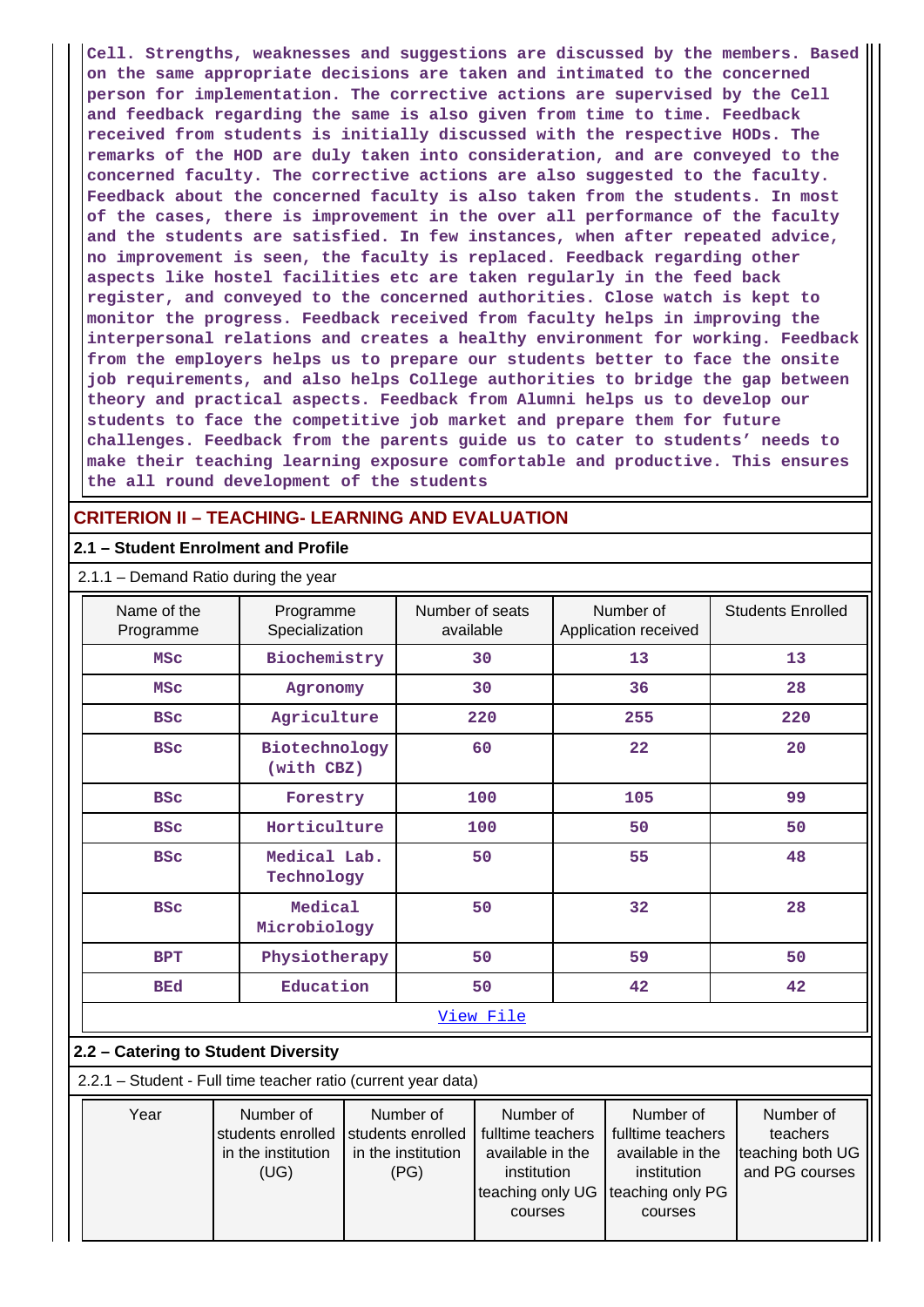| 2019                                                                                                                                                                                                                                                                                                                                                                                                                                                                                                                                                                                                                                                                                                                                                                                                                                                                                                                                                                                                                                                                                                                                                                                                                                                                                                                                |                                                                                                                                                                    | 2196                    |                     | 559                                                                                 | 11 |                        |                                             | 16          | 64                                                                                                                  |
|-------------------------------------------------------------------------------------------------------------------------------------------------------------------------------------------------------------------------------------------------------------------------------------------------------------------------------------------------------------------------------------------------------------------------------------------------------------------------------------------------------------------------------------------------------------------------------------------------------------------------------------------------------------------------------------------------------------------------------------------------------------------------------------------------------------------------------------------------------------------------------------------------------------------------------------------------------------------------------------------------------------------------------------------------------------------------------------------------------------------------------------------------------------------------------------------------------------------------------------------------------------------------------------------------------------------------------------|--------------------------------------------------------------------------------------------------------------------------------------------------------------------|-------------------------|---------------------|-------------------------------------------------------------------------------------|----|------------------------|---------------------------------------------|-------------|---------------------------------------------------------------------------------------------------------------------|
| 2.3 - Teaching - Learning Process                                                                                                                                                                                                                                                                                                                                                                                                                                                                                                                                                                                                                                                                                                                                                                                                                                                                                                                                                                                                                                                                                                                                                                                                                                                                                                   |                                                                                                                                                                    |                         |                     |                                                                                     |    |                        |                                             |             |                                                                                                                     |
| 2.3.1 – Percentage of teachers using ICT for effective teaching with Learning Management Systems (LMS), E-<br>learning resources etc. (current year data)                                                                                                                                                                                                                                                                                                                                                                                                                                                                                                                                                                                                                                                                                                                                                                                                                                                                                                                                                                                                                                                                                                                                                                           |                                                                                                                                                                    |                         |                     |                                                                                     |    |                        |                                             |             |                                                                                                                     |
| Number of<br>Number of<br>Number of ICT<br>Numberof smart<br><b>ICT Tools and</b><br>E-resources and<br><b>Teachers on Roll</b><br>enabled<br>teachers using<br>classrooms<br>techniques used<br>resources<br>ICT (LMS, e-<br>available<br>Classrooms<br>Resources)                                                                                                                                                                                                                                                                                                                                                                                                                                                                                                                                                                                                                                                                                                                                                                                                                                                                                                                                                                                                                                                                 |                                                                                                                                                                    |                         |                     |                                                                                     |    |                        |                                             |             |                                                                                                                     |
| 91                                                                                                                                                                                                                                                                                                                                                                                                                                                                                                                                                                                                                                                                                                                                                                                                                                                                                                                                                                                                                                                                                                                                                                                                                                                                                                                                  |                                                                                                                                                                    | 91                      |                     | 4                                                                                   | 61 |                        |                                             | <b>Nill</b> | 3                                                                                                                   |
|                                                                                                                                                                                                                                                                                                                                                                                                                                                                                                                                                                                                                                                                                                                                                                                                                                                                                                                                                                                                                                                                                                                                                                                                                                                                                                                                     |                                                                                                                                                                    |                         |                     | View File of ICT Tools and resources                                                |    |                        |                                             |             |                                                                                                                     |
|                                                                                                                                                                                                                                                                                                                                                                                                                                                                                                                                                                                                                                                                                                                                                                                                                                                                                                                                                                                                                                                                                                                                                                                                                                                                                                                                     |                                                                                                                                                                    |                         |                     | View File of E-resources and techniques used                                        |    |                        |                                             |             |                                                                                                                     |
| 2.3.2 - Students mentoring system available in the institution? Give details. (maximum 500 words)                                                                                                                                                                                                                                                                                                                                                                                                                                                                                                                                                                                                                                                                                                                                                                                                                                                                                                                                                                                                                                                                                                                                                                                                                                   |                                                                                                                                                                    |                         |                     |                                                                                     |    |                        |                                             |             |                                                                                                                     |
| Mentoring system is available in the institution. The faculty is made aware of the need of a mentor, which is to<br>help the mentee excel in his/her career and become the best version of him/ her. This may involve helping the<br>mentee achieve his/her goals, introducing the mentee to new ways of thinking, challenging his/her limiting<br>assumptions, teaching you life lessons, and much more. Each faculty is a mentor to around 35-40 students.<br>Record of each student is maintained by the mentor in a diary, which is updated from time to time. The diary<br>contains personal details of the mentee along with the academic performance, result, strengths, weaknesses,<br>and mentoring details of the mentee. The mentee is with the same mentor though out his/ her academic years in<br>the Institute. This creates a bonding between the two. The mentor encourages the mentee to share his problems<br>whether related to academics or otherwise so that solution of the same can be found out. As the mentor is in<br>regular touch with the mentee, he is in a position to guide him/ her for improvement. In rare cases, if the mentor<br>is unable to sort out the issues of the mentee, the whole matter is brought to the notice of Principal. The Principal<br>then mentors the concerned student. |                                                                                                                                                                    |                         |                     |                                                                                     |    |                        |                                             |             |                                                                                                                     |
| Number of students enrolled in the<br>institution                                                                                                                                                                                                                                                                                                                                                                                                                                                                                                                                                                                                                                                                                                                                                                                                                                                                                                                                                                                                                                                                                                                                                                                                                                                                                   |                                                                                                                                                                    |                         |                     | Number of fulltime teachers                                                         |    |                        |                                             |             | Mentor: Mentee Ratio                                                                                                |
|                                                                                                                                                                                                                                                                                                                                                                                                                                                                                                                                                                                                                                                                                                                                                                                                                                                                                                                                                                                                                                                                                                                                                                                                                                                                                                                                     | 2755                                                                                                                                                               |                         |                     |                                                                                     | 91 |                        |                                             |             | 1:30                                                                                                                |
| 2.4 - Teacher Profile and Quality                                                                                                                                                                                                                                                                                                                                                                                                                                                                                                                                                                                                                                                                                                                                                                                                                                                                                                                                                                                                                                                                                                                                                                                                                                                                                                   |                                                                                                                                                                    |                         |                     |                                                                                     |    |                        |                                             |             |                                                                                                                     |
| 2.4.1 - Number of full time teachers appointed during the year                                                                                                                                                                                                                                                                                                                                                                                                                                                                                                                                                                                                                                                                                                                                                                                                                                                                                                                                                                                                                                                                                                                                                                                                                                                                      |                                                                                                                                                                    |                         |                     |                                                                                     |    |                        |                                             |             |                                                                                                                     |
| No. of sanctioned<br>positions                                                                                                                                                                                                                                                                                                                                                                                                                                                                                                                                                                                                                                                                                                                                                                                                                                                                                                                                                                                                                                                                                                                                                                                                                                                                                                      |                                                                                                                                                                    | No. of filled positions |                     | Vacant positions                                                                    |    |                        | Positions filled during<br>the current year |             | No. of faculty with<br>Ph.D                                                                                         |
| 100                                                                                                                                                                                                                                                                                                                                                                                                                                                                                                                                                                                                                                                                                                                                                                                                                                                                                                                                                                                                                                                                                                                                                                                                                                                                                                                                 |                                                                                                                                                                    | 91                      |                     |                                                                                     | 9  |                        | 5                                           |             | 56                                                                                                                  |
| International level from Government, recognised bodies during the year)                                                                                                                                                                                                                                                                                                                                                                                                                                                                                                                                                                                                                                                                                                                                                                                                                                                                                                                                                                                                                                                                                                                                                                                                                                                             |                                                                                                                                                                    |                         |                     |                                                                                     |    |                        |                                             |             | 2.4.2 – Honours and recognition received by teachers (received awards, recognition, fellowships at State, National, |
| Year of Award                                                                                                                                                                                                                                                                                                                                                                                                                                                                                                                                                                                                                                                                                                                                                                                                                                                                                                                                                                                                                                                                                                                                                                                                                                                                                                                       |                                                                                                                                                                    |                         | international level | Name of full time teachers<br>receiving awards from<br>state level, national level, |    | Designation            |                                             |             | Name of the award,<br>fellowship, received from<br>Government or recognized<br>bodies                               |
| 2019                                                                                                                                                                                                                                                                                                                                                                                                                                                                                                                                                                                                                                                                                                                                                                                                                                                                                                                                                                                                                                                                                                                                                                                                                                                                                                                                | Dr Kanika Issar<br>Assistant<br>Young Scientist<br>Award, Plantica.<br>Professor<br>Association of<br>Plant Science<br>Researchers,<br>Government of<br>Uttrakhand |                         |                     |                                                                                     |    |                        |                                             |             |                                                                                                                     |
| 2020                                                                                                                                                                                                                                                                                                                                                                                                                                                                                                                                                                                                                                                                                                                                                                                                                                                                                                                                                                                                                                                                                                                                                                                                                                                                                                                                |                                                                                                                                                                    |                         |                     | Dr. Deepali Rana                                                                    |    | Assistant<br>Professor |                                             |             | Certificate of<br>Appreciation<br>awarded by Wildlife<br>Institute of India,                                        |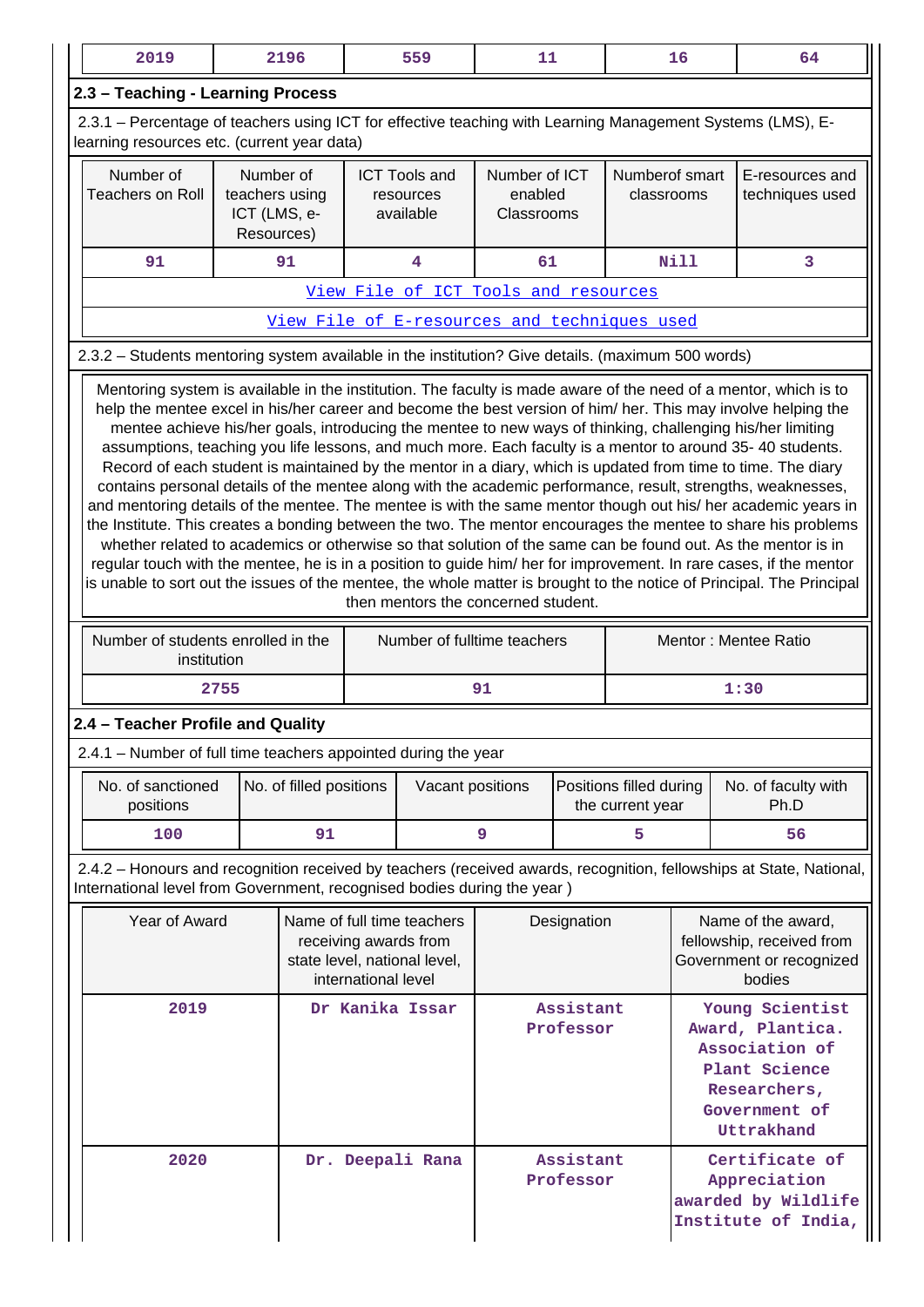|                                                                                                                                |                        |                        | Dehradun and Namami<br>Gange for<br>enthusiastic<br>support towards our<br>environment.                                                                                                                                                |  |
|--------------------------------------------------------------------------------------------------------------------------------|------------------------|------------------------|----------------------------------------------------------------------------------------------------------------------------------------------------------------------------------------------------------------------------------------|--|
| 2020                                                                                                                           | Dr. Deepali Rana       | Assistant<br>Professor | Best paper Award<br>in National<br>Conference on<br>Sustainable<br>Management of<br>Environment Natural<br>Resource Through<br>Innovation in<br>Science and<br>technology (SMTST<br>2020) on August<br>7-8, 2020, at UPES,<br>Dehradun |  |
| 2020                                                                                                                           | Mr. Upendra<br>Dwivedi | Assistant<br>Professor | Best PG Thesis<br>award, received<br>from Academy for<br>Environment and<br>Life Sciences and<br>Department of<br>Botany, St.John's<br>College, Agra                                                                                   |  |
| 2020                                                                                                                           | Mr. Anuj Gupta         | Assistant<br>Professor | Best PG Thesis<br>award, received<br>from Academy for<br>Environment and<br>Life Sciences and<br>Department of<br>Botany, St.John's<br>College, Agra                                                                                   |  |
|                                                                                                                                |                        | No file uploaded.      |                                                                                                                                                                                                                                        |  |
| 2.5 - Evaluation Process and Reforms                                                                                           |                        |                        |                                                                                                                                                                                                                                        |  |
| 2.5.1 – Number of days from the date of semester-end/ year- end examination till the declaration of results during<br>the year |                        |                        |                                                                                                                                                                                                                                        |  |

| Programme Name | Programme Code | Semester/year | Last date of the last<br>semester-end/year-<br>end examination | Date of declaration of<br>results of semester-<br>end/year-end<br>examination |
|----------------|----------------|---------------|----------------------------------------------------------------|-------------------------------------------------------------------------------|
| <b>BSC</b>     | 103            | Semester      | 26/09/2020                                                     | 20/10/2020                                                                    |
|                |                | View File     |                                                                |                                                                               |

#### 2.5.2 – Reforms initiated on Continuous Internal Evaluation(CIE) system at the institutional level (250 words)

 **At the college level, an Examination Cell, comprising of two senior staff as controller, deputy controller and other teaching and non-teaching staff as members, has been constituted to handle the issues regarding conducting of exams and evaluation process. Examination Cell always circulates the examination schedule for sessionals as well end of semester examination/ annual**

**examinations as notified by the affiliating university. The registration of the students in University is done online and the respective class coordinators guide the students for the same. Schedule of the university examination is also**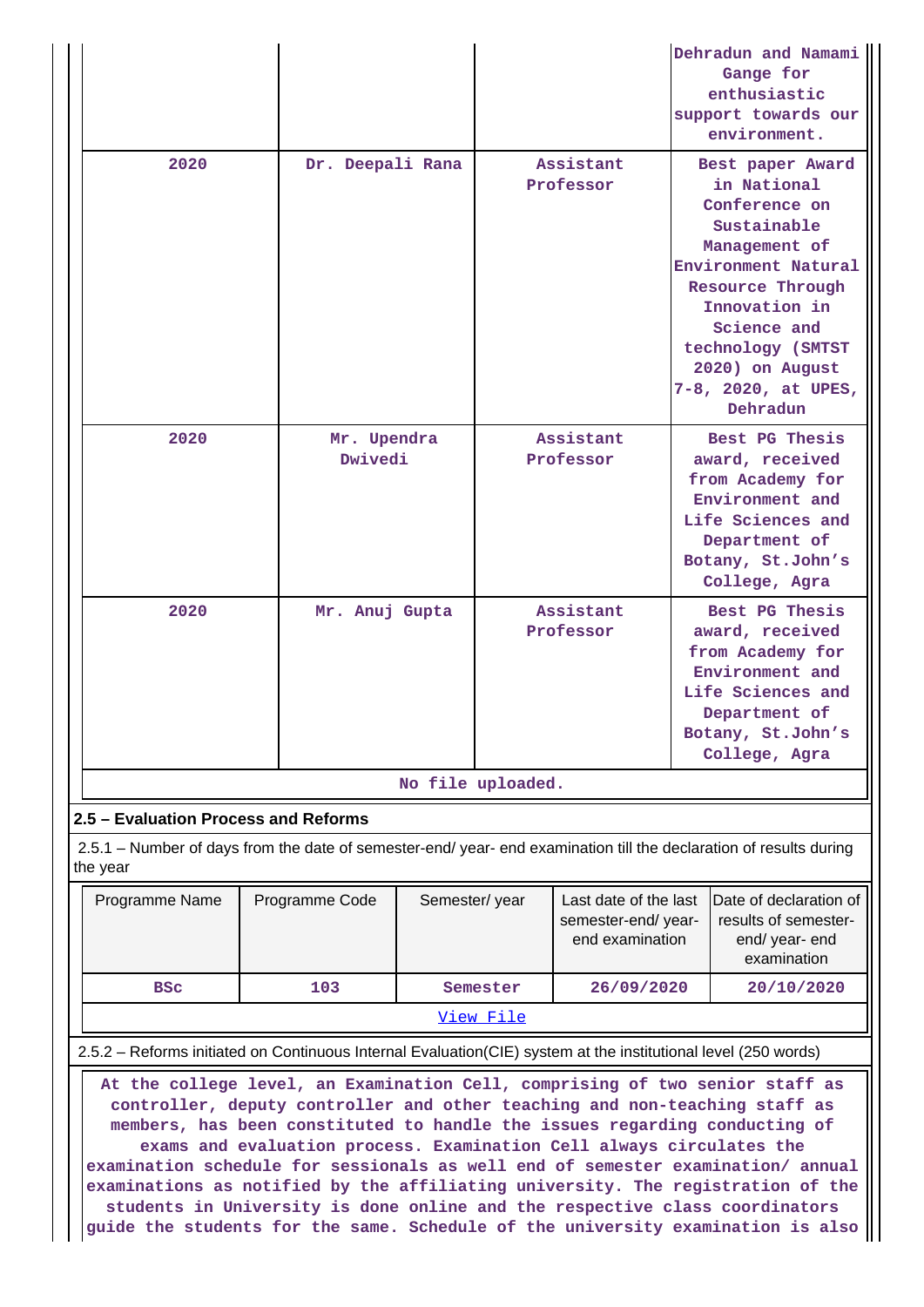**displayed in the Institute's website as well as circulated to all through departmental Whatsapp groups and notice boards. For any query, the students are free to contact the Examination Cell. Pre university examinations in annual programme are conducted by the examination cell strictly on University examination pattern and guidelines. This readies the students to face the university exams confidently. Answer sheets are shown to the students and queries of the students are satisfied. In emergent cases when a student is unable to appear for sessionals due to medical emergencies or other genuine reason re-examination is conducted for that student as per university norms, provided that he/she submits application with proper documents to the Principal duly verified by HOD. In turn, if the Principal is satisfied the HOD is advised to conduct a fresh sessionals exam for the concerned student. The grievances or doubts of the students with reference to assessment are cleared by showing his/her performance in the answer sheet. The answer sheet of such student is assessed by the faculty once again in the presence of the student concerned. Any corrections in the total of marks or assessment of answer books as identified by students are immediately undertaken by the faculty. Any student who is not satisfied with the assessment and award of marks may approach the concern HOD who can intervene and seek opinion of another course Teacher. The Institute follows open evaluation system where the student performance is displayed on the notice board / ERP system and the same is informed to the parents via bimonthly reports. Class coordinator compiles the details of marks obtained in different subjects. These are displayed in the ERP system which plays an important role in maintaining transparency of evaluation system. The subject faculty uploads the award list of all internals in the ERP which can be accessed by the students and the parents as well. Bi-monthly report of the academic performance of each student is sent to the parents. Weightage is given to assignments, presentations, discipline, attendance and field report/ clinical orientation while considering the internal assessment in theory courses. Lab records and communication skills do get weightage in lab courses and presentation /seminar of dissertation work. Question banks and referral material are made available to the students in the departmental library to make them aware of the University examination pattern.**

 2.5.3 – Academic calendar prepared and adhered for conduct of Examination and other related matters (250 words)

 **Prior to the commencement of an academic session, an academic calendar is prepared in tune with the academic calendar of the affiliating university along with consultation with the Department Heads, Controller of Exam and Dean student welfare. The academic calendar includes dates for commencement of the classes in new semester / year, University sessional exams, pre university exams. List of holidays is also prepared separately which includes term break and closed holidays. It is ensured while preparing the academic calendar that the number of teaching days corresponds to that of the mandatory requirements of the affiliating University. Copy of academic calendar is provided to each department and displayed in website. Principal office and IQAC ensures time to time that all departments adhere to it for conduction of internal examinations and other activities.**

#### **2.6 – Student Performance and Learning Outcomes**

 2.6.1 – Program outcomes, program specific outcomes and course outcomes for all programs offered by the institution are stated and displayed in website of the institution (to provide the weblink)

<https://www.dolphininstitute.in/wp-content/uploads/2021/08/All-Courses-UGPG.pdf>

2.6.2 – Pass percentage of students

 Programme Code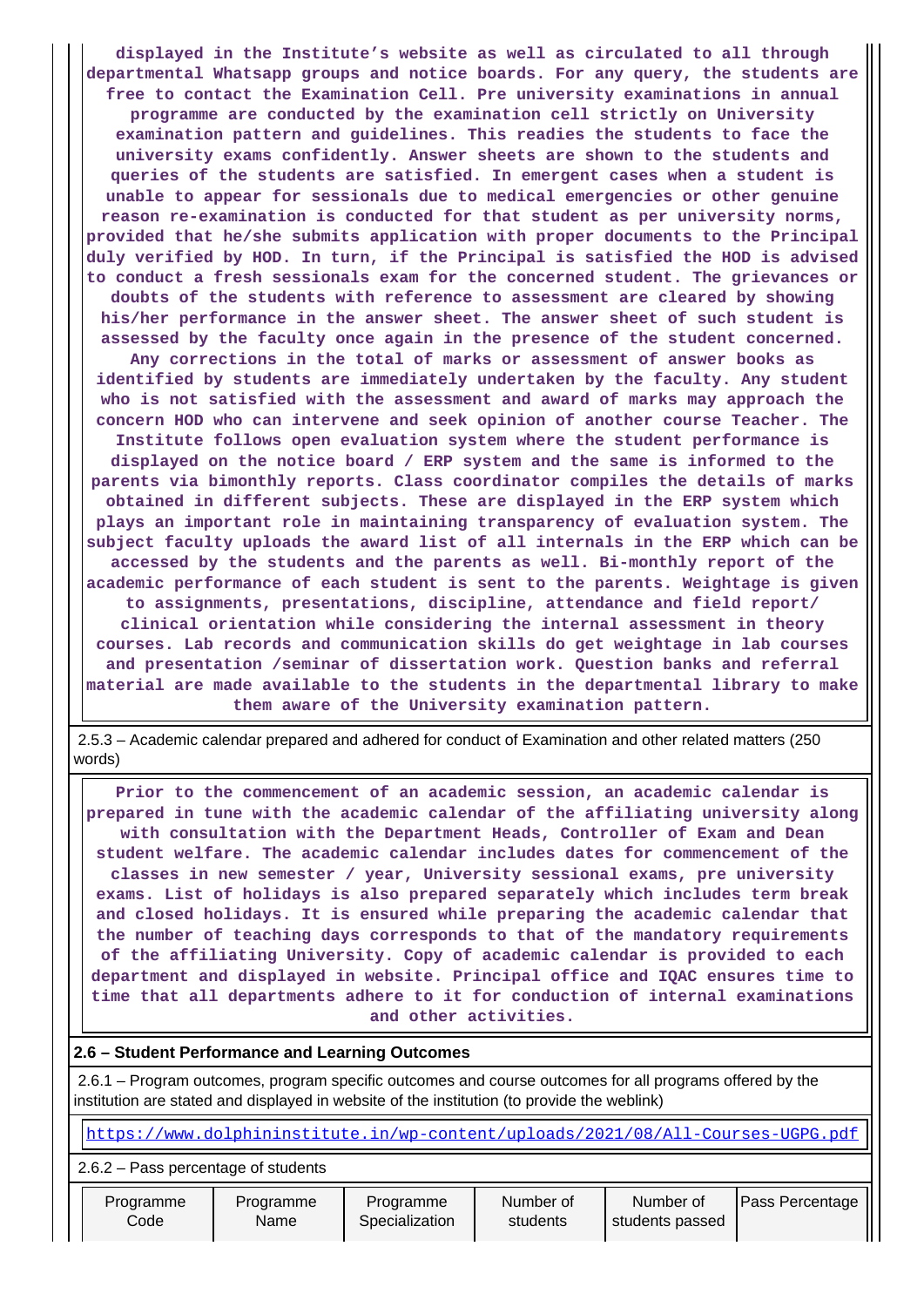|                                                                                                                                                                           |                                                                                                                                                    |  |                                                    | appeared in the<br>final year<br>examination |  | in final year<br>examination |      |                                    |  |  |  |
|---------------------------------------------------------------------------------------------------------------------------------------------------------------------------|----------------------------------------------------------------------------------------------------------------------------------------------------|--|----------------------------------------------------|----------------------------------------------|--|------------------------------|------|------------------------------------|--|--|--|
| 103                                                                                                                                                                       | <b>BSC</b>                                                                                                                                         |  | Forestry                                           | 90                                           |  | 90                           |      | 100                                |  |  |  |
| View File                                                                                                                                                                 |                                                                                                                                                    |  |                                                    |                                              |  |                              |      |                                    |  |  |  |
| 2.7 - Student Satisfaction Survey                                                                                                                                         |                                                                                                                                                    |  |                                                    |                                              |  |                              |      |                                    |  |  |  |
| 2.7.1 – Student Satisfaction Survey (SSS) on overall institutional performance (Institution may design the<br>questionnaire) (results and details be provided as weblink) |                                                                                                                                                    |  |                                                    |                                              |  |                              |      |                                    |  |  |  |
|                                                                                                                                                                           | https://www.dolphininstitute.in/wp-content/uploads/2021/08/Summary-of-<br>Student-Satisfactory-Survey-2019-20.pdf                                  |  |                                                    |                                              |  |                              |      |                                    |  |  |  |
|                                                                                                                                                                           | <b>CRITERION III - RESEARCH, INNOVATIONS AND EXTENSION</b>                                                                                         |  |                                                    |                                              |  |                              |      |                                    |  |  |  |
| 3.1 - Resource Mobilization for Research                                                                                                                                  |                                                                                                                                                    |  |                                                    |                                              |  |                              |      |                                    |  |  |  |
| 3.1.1 - Research funds sanctioned and received from various agencies, industry and other organisations                                                                    |                                                                                                                                                    |  |                                                    |                                              |  |                              |      |                                    |  |  |  |
| Nature of the Project                                                                                                                                                     | Duration                                                                                                                                           |  | Name of the funding<br>agency                      |                                              |  | Total grant<br>sanctioned    |      | Amount received<br>during the year |  |  |  |
| Minor<br>Projects                                                                                                                                                         | 730                                                                                                                                                |  | Science<br>Education and<br><b>Research Centre</b> | Uttarakhand                                  |  | 5                            |      | 0.5                                |  |  |  |
|                                                                                                                                                                           |                                                                                                                                                    |  |                                                    | No file uploaded.                            |  |                              |      |                                    |  |  |  |
| 3.2 - Innovation Ecosystem                                                                                                                                                |                                                                                                                                                    |  |                                                    |                                              |  |                              |      |                                    |  |  |  |
| 3.2.1 - Workshops/Seminars Conducted on Intellectual Property Rights (IPR) and Industry-Academia Innovative<br>practices during the year                                  |                                                                                                                                                    |  |                                                    |                                              |  |                              |      |                                    |  |  |  |
|                                                                                                                                                                           | Title of workshop/seminar                                                                                                                          |  | Name of the Dept.                                  |                                              |  |                              | Date |                                    |  |  |  |
|                                                                                                                                                                           | Workshop cum Symposium on<br>Traditional and Modern<br>Animal Taxonomy and IPR<br><b>Issues for Biodiversity</b><br>Protection and<br>Conservation |  | Zoology                                            |                                              |  |                              |      | 25/11/2019                         |  |  |  |
|                                                                                                                                                                           | National Conference on<br>Advancement in Food<br>Microbiology                                                                                      |  | Microbiolpgy                                       |                                              |  |                              |      | 18/10/2019                         |  |  |  |
| 3.2.2 - Awards for Innovation won by Institution/Teachers/Research scholars/Students during the year                                                                      |                                                                                                                                                    |  |                                                    |                                              |  |                              |      |                                    |  |  |  |
| Title of the innovation                                                                                                                                                   | Name of Awardee                                                                                                                                    |  | Awarding Agency                                    |                                              |  | Date of award                |      | Category                           |  |  |  |
| <b>NIL</b>                                                                                                                                                                | <b>NIL</b>                                                                                                                                         |  |                                                    | <b>NIL</b>                                   |  | 29/12/2021                   |      | <b>NIL</b>                         |  |  |  |
|                                                                                                                                                                           |                                                                                                                                                    |  |                                                    | No file uploaded.                            |  |                              |      |                                    |  |  |  |
| 3.2.3 – No. of Incubation centre created, start-ups incubated on campus during the year                                                                                   |                                                                                                                                                    |  |                                                    |                                              |  |                              |      |                                    |  |  |  |
| Incubation<br>Center                                                                                                                                                      | Name                                                                                                                                               |  | Sponsered By                                       | Name of the<br>Start-up                      |  | Nature of Start-<br>up       |      | Date of<br>Commencement            |  |  |  |
| <b>NIL</b>                                                                                                                                                                | <b>NIL</b>                                                                                                                                         |  | <b>NIL</b>                                         | <b>NIL</b>                                   |  | NIL                          |      | 29/12/2021                         |  |  |  |
|                                                                                                                                                                           | No file uploaded.                                                                                                                                  |  |                                                    |                                              |  |                              |      |                                    |  |  |  |
| 3.3 - Research Publications and Awards                                                                                                                                    |                                                                                                                                                    |  |                                                    |                                              |  |                              |      |                                    |  |  |  |
|                                                                                                                                                                           | 3.3.1 – Incentive to the teachers who receive recognition/awards                                                                                   |  |                                                    |                                              |  |                              |      |                                    |  |  |  |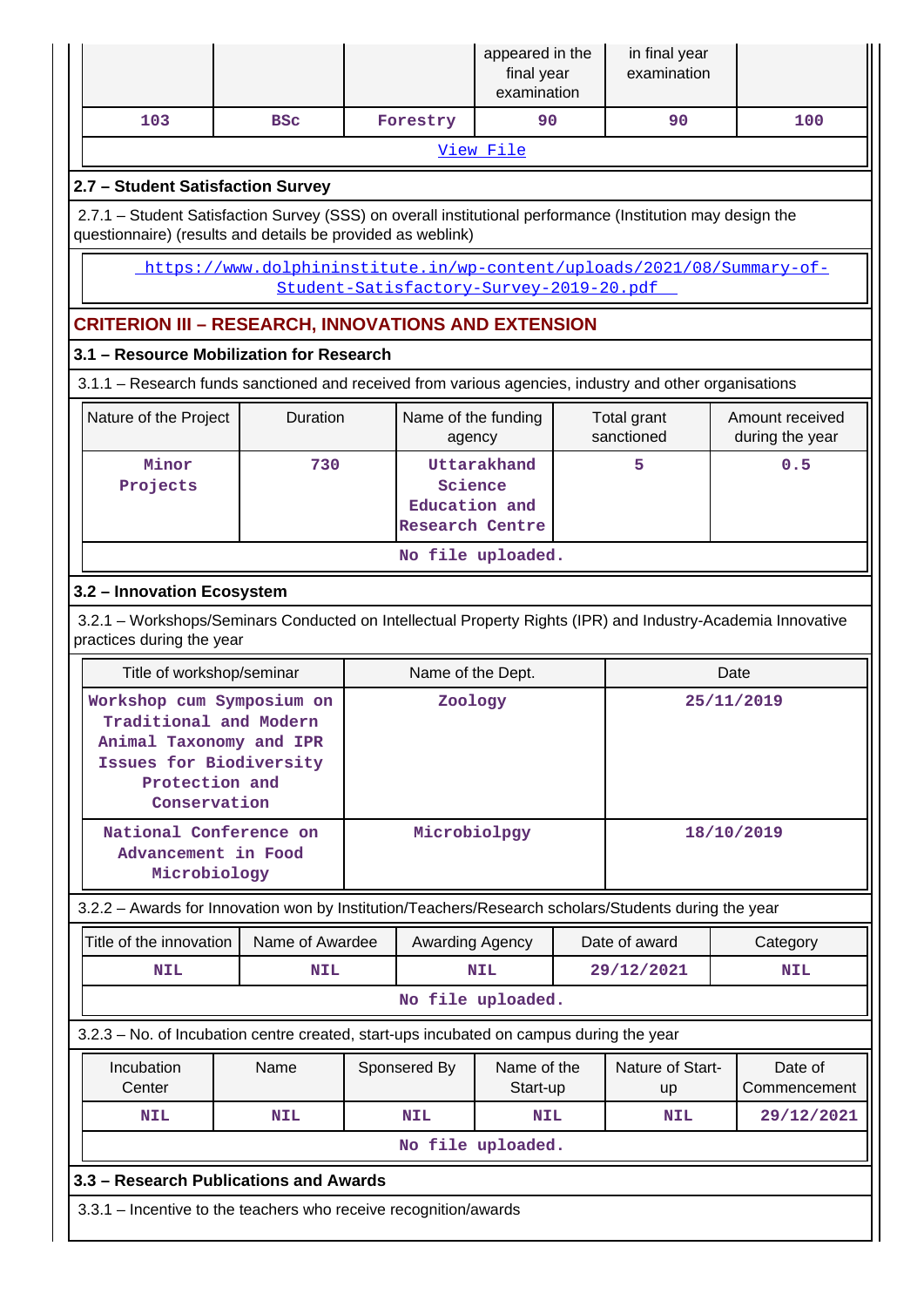|                                                                                                                                                                                                                        | <b>State</b>                                                                                                                                                          |  |                                                           |                        | National<br>International |                       |  |                                                                    |                                                      |
|------------------------------------------------------------------------------------------------------------------------------------------------------------------------------------------------------------------------|-----------------------------------------------------------------------------------------------------------------------------------------------------------------------|--|-----------------------------------------------------------|------------------------|---------------------------|-----------------------|--|--------------------------------------------------------------------|------------------------------------------------------|
|                                                                                                                                                                                                                        |                                                                                                                                                                       |  |                                                           | $\overline{a}$         |                           |                       |  |                                                                    |                                                      |
|                                                                                                                                                                                                                        | 3.3.2 - Ph. Ds awarded during the year (applicable for PG College, Research Center)                                                                                   |  |                                                           |                        |                           |                       |  |                                                                    |                                                      |
|                                                                                                                                                                                                                        | Name of the Department                                                                                                                                                |  |                                                           |                        |                           |                       |  | Number of PhD's Awarded                                            |                                                      |
|                                                                                                                                                                                                                        | <b>NIL</b>                                                                                                                                                            |  |                                                           |                        | Nill                      |                       |  |                                                                    |                                                      |
|                                                                                                                                                                                                                        | 3.3.3 - Research Publications in the Journals notified on UGC website during the year                                                                                 |  |                                                           |                        |                           |                       |  |                                                                    |                                                      |
| <b>Type</b>                                                                                                                                                                                                            |                                                                                                                                                                       |  | Department                                                |                        |                           | Number of Publication |  | Average Impact Factor (if<br>any)                                  |                                                      |
| National                                                                                                                                                                                                               |                                                                                                                                                                       |  | 2                                                         |                        |                           | 4                     |  |                                                                    | <b>Nill</b>                                          |
| International                                                                                                                                                                                                          |                                                                                                                                                                       |  | 6                                                         |                        |                           | 24                    |  |                                                                    | <b>Nill</b>                                          |
|                                                                                                                                                                                                                        |                                                                                                                                                                       |  |                                                           |                        | No file uploaded.         |                       |  |                                                                    |                                                      |
| 3.3.4 - Books and Chapters in edited Volumes / Books published, and papers in National/International Conference<br>Proceedings per Teacher during the year                                                             |                                                                                                                                                                       |  |                                                           |                        |                           |                       |  |                                                                    |                                                      |
|                                                                                                                                                                                                                        |                                                                                                                                                                       |  |                                                           |                        | Number of Publication     |                       |  |                                                                    |                                                      |
| Agriculture                                                                                                                                                                                                            |                                                                                                                                                                       |  |                                                           |                        |                           |                       |  | 1                                                                  |                                                      |
| Forestry                                                                                                                                                                                                               |                                                                                                                                                                       |  |                                                           |                        |                           |                       |  | 1                                                                  |                                                      |
| Microbiology                                                                                                                                                                                                           |                                                                                                                                                                       |  |                                                           |                        | $\overline{2}$            |                       |  |                                                                    |                                                      |
| Biochemistry                                                                                                                                                                                                           |                                                                                                                                                                       |  |                                                           |                        |                           |                       |  | 3                                                                  |                                                      |
| No file uploaded.                                                                                                                                                                                                      |                                                                                                                                                                       |  |                                                           |                        |                           |                       |  |                                                                    |                                                      |
|                                                                                                                                                                                                                        | 3.3.5 - Bibliometrics of the publications during the last Academic year based on average citation index in Scopus/<br>Web of Science or PubMed/ Indian Citation Index |  |                                                           |                        |                           |                       |  |                                                                    |                                                      |
| Title of the<br>Paper                                                                                                                                                                                                  | Name of<br>Author                                                                                                                                                     |  | Title of journal                                          | Year of<br>publication |                           | <b>Citation Index</b> |  | Institutional<br>affiliation as<br>mentioned in<br>the publication | Number of<br>citations<br>excluding self<br>citation |
| Influence<br>of<br>integrated<br>nutrient<br>management<br>on growth<br>and yield<br>of French<br>bean<br>(Phaseolus<br>vulgaris<br>$L.$ ) $Cv.$<br>Pant<br>Anupama<br>under<br>valley<br>conditions<br>of<br>Dehradun | Jitendra<br>Kumar<br>Meena,<br>Anuj<br>Gupta,<br>Chandan<br>Kumar, CS<br>Pandey, NC<br>Pant and<br>Shivsharan<br>Singh                                                |  | Journal<br>of Pharmac<br>ognosy and<br>Phytochemi<br>stry |                        | 2019                      | <b>Nill</b>           |  | Dophin<br>$_{\rm PG}$<br>Institute                                 | Nill                                                 |
| <b>Effect</b><br>of<br>Follicular                                                                                                                                                                                      | Heba, F.<br>Hozyen, S.<br>I. A.                                                                                                                                       |  | Universal<br>Review                                       |                        | 2019                      | <b>Nill</b>           |  | Dophin<br>$_{PG}$<br>Institute                                     | Nill                                                 |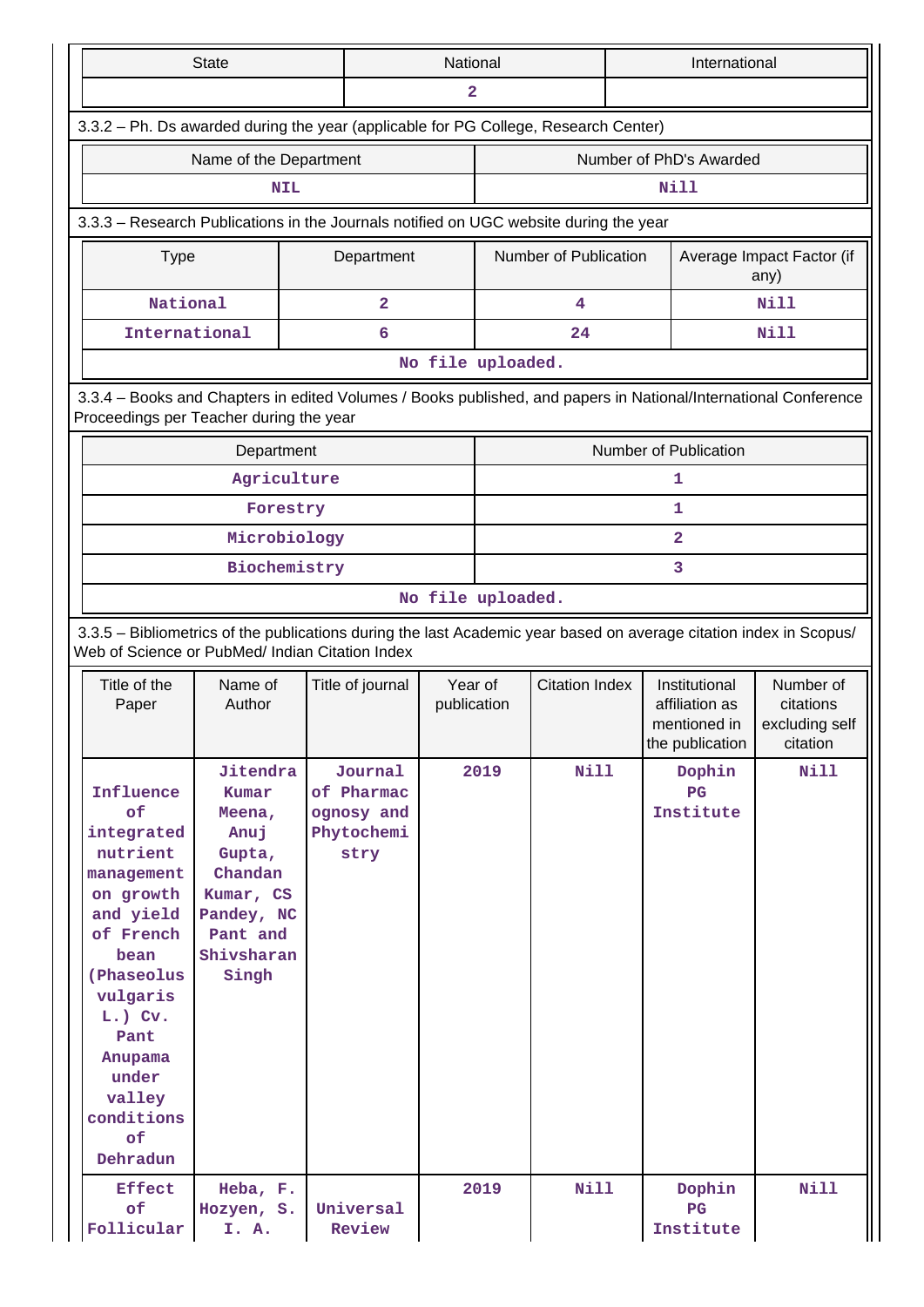| Size,<br>Season of<br>the Year<br>and Phase<br>of Estrous<br>Cycle on<br>total<br>Proteins,<br>Albumin<br>and<br>Glonulins<br>concentrat<br>ions in<br>Follicular<br>Fluid and<br>Serum of<br>Buffaloes. | Shalaby,<br>Hodallah,<br>H. Ahmed,<br>G. E. S.<br>Essawy, W.<br>A. Ahmed D<br>.K. Awasthi<br>and<br>Gyanendra<br>Awasthi              |                                                       | View File<br>3.3.6 - h-Index of the Institutional Publications during the year. (based on Scopus/ Web of science) |              |                                                      |                                                                    |
|----------------------------------------------------------------------------------------------------------------------------------------------------------------------------------------------------------|---------------------------------------------------------------------------------------------------------------------------------------|-------------------------------------------------------|-------------------------------------------------------------------------------------------------------------------|--------------|------------------------------------------------------|--------------------------------------------------------------------|
|                                                                                                                                                                                                          |                                                                                                                                       |                                                       |                                                                                                                   |              |                                                      |                                                                    |
| Title of the<br>Paper                                                                                                                                                                                    | Name of<br>Author                                                                                                                     | Title of journal                                      | Year of<br>publication                                                                                            | h-index      | Number of<br>citations<br>excluding self<br>citation | Institutional<br>affiliation as<br>mentioned in<br>the publication |
| Screening,<br>Isolation<br>and Identi<br>fication<br>of Thermop<br>hilic<br><b>Esterase</b><br>enzyme<br>isolated<br>from Phodo<br>coccus<br>$SP: LKE-021$                                               | Lekha<br>Singh,<br>Gaurav<br>Sharma,<br>Gyanendra<br>Awasthi,<br>Lokendra<br>Kumar,<br>Mohammad<br>Irfan<br>Ali and<br>Sarmad<br>Moin | Journal<br>of Pure<br>and<br>Applied Mi<br>crobiology | 2019                                                                                                              | 16           | Nill                                                 | Dophin<br>$_{\rm PG}$<br>Institute                                 |
| Purifica<br>tion and C<br>haracteriz<br>ation of T<br>hermophili<br>c esterase<br>from Rhodo<br>coccus sp.<br><b>LKE-021</b>                                                                             | Lekha<br>Singh,<br>Gaurav<br>Sharma,<br>Gyanendra<br>Awasthi,<br>Lokendra<br>Kumar,<br>Mohammad<br>Irfan Ali<br>and Sarmad<br>Moin    | Journal<br>of Pure<br>and<br>Applied Mi<br>crobiology | 2019                                                                                                              | 16           | Nill                                                 | Dophin<br>$_{\rm PG}$<br>Institute                                 |
|                                                                                                                                                                                                          |                                                                                                                                       |                                                       | View File                                                                                                         |              |                                                      |                                                                    |
|                                                                                                                                                                                                          |                                                                                                                                       |                                                       | 3.3.7 - Faculty participation in Seminars/Conferences and Symposia during the year:                               |              |                                                      |                                                                    |
| Number of Faculty                                                                                                                                                                                        |                                                                                                                                       | International                                         | National                                                                                                          | <b>State</b> |                                                      | Local                                                              |
| Attended/Semi<br>nars/Workshops                                                                                                                                                                          |                                                                                                                                       | 16                                                    | 16                                                                                                                | 1            |                                                      | 1                                                                  |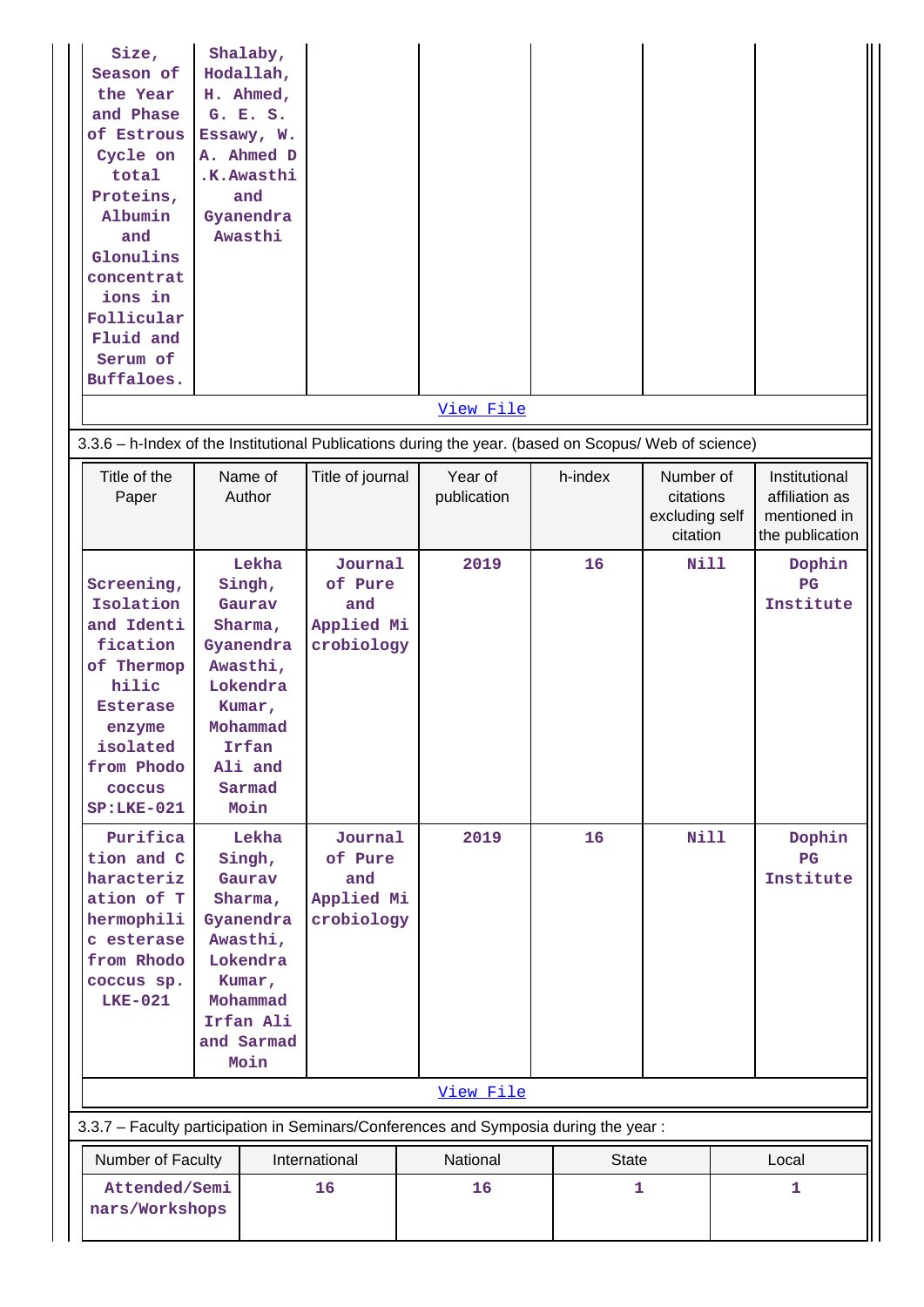| Presented<br>papers                                                                                                                                                                                                | 11                                                 |                                                                 | $\mathbf{2}$                                                                                            | 1                                                                           | Nill                                                     |                                                         |  |
|--------------------------------------------------------------------------------------------------------------------------------------------------------------------------------------------------------------------|----------------------------------------------------|-----------------------------------------------------------------|---------------------------------------------------------------------------------------------------------|-----------------------------------------------------------------------------|----------------------------------------------------------|---------------------------------------------------------|--|
| Resource<br>persons                                                                                                                                                                                                | 5                                                  |                                                                 | 8                                                                                                       | 3                                                                           |                                                          | N11                                                     |  |
|                                                                                                                                                                                                                    |                                                    |                                                                 | No file uploaded.                                                                                       |                                                                             |                                                          |                                                         |  |
| 3.4 - Extension Activities                                                                                                                                                                                         |                                                    |                                                                 |                                                                                                         |                                                                             |                                                          |                                                         |  |
| 3.4.1 – Number of extension and outreach programmes conducted in collaboration with industry, community and<br>Non- Government Organisations through NSS/NCC/Red cross/Youth Red Cross (YRC) etc., during the year |                                                    |                                                                 |                                                                                                         |                                                                             |                                                          |                                                         |  |
| Title of the activities                                                                                                                                                                                            |                                                    | Organising unit/agency/<br>collaborating agency                 |                                                                                                         | Number of teachers<br>participated in such<br>activities                    | Number of students<br>participated in such<br>activities |                                                         |  |
| <b>Blood Donation</b><br>Camp                                                                                                                                                                                      |                                                    | DSWC, IMA Blood<br>Bank, Doon<br>Hospital, Red Cross<br>Society |                                                                                                         | 4                                                                           |                                                          | 170                                                     |  |
| Safai Abhiyan                                                                                                                                                                                                      |                                                    | 5.<br><b>NSS</b>                                                |                                                                                                         |                                                                             |                                                          | 28                                                      |  |
|                                                                                                                                                                                                                    |                                                    |                                                                 | View File                                                                                               |                                                                             |                                                          |                                                         |  |
| 3.4.2 - Awards and recognition received for extension activities from Government and other recognized bodies<br>during the year                                                                                    |                                                    |                                                                 |                                                                                                         |                                                                             |                                                          |                                                         |  |
| Name of the activity                                                                                                                                                                                               |                                                    | Award/Recognition                                               |                                                                                                         | <b>Awarding Bodies</b>                                                      | Number of students<br><b>Benefited</b>                   |                                                         |  |
| Sports Activity                                                                                                                                                                                                    |                                                    | Recognition                                                     |                                                                                                         | Veer Saheed<br>Anusuya Prasas<br>Mahaveer Chakra<br>Mahila Samiti<br>(Reg.) |                                                          | 100                                                     |  |
| Hindu Nav Varsh<br>Programme                                                                                                                                                                                       |                                                    | Recognition                                                     |                                                                                                         | Sajag Sanskritik<br>Samiti Uttrakhand                                       |                                                          | 30                                                      |  |
| Stationary<br>Distribution<br>Programme Fuhar                                                                                                                                                                      |                                                    | Recognition                                                     |                                                                                                         | <b>Hindustaan News</b><br>Paper                                             |                                                          | 40                                                      |  |
|                                                                                                                                                                                                                    |                                                    |                                                                 | No file uploaded.                                                                                       |                                                                             |                                                          |                                                         |  |
| 3.4.3 - Students participating in extension activities with Government Organisations, Non-Government<br>Organisations and programmes such as Swachh Bharat, Aids Awareness, Gender Issue, etc. during the year     |                                                    |                                                                 |                                                                                                         |                                                                             |                                                          |                                                         |  |
| Name of the scheme                                                                                                                                                                                                 | Organising unit/Agen<br>cy/collaborating<br>agency | Name of the activity                                            |                                                                                                         | Number of teachers<br>participated in such<br>activites                     |                                                          | Number of students<br>participated in such<br>activites |  |
| Swatch Bharat                                                                                                                                                                                                      | DSWC/YRC                                           | Drive Swatchata<br>Pakhwada                                     | Cleanliness                                                                                             | 4                                                                           |                                                          | 60                                                      |  |
| Water<br>Conservation                                                                                                                                                                                              | DSWC/Bharat<br>Scout Guide                         |                                                                 | Nukkad Natak<br>(Awareness and<br>promotion of<br>efficiency in<br>Utilization of<br>water<br>View File | 4                                                                           |                                                          | 40                                                      |  |

**3.5 – Collaborations**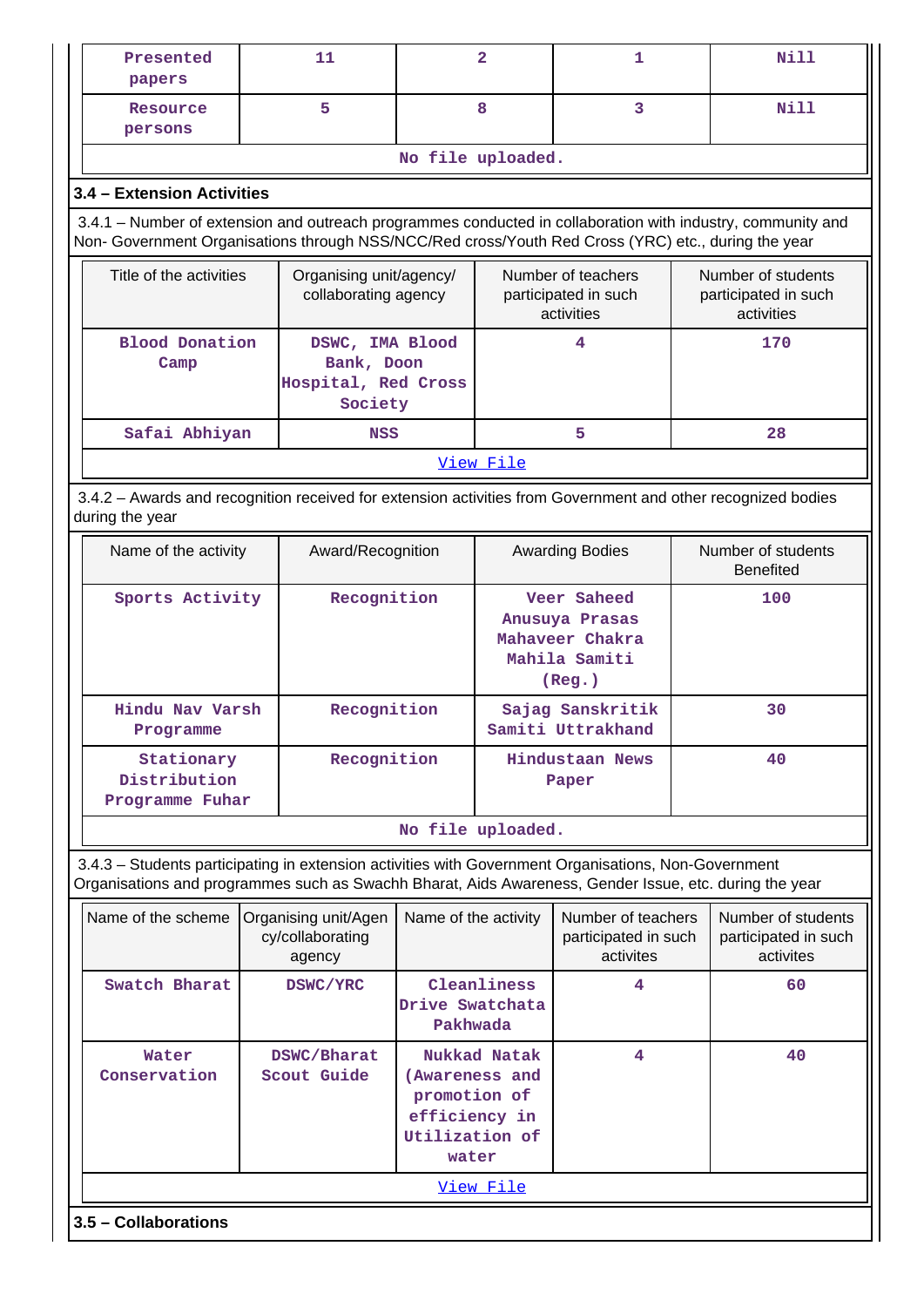| 3.5.1 – Number of Collaborative activities for research, faculty exchange, student exchange during the year                                              |                              |                                                                                                                              |                                                                     |                                                |                    |                                                           |             |  |
|----------------------------------------------------------------------------------------------------------------------------------------------------------|------------------------------|------------------------------------------------------------------------------------------------------------------------------|---------------------------------------------------------------------|------------------------------------------------|--------------------|-----------------------------------------------------------|-------------|--|
| Nature of activity                                                                                                                                       |                              |                                                                                                                              | Participant                                                         | Source of financial support                    |                    |                                                           | Duration    |  |
| <b>NIL</b>                                                                                                                                               |                              |                                                                                                                              | 0                                                                   | <b>NIL</b>                                     |                    |                                                           | $\mathbf 0$ |  |
|                                                                                                                                                          |                              |                                                                                                                              |                                                                     | No file uploaded.                              |                    |                                                           |             |  |
| 3.5.2 - Linkages with institutions/industries for internship, on-the- job training, project work, sharing of research<br>facilities etc. during the year |                              |                                                                                                                              |                                                                     |                                                |                    |                                                           |             |  |
| Nature of linkage                                                                                                                                        |                              | Title of the<br>Name of the<br>linkage<br>partnering<br>institution/<br>industry<br>/research lab<br>with contact<br>details |                                                                     | <b>Duration From</b>                           | <b>Duration To</b> |                                                           | Participant |  |
| Collaborat<br>ion                                                                                                                                        | Workshop<br>cum<br>symposium |                                                                                                                              | Zoological<br>Survey of<br>India (ZSI)                              | 25/11/2019                                     | 29/11/2019         |                                                           | 150         |  |
|                                                                                                                                                          |                              |                                                                                                                              | ICAR-IISWC                                                          |                                                |                    |                                                           |             |  |
| No file uploaded.                                                                                                                                        |                              |                                                                                                                              |                                                                     |                                                |                    |                                                           |             |  |
| 3.5.3 - MoUs signed with institutions of national, international importance, other universities, industries, corporate<br>houses etc. during the year    |                              |                                                                                                                              |                                                                     |                                                |                    |                                                           |             |  |
| Organisation                                                                                                                                             |                              | Date of MoU signed                                                                                                           |                                                                     | Purpose/Activities                             |                    | Number of<br>students/teachers<br>participated under MoUs |             |  |
| <b>Bagwan</b><br>Grammodhyog Samiti<br>(BGS), Dehradun                                                                                                   |                              | 26/05/2019                                                                                                                   |                                                                     | Practice based<br>education (RAWE)             |                    |                                                           | 29          |  |
|                                                                                                                                                          |                              |                                                                                                                              |                                                                     | No file uploaded.                              |                    |                                                           |             |  |
| <b>CRITERION IV – INFRASTRUCTURE AND LEARNING RESOURCES</b>                                                                                              |                              |                                                                                                                              |                                                                     |                                                |                    |                                                           |             |  |
| 4.1 - Physical Facilities                                                                                                                                |                              |                                                                                                                              |                                                                     |                                                |                    |                                                           |             |  |
| 4.1.1 - Budget allocation, excluding salary for infrastructure augmentation during the year                                                              |                              |                                                                                                                              |                                                                     |                                                |                    |                                                           |             |  |
| Budget allocated for infrastructure augmentation                                                                                                         |                              |                                                                                                                              |                                                                     | Budget utilized for infrastructure development |                    |                                                           |             |  |
|                                                                                                                                                          |                              | 300                                                                                                                          |                                                                     |                                                |                    | 303                                                       |             |  |
| 4.1.2 - Details of augmentation in infrastructure facilities during the year                                                                             |                              |                                                                                                                              |                                                                     |                                                |                    |                                                           |             |  |
|                                                                                                                                                          | <b>Facilities</b>            |                                                                                                                              |                                                                     |                                                |                    | <b>Existing or Newly Added</b>                            |             |  |
|                                                                                                                                                          |                              | Campus Area                                                                                                                  |                                                                     |                                                |                    | Existing                                                  |             |  |
|                                                                                                                                                          |                              | Class rooms                                                                                                                  |                                                                     |                                                |                    | Existing                                                  |             |  |
|                                                                                                                                                          |                              | Laboratories                                                                                                                 |                                                                     |                                                |                    | Existing                                                  |             |  |
|                                                                                                                                                          |                              | Seminar Halls                                                                                                                |                                                                     |                                                |                    | Existing                                                  |             |  |
|                                                                                                                                                          |                              |                                                                                                                              | Classrooms with LCD facilities                                      |                                                |                    | Existing                                                  |             |  |
| purchased (Greater than 1-0 lakh)                                                                                                                        | during the current year      |                                                                                                                              | Seminar halls with ICT facilities<br>Number of important equipments |                                                |                    | Existing<br>Existing                                      |             |  |
|                                                                                                                                                          |                              |                                                                                                                              |                                                                     | View File                                      |                    |                                                           |             |  |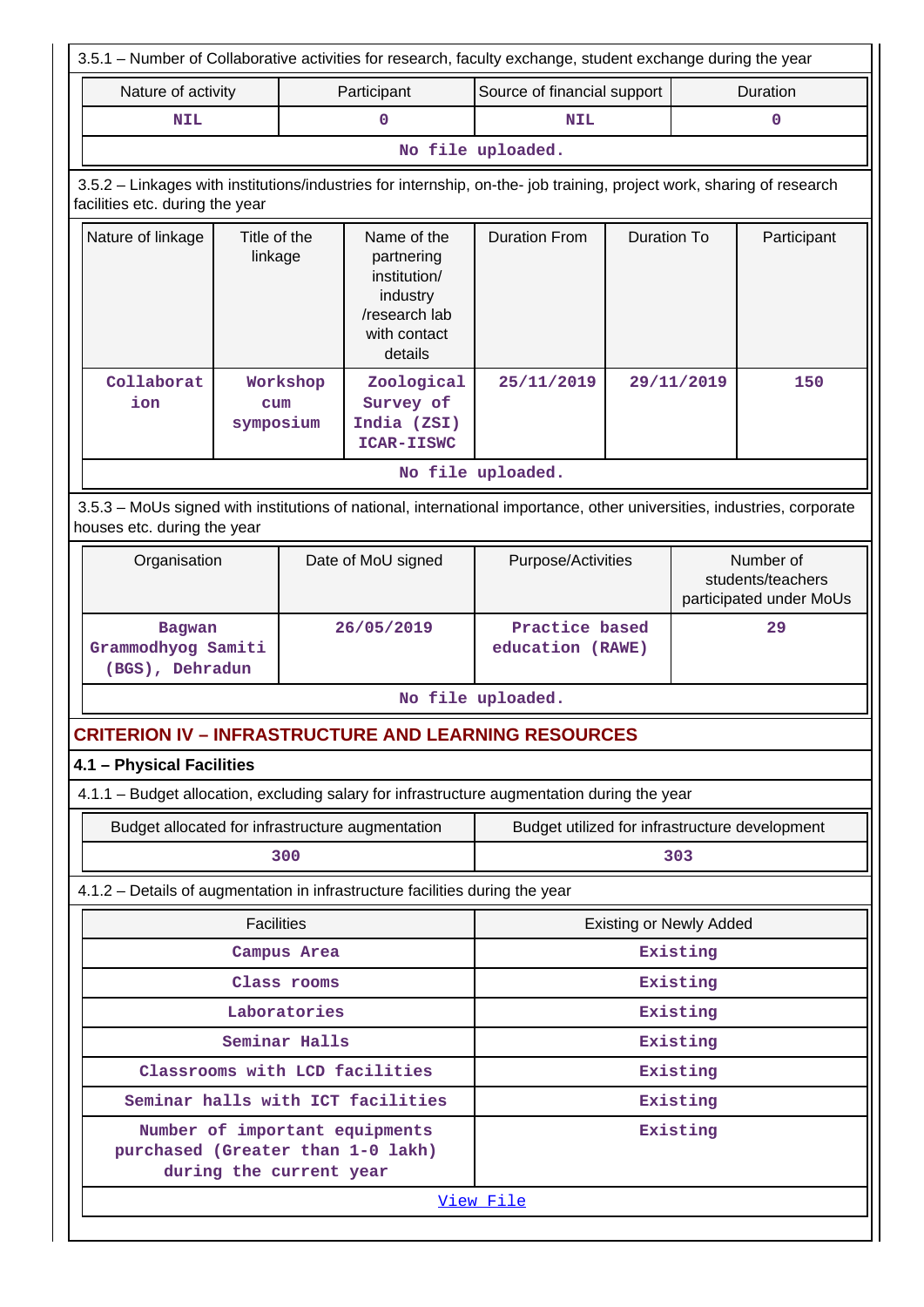| 4.2 - Library as a Learning Resource                                                                                                                                                                                                                    |                                                                               |          |                                             |                         |                   |                                          |              |                                 |
|---------------------------------------------------------------------------------------------------------------------------------------------------------------------------------------------------------------------------------------------------------|-------------------------------------------------------------------------------|----------|---------------------------------------------|-------------------------|-------------------|------------------------------------------|--------------|---------------------------------|
| 4.2.1 - Library is automated {Integrated Library Management System (ILMS)}                                                                                                                                                                              |                                                                               |          |                                             |                         |                   |                                          |              |                                 |
| Name of the ILMS<br>software                                                                                                                                                                                                                            |                                                                               |          | Nature of automation (fully<br>or patially) |                         |                   | Version                                  |              | Year of automation              |
| e - Campus                                                                                                                                                                                                                                              |                                                                               | Fully    |                                             | <b>Nill</b>             |                   |                                          | 2017         |                                 |
| 4.2.2 - Library Services                                                                                                                                                                                                                                |                                                                               |          |                                             |                         |                   |                                          |              |                                 |
| Library<br>Service Type                                                                                                                                                                                                                                 |                                                                               | Existing |                                             |                         | Newly Added       |                                          | Total        |                                 |
| Text<br><b>Books</b>                                                                                                                                                                                                                                    | 27364                                                                         |          | 9704580                                     |                         | 2383              | 1116626                                  | 29747        | 10821206                        |
| Reference<br><b>Books</b>                                                                                                                                                                                                                               | 1159                                                                          |          | 1966656                                     |                         | 17                | 57314                                    | 1176         | 2023970                         |
| Journals                                                                                                                                                                                                                                                | 660253<br>72<br>9<br>5000<br>$e-$<br>Journals<br>9682<br>CD &<br>415<br>Video |          |                                             | $\overline{\mathbf{2}}$ | 146215            | 74                                       | 806468       |                                 |
|                                                                                                                                                                                                                                                         |                                                                               |          |                                             | 10                      | Nill              | 19                                       | 5000         |                                 |
|                                                                                                                                                                                                                                                         |                                                                               |          |                                             | Nill                    | Nill              | 415                                      | 9682         |                                 |
| Weeding<br>(hard &<br>soft)                                                                                                                                                                                                                             | 50                                                                            |          | <b>Nill</b>                                 |                         | <b>Nill</b>       | <b>Nill</b>                              | 50           | Nill                            |
| Others(s<br>pecify)                                                                                                                                                                                                                                     | 2519                                                                          |          | Nill                                        |                         | 594               | Nill                                     | 3113         | Nill                            |
| Digital<br>Database                                                                                                                                                                                                                                     | $\mathbf{1}$                                                                  |          | 105150                                      |                         | <b>Nill</b>       | 35400                                    | $\mathbf{1}$ | 140550                          |
|                                                                                                                                                                                                                                                         |                                                                               |          |                                             |                         | No file uploaded. |                                          |              |                                 |
| 4.2.3 - E-content developed by teachers such as: e-PG- Pathshala, CEC (under e-PG- Pathshala CEC (Under<br>Graduate) SWAYAM other MOOCs platform NPTEL/NMEICT/any other Government initiatives & institutional<br>(Learning Management System (LMS) etc |                                                                               |          |                                             |                         |                   |                                          |              |                                 |
| Name of the Teacher                                                                                                                                                                                                                                     |                                                                               |          | Name of the Module                          |                         |                   | Platform on which module<br>is developed |              | Date of launching e-<br>content |
| Dr. Sandhya<br>Goswami                                                                                                                                                                                                                                  |                                                                               | LMS      |                                             |                         | ERP               |                                          | 02/09/2020   |                                 |
| LMS<br>Dr. Deptee<br>Warikoo                                                                                                                                                                                                                            |                                                                               |          | <b>ERP</b>                                  |                         |                   | 02/09/2020                               |              |                                 |

[View File](https://assessmentonline.naac.gov.in/public/Postacc/e-content_by_teachers/12472_e-content_by_teachers_1630074735.xls)

**Dr. Deepti Gulati** LMS ERP 02/09/2020

## **4.3 – IT Infrastructure**

4.3.1 – Technology Upgradation (overall)

| <b>Type</b>  | mputers | Total Co Computer<br>Lab | Internet | <b>Browsing Computer</b><br>centers | Centers | Office | Departme<br>nts | Available<br><b>Bandwidt</b><br>h (MBPS/<br>GBPS) | <b>Others</b> |
|--------------|---------|--------------------------|----------|-------------------------------------|---------|--------|-----------------|---------------------------------------------------|---------------|
| Existin<br>g | 160     |                          | 160      |                                     |         | 8      | 14              | 30                                                | 0             |
| Added        | 27      | 0                        | 27       | 0                                   | 0       | 0      | 0               | 0                                                 |               |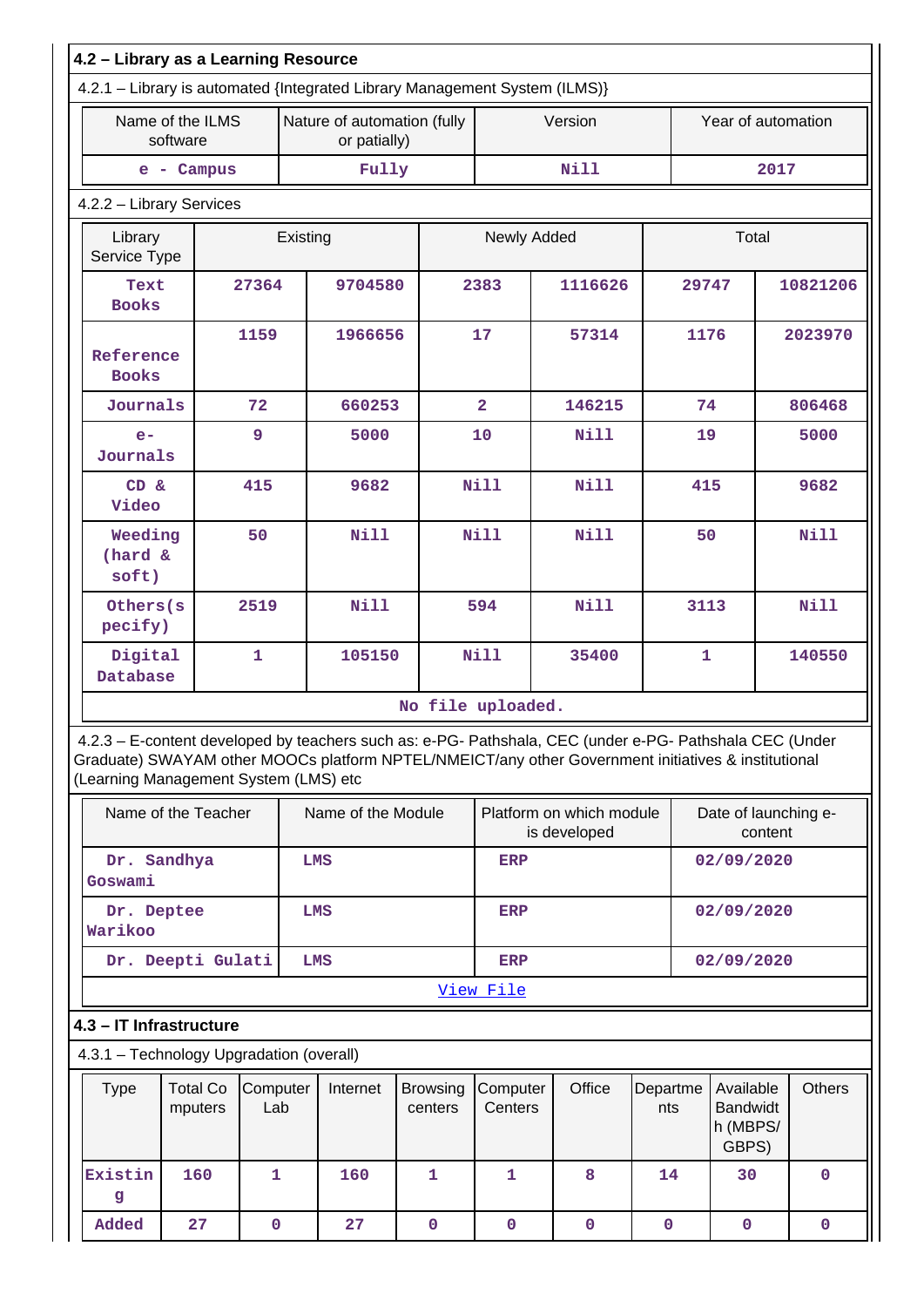| Total                                                                               | 187 |                                                                                                                                     | 187 |                                         |  | 8                  | 14                                                  | 30 | 0 |  |  |
|-------------------------------------------------------------------------------------|-----|-------------------------------------------------------------------------------------------------------------------------------------|-----|-----------------------------------------|--|--------------------|-----------------------------------------------------|----|---|--|--|
| 4.3.2 – Bandwidth available of internet connection in the Institution (Leased line) |     |                                                                                                                                     |     |                                         |  |                    |                                                     |    |   |  |  |
| MBPS/ GBPS<br>30.                                                                   |     |                                                                                                                                     |     |                                         |  |                    |                                                     |    |   |  |  |
| 4.3.3 - Facility for e-content                                                      |     |                                                                                                                                     |     |                                         |  |                    |                                                     |    |   |  |  |
|                                                                                     |     | Name of the e-content development facility                                                                                          |     |                                         |  | recording facility | Provide the link of the videos and media centre and |    |   |  |  |
|                                                                                     |     | Desktop with Internet facility<br>provided Lecture recording<br>equipments (DSLR Camera with Tripod) and<br>video editing software. |     | http://www.dolphininstitute.in/AVTools. |  | pdf                |                                                     |    |   |  |  |

#### **4.4 – Maintenance of Campus Infrastructure**

 4.4.1 – Expenditure incurred on maintenance of physical facilities and academic support facilities, excluding salary component, during the year

| Assigned Budget on<br>academic facilities | Expenditure incurred on<br>maintenance of academic<br>facilities | Assigned budget on<br>physical facilities | Expenditure incurredon<br>maintenance of physical<br>facilites |
|-------------------------------------------|------------------------------------------------------------------|-------------------------------------------|----------------------------------------------------------------|
| 135                                       | 126.67                                                           | 125                                       | 122                                                            |

 4.4.2 – Procedures and policies for maintaining and utilizing physical, academic and support facilities - laboratory, library, sports complex, computers, classrooms etc. (maximum 500 words) (information to be available in institutional Website, provide link)

 **Fixed Assets like Plant Machinery are being maintained periodically. All the machines such as Generators, Transformers, and Lift etc are covered under AMC/Preventive/Corrective /Periodic Maintenance with respective authorized Dealers/Service Centers. Log Books are being maintained for running of Generators for periodic monitoring. Inventories of all lab equipments are being maintained by respective departments. A monthly certificate is being given by all the Departments about the working conditions of the equipments. Any malfunctioning is brought to the notice of the Principal. The complaint, after verification, is then forwarded to the concerned official for getting it rectified/repaired timely. Any repairs/ renovation which comprises of White Washing/ colouring/ distempering of college campus including class rooms, Labs, offices, Painting of windows, replacement of glass panes etc. are carried out on annual basis. Routine maintenance of Electric items, Tube lights, Fans, AC, Refrigerators, Issues relating to water supply, etc are being looked by in house full time team of Electricians Plumbers. All wooden / steel furniture of the College are being maintained regularly by full time plumber/fabricator. A system has been evolved whereby attendant of each department lodge complaint pertaining to routine maintenance of his department which is than placed before the Joint/Additional Director who issue instruction for repairs/replacement within next 24 hours.All vehicles are being serviced periodically with the respective dealers/authorised service stations. Log books are being maintained for each vehicle. The vehicle is got serviced after running the specified KM. All Water filters/RO are covered under AMC with respective companies. All overhead/ underground water tanks are being cleaned at regular intervals on quarterly basis. Proper record of cleaning is being maintained. A full-fledged IT Department is working in the College to support IT enabled services. All LCD available in the class rooms are being maintained/serviced at regular intervals. Regular maintenance of Biometric system for student/staff attendance is being done monitored by the IT Department. All library books are properly indexed, All journals are stored properly. Binding of Books,Journals is being done as and when required.**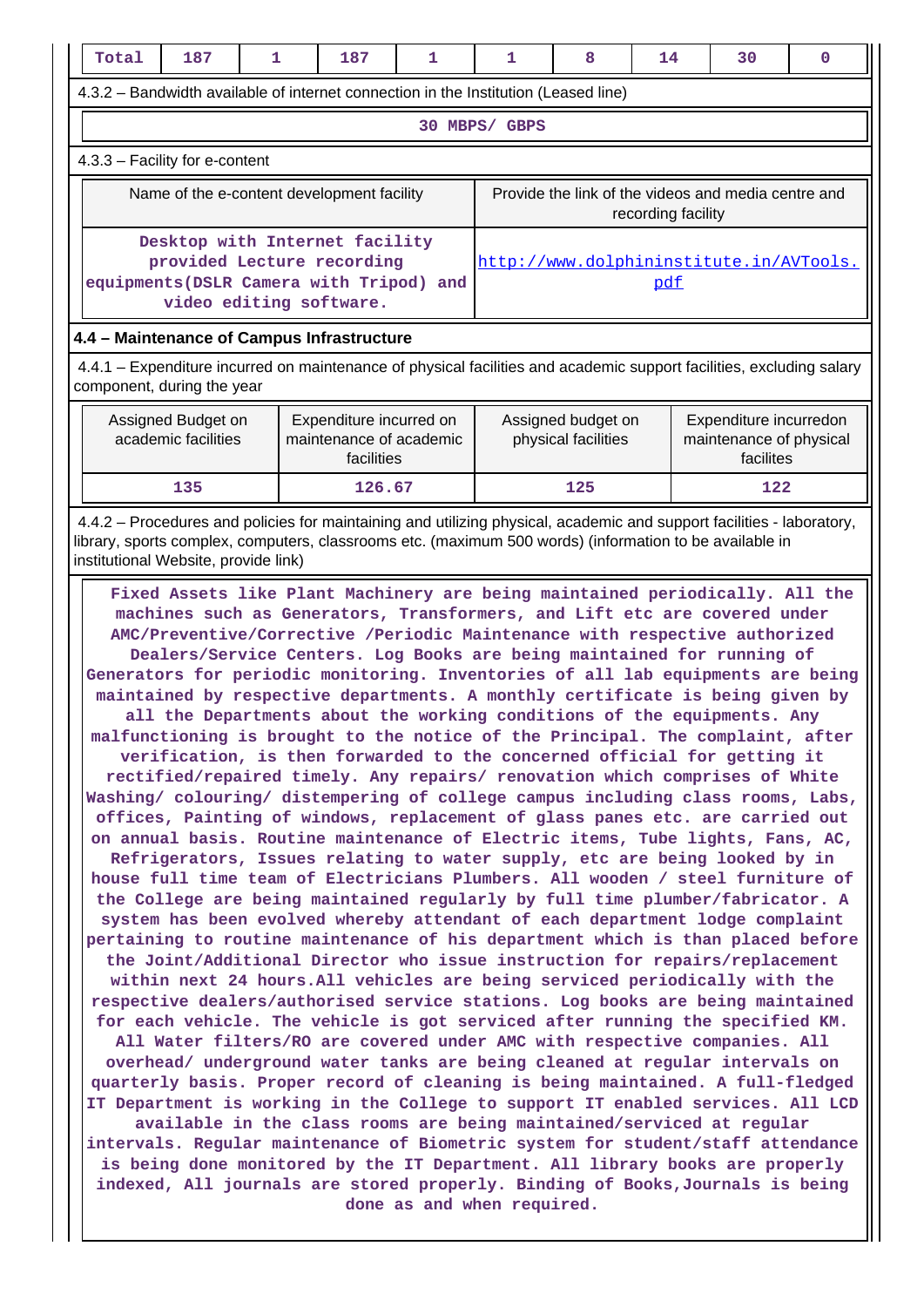| Amount in Rupees<br>1150000<br>1714800<br><b>Nill</b>                                                                                                                                                           |  |  |  |  |  |  |
|-----------------------------------------------------------------------------------------------------------------------------------------------------------------------------------------------------------------|--|--|--|--|--|--|
|                                                                                                                                                                                                                 |  |  |  |  |  |  |
|                                                                                                                                                                                                                 |  |  |  |  |  |  |
|                                                                                                                                                                                                                 |  |  |  |  |  |  |
|                                                                                                                                                                                                                 |  |  |  |  |  |  |
|                                                                                                                                                                                                                 |  |  |  |  |  |  |
|                                                                                                                                                                                                                 |  |  |  |  |  |  |
|                                                                                                                                                                                                                 |  |  |  |  |  |  |
|                                                                                                                                                                                                                 |  |  |  |  |  |  |
|                                                                                                                                                                                                                 |  |  |  |  |  |  |
| 5.1.2 - Number of capability enhancement and development schemes such as Soft skill development, Remedial<br>coaching, Language lab, Bridge courses, Yoga, Meditation, Personal Counselling and Mentoring etc., |  |  |  |  |  |  |
| Agencies involved                                                                                                                                                                                               |  |  |  |  |  |  |
| institutional                                                                                                                                                                                                   |  |  |  |  |  |  |
| View File                                                                                                                                                                                                       |  |  |  |  |  |  |
| 5.1.3 - Students benefited by guidance for competitive examinations and career counselling offered by the                                                                                                       |  |  |  |  |  |  |
| Number of<br>Number of<br>studentsp placed<br>students who<br>have passedin<br>the comp. exam                                                                                                                   |  |  |  |  |  |  |
| <b>Nill</b>                                                                                                                                                                                                     |  |  |  |  |  |  |
| <b>Nill</b>                                                                                                                                                                                                     |  |  |  |  |  |  |
| <b>Nill</b>                                                                                                                                                                                                     |  |  |  |  |  |  |
|                                                                                                                                                                                                                 |  |  |  |  |  |  |
| 5.1.4 - Institutional mechanism for transparency, timely redressal of student grievances, Prevention of sexual                                                                                                  |  |  |  |  |  |  |
| Avg. number of days for grievance<br>redressal                                                                                                                                                                  |  |  |  |  |  |  |
| 5                                                                                                                                                                                                               |  |  |  |  |  |  |
|                                                                                                                                                                                                                 |  |  |  |  |  |  |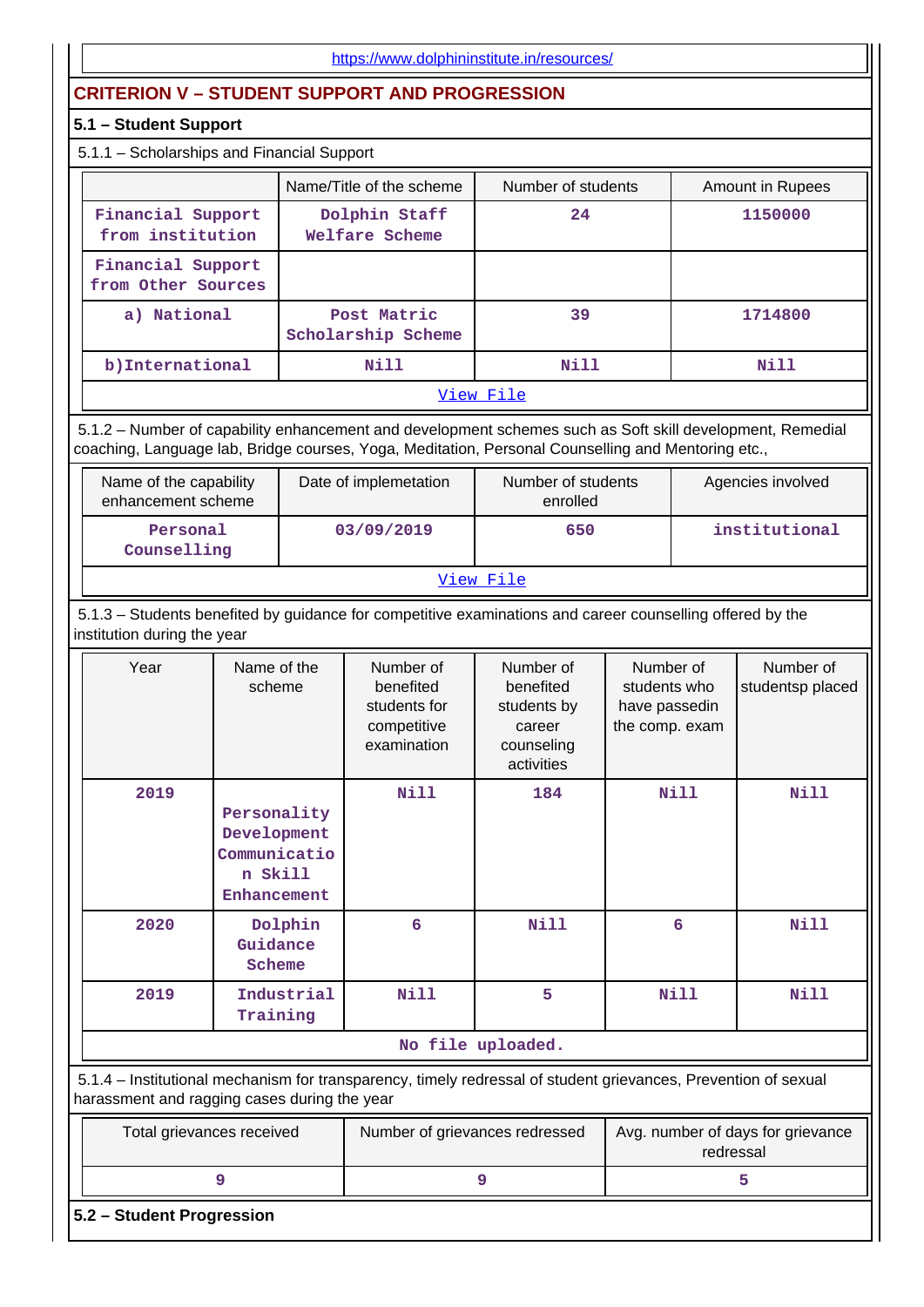| 5.2.1 - Details of campus placement during the year                                                                                                                                    |                                                                  |                                    |                                    |                                         |                                     |  |  |
|----------------------------------------------------------------------------------------------------------------------------------------------------------------------------------------|------------------------------------------------------------------|------------------------------------|------------------------------------|-----------------------------------------|-------------------------------------|--|--|
|                                                                                                                                                                                        | On campus                                                        |                                    |                                    | Off campus                              |                                     |  |  |
| Nameof<br>organizations<br>visited                                                                                                                                                     | Number of<br>students<br>participated                            | Number of<br>stduents placed       | Nameof<br>organizations<br>visited | Number of<br>students<br>participated   | Number of<br>stduents placed        |  |  |
| 3                                                                                                                                                                                      | 161                                                              | 21                                 | 12                                 | 44                                      | 14                                  |  |  |
|                                                                                                                                                                                        |                                                                  |                                    | No file uploaded.                  |                                         |                                     |  |  |
| 5.2.2 - Student progression to higher education in percentage during the year                                                                                                          |                                                                  |                                    |                                    |                                         |                                     |  |  |
| Year                                                                                                                                                                                   | Number of<br>students<br>enrolling into<br>higher education      |                                    | Depratment<br>graduated from       | Name of<br>institution joined           | Name of<br>programme<br>admitted to |  |  |
| 2020                                                                                                                                                                                   | $\overline{a}$                                                   | <b>BSC</b><br>Forestry<br>Forestry |                                    | FRI, Dehradun                           | <b>MSC</b><br>Forestry              |  |  |
|                                                                                                                                                                                        |                                                                  |                                    | View File                          |                                         |                                     |  |  |
| 5.2.3 - Students qualifying in state/ national/ international level examinations during the year<br>(eg:NET/SET/SLET/GATE/GMAT/CAT/GRE/TOFEL/Civil Services/State Government Services) |                                                                  |                                    |                                    |                                         |                                     |  |  |
|                                                                                                                                                                                        | Items                                                            |                                    |                                    | Number of students selected/ qualifying |                                     |  |  |
|                                                                                                                                                                                        | <b>GATE</b>                                                      |                                    |                                    | $\overline{a}$                          |                                     |  |  |
|                                                                                                                                                                                        | <b>NET</b>                                                       |                                    |                                    | 10                                      |                                     |  |  |
|                                                                                                                                                                                        |                                                                  |                                    | No file uploaded.                  |                                         |                                     |  |  |
| 5.2.4 – Sports and cultural activities / competitions organised at the institution level during the year                                                                               |                                                                  |                                    |                                    |                                         |                                     |  |  |
|                                                                                                                                                                                        | Activity                                                         | Level                              |                                    | Number of Participants                  |                                     |  |  |
|                                                                                                                                                                                        | HNB Garhwal Inter<br>collegiate men/women<br>Kabbaddi Tournament | <b>State</b>                       |                                    | 100                                     |                                     |  |  |
|                                                                                                                                                                                        | Annual sports meet                                               | Institution                        |                                    | 1500                                    |                                     |  |  |
|                                                                                                                                                                                        | Srijan 2020 (Annual<br>Interdepartmental<br>cultural Meet)       | Institution                        |                                    | 1500                                    |                                     |  |  |
|                                                                                                                                                                                        | Spic Macay Kathak Dance                                          |                                    | Institution                        | 200                                     |                                     |  |  |
| Memorial Volleyball                                                                                                                                                                    | Shri Ram Niwas Gupta<br>Tournament                               |                                    | State                              |                                         | 150                                 |  |  |
|                                                                                                                                                                                        | Red FM 93.5                                                      |                                    | Institution                        |                                         | 300                                 |  |  |
|                                                                                                                                                                                        | Kavya Gosthi                                                     |                                    | Institution                        |                                         | 160                                 |  |  |
|                                                                                                                                                                                        | SPIC MACAY Chhau Dance<br>of Purulia enthral<br><b>Students</b>  | Institution                        |                                    | 320                                     |                                     |  |  |
|                                                                                                                                                                                        | Spic Macay Sufi Music                                            |                                    | Institution                        | 320                                     |                                     |  |  |
|                                                                                                                                                                                        | No file uploaded.                                                |                                    |                                    |                                         |                                     |  |  |
|                                                                                                                                                                                        | 5.3 - Student Participation and Activities                       |                                    |                                    |                                         |                                     |  |  |

 5.3.1 – Number of awards/medals for outstanding performance in sports/cultural activities at national/international level (award for a team event should be counted as one)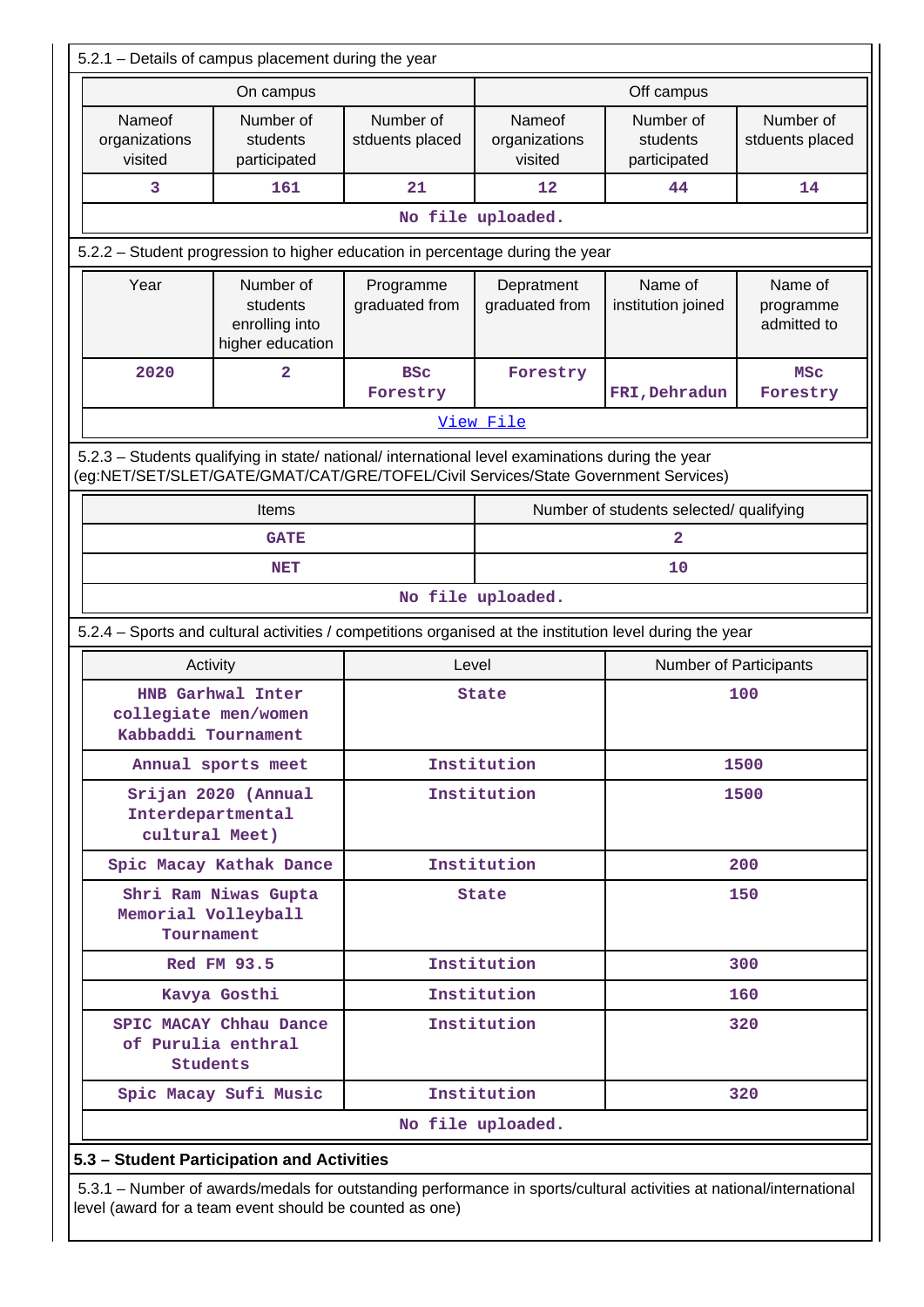| Year                                                                                                                                                                                                                                                                                                                                                                                                                                                                                                                                                                                                                                                                                                                                                                                                                                                                                                                                                                                                                                                                                                                                                                                                                                                                             | Name of the<br>award/medal                                                                                                                                                                                                                            | National/<br>Internaional | Number of<br>awards for<br>Sports | Number of<br>awards for<br>Cultural            | Student ID<br>number | Name of the<br>student                                                                                             |  |  |
|----------------------------------------------------------------------------------------------------------------------------------------------------------------------------------------------------------------------------------------------------------------------------------------------------------------------------------------------------------------------------------------------------------------------------------------------------------------------------------------------------------------------------------------------------------------------------------------------------------------------------------------------------------------------------------------------------------------------------------------------------------------------------------------------------------------------------------------------------------------------------------------------------------------------------------------------------------------------------------------------------------------------------------------------------------------------------------------------------------------------------------------------------------------------------------------------------------------------------------------------------------------------------------|-------------------------------------------------------------------------------------------------------------------------------------------------------------------------------------------------------------------------------------------------------|---------------------------|-----------------------------------|------------------------------------------------|----------------------|--------------------------------------------------------------------------------------------------------------------|--|--|
| 2019                                                                                                                                                                                                                                                                                                                                                                                                                                                                                                                                                                                                                                                                                                                                                                                                                                                                                                                                                                                                                                                                                                                                                                                                                                                                             | <b>NIL</b>                                                                                                                                                                                                                                            | National                  | Nill                              | Nill                                           | <b>NIL</b>           | <b>NIL</b>                                                                                                         |  |  |
|                                                                                                                                                                                                                                                                                                                                                                                                                                                                                                                                                                                                                                                                                                                                                                                                                                                                                                                                                                                                                                                                                                                                                                                                                                                                                  |                                                                                                                                                                                                                                                       |                           | No file uploaded.                 |                                                |                      |                                                                                                                    |  |  |
|                                                                                                                                                                                                                                                                                                                                                                                                                                                                                                                                                                                                                                                                                                                                                                                                                                                                                                                                                                                                                                                                                                                                                                                                                                                                                  | the institution (maximum 500 words)                                                                                                                                                                                                                   |                           |                                   |                                                |                      | 5.3.2 - Activity of Student Council & representation of students on academic & administrative bodies/committees of |  |  |
| Students are actively involved in academic and administrative committees of the<br>Institute. The Institute have a Student Welfare Council headed by the Dean. The<br>Council has members from each class. The member students actively participate<br>in planning, organizing and executing the various academic, cultural and co<br>curricularactivities within the Institute and outside the campus under the<br>guidance of Dean. Each class has 2 Class Representatives, who are the bridge<br>between the HOD/ Course Coordinator and the students of the class. They<br>responsibly carry out their duties to ensure the smooth functioning of their<br>respective class. They also provide personal feedback on daily basis regarding<br>the scheduled classes conducted at the end of the day in IQAC. The Hostel Mess<br>Committee members give reviews of the food prepared in the mess of the hostels.<br>They are in direct contact with the Hostel Incharge and Joint Director to<br>assure hygienic and good quality food is provided to the residents of the<br>hostels. Meetings with the officials are held on a regular basis for the same.2<br>students are also members of IQAC and their opinion is also considered while<br>taking decisions by the Cell. |                                                                                                                                                                                                                                                       |                           |                                   |                                                |                      |                                                                                                                    |  |  |
| 5.4 - Alumni Engagement                                                                                                                                                                                                                                                                                                                                                                                                                                                                                                                                                                                                                                                                                                                                                                                                                                                                                                                                                                                                                                                                                                                                                                                                                                                          |                                                                                                                                                                                                                                                       |                           |                                   |                                                |                      |                                                                                                                    |  |  |
|                                                                                                                                                                                                                                                                                                                                                                                                                                                                                                                                                                                                                                                                                                                                                                                                                                                                                                                                                                                                                                                                                                                                                                                                                                                                                  | 5.4.1 - Whether the institution has registered Alumni Association?                                                                                                                                                                                    |                           |                                   |                                                |                      |                                                                                                                    |  |  |
| Yes                                                                                                                                                                                                                                                                                                                                                                                                                                                                                                                                                                                                                                                                                                                                                                                                                                                                                                                                                                                                                                                                                                                                                                                                                                                                              |                                                                                                                                                                                                                                                       |                           |                                   |                                                |                      |                                                                                                                    |  |  |
| of registration.                                                                                                                                                                                                                                                                                                                                                                                                                                                                                                                                                                                                                                                                                                                                                                                                                                                                                                                                                                                                                                                                                                                                                                                                                                                                 | Dolphin Alumni Association was registered in the year 2013 under Directorate of<br>Treasuries, Pensions and Rights, Government of Uttarakhand and its registration<br>number is 26478D. The Association has reapplied on 3rd October 2019 for renewal |                           |                                   |                                                |                      |                                                                                                                    |  |  |
| 5.4.2 - No. of enrolled Alumni:                                                                                                                                                                                                                                                                                                                                                                                                                                                                                                                                                                                                                                                                                                                                                                                                                                                                                                                                                                                                                                                                                                                                                                                                                                                  |                                                                                                                                                                                                                                                       |                           |                                   |                                                |                      |                                                                                                                    |  |  |
|                                                                                                                                                                                                                                                                                                                                                                                                                                                                                                                                                                                                                                                                                                                                                                                                                                                                                                                                                                                                                                                                                                                                                                                                                                                                                  |                                                                                                                                                                                                                                                       |                           | 2048                              |                                                |                      |                                                                                                                    |  |  |
|                                                                                                                                                                                                                                                                                                                                                                                                                                                                                                                                                                                                                                                                                                                                                                                                                                                                                                                                                                                                                                                                                                                                                                                                                                                                                  | 5.4.3 - Alumni contribution during the year (in Rupees):                                                                                                                                                                                              |                           |                                   |                                                |                      |                                                                                                                    |  |  |
|                                                                                                                                                                                                                                                                                                                                                                                                                                                                                                                                                                                                                                                                                                                                                                                                                                                                                                                                                                                                                                                                                                                                                                                                                                                                                  |                                                                                                                                                                                                                                                       |                           | 14000                             |                                                |                      |                                                                                                                    |  |  |
|                                                                                                                                                                                                                                                                                                                                                                                                                                                                                                                                                                                                                                                                                                                                                                                                                                                                                                                                                                                                                                                                                                                                                                                                                                                                                  | 5.4.4 - Meetings/activities organized by Alumni Association:                                                                                                                                                                                          |                           |                                   |                                                |                      |                                                                                                                    |  |  |
|                                                                                                                                                                                                                                                                                                                                                                                                                                                                                                                                                                                                                                                                                                                                                                                                                                                                                                                                                                                                                                                                                                                                                                                                                                                                                  |                                                                                                                                                                                                                                                       |                           |                                   | Meetings : 10 Activities : 03 Alumni meet : 01 |                      |                                                                                                                    |  |  |
|                                                                                                                                                                                                                                                                                                                                                                                                                                                                                                                                                                                                                                                                                                                                                                                                                                                                                                                                                                                                                                                                                                                                                                                                                                                                                  | <b>CRITERION VI - GOVERNANCE, LEADERSHIP AND MANAGEMENT</b>                                                                                                                                                                                           |                           |                                   |                                                |                      |                                                                                                                    |  |  |
|                                                                                                                                                                                                                                                                                                                                                                                                                                                                                                                                                                                                                                                                                                                                                                                                                                                                                                                                                                                                                                                                                                                                                                                                                                                                                  | 6.1 - Institutional Vision and Leadership                                                                                                                                                                                                             |                           |                                   |                                                |                      |                                                                                                                    |  |  |
| words)                                                                                                                                                                                                                                                                                                                                                                                                                                                                                                                                                                                                                                                                                                                                                                                                                                                                                                                                                                                                                                                                                                                                                                                                                                                                           |                                                                                                                                                                                                                                                       |                           |                                   |                                                |                      | 6.1.1 – Mention two practices of decentralization and participative management during the last year (maximum 500   |  |  |
| Principal is the academic Head to look after the academics and other related<br>activities. For smooth functioning of day to day activities of the college,<br>various committees have been formed which are headed by a senior faculty or                                                                                                                                                                                                                                                                                                                                                                                                                                                                                                                                                                                                                                                                                                                                                                                                                                                                                                                                                                                                                                       |                                                                                                                                                                                                                                                       |                           |                                   |                                                |                      |                                                                                                                    |  |  |

**senior administrative officer. Examination related works are executed by controller/ Deputy controller of exam. Departmental activities are taken care of by department Heads supported by faculty and technical staff. Various committees related to student welfare is under Dean student welfare which**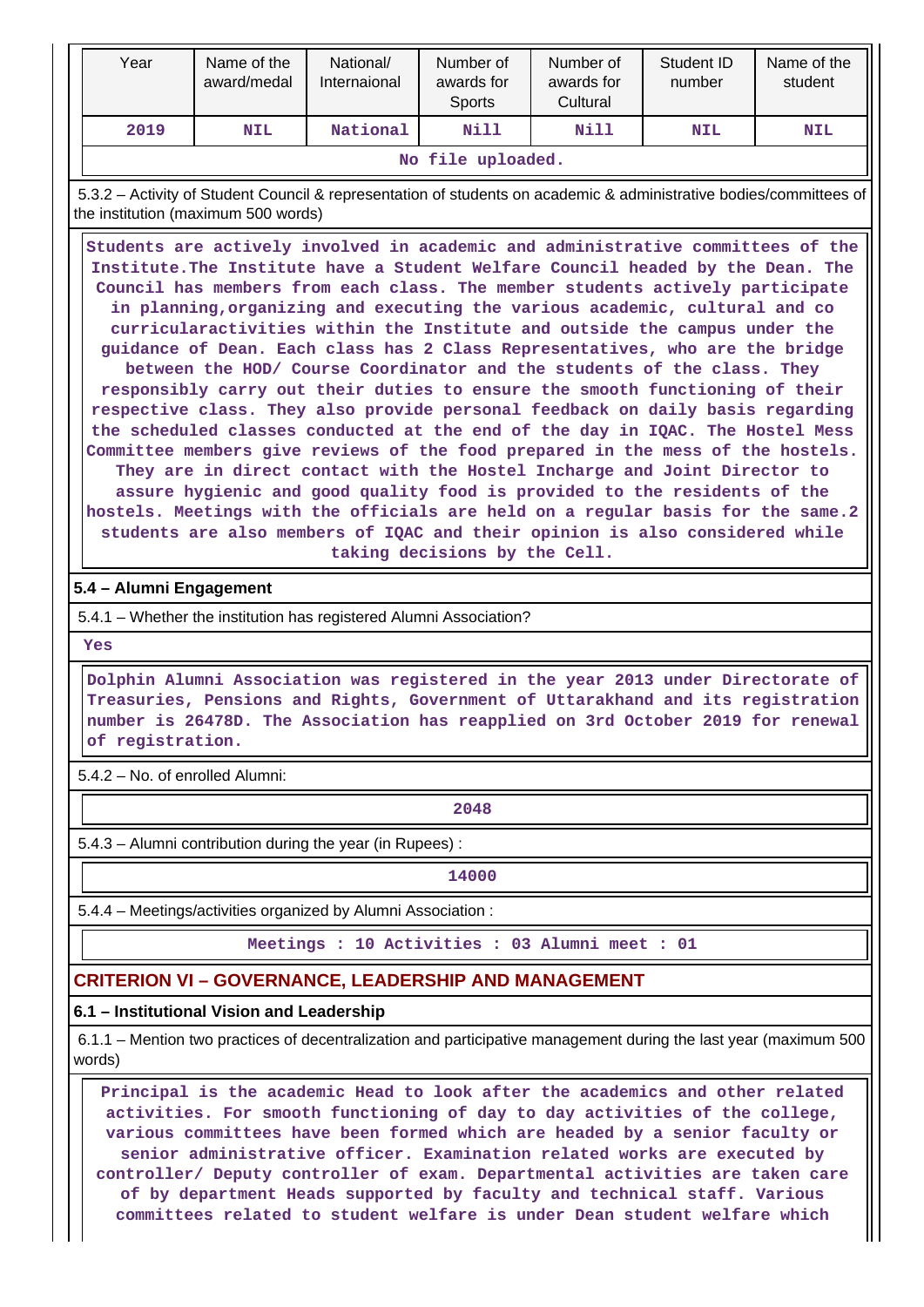**includes Scouts and Guide, Youth Red cross , NSS, NCC, extension activities, social commitments etc. Director/ Additional Director/ Joint Director of the Institute take care of the overall administration and share the administrative responsibilities and look after the Training placement cell , housekeeping, hostel, transport, Staff welfare, staff grievances redressal , purchase store, staff selection, News letter editorial board and library purchase committee, Infrastructure maintenance etc. The above organizational structure clearly indicates the decentralization and participative management for smooth functioning.**

 6.1.2 – Does the institution have a Management Information System (MIS)? *Yes* **6.2 – Strategy Development and Deployment** 6.2.1 – Quality improvement strategies adopted by the institution for each of the following (with in 100 words each): Strategy Type **Details Library, ICT and Physical Infrastructure / Instrumentation Spacious and well stocked digitized central library along with departmental and hostel libraries. The central library is spread in two floors with ground floor being used as reading room while the upper floor has the stack room, e library and reprographic facilities. More than 27000 books and 71 journals are available in the College library. There is a separate 'Reference Section'. The Central library has a well stocked repository comprising of more than 2000 dissertations and project reports by college students. The college girl's hostel also has a referral library for meeting the emergent needs of the students. The library has internet facility and access to INFLIBNET NLIST, NDL, OPAC under NMEICT. The e resources of NPTEL database can be accessed both by students and faculty through ERP log in. The SPOC NPTEL agMOOCs publicizes the online certification courses amongst the students and inform them about the courses being offered currently. Every faculty and student can access the NLIST. To ensure mobile connectivity the college has Wi-Fi services. Institute has developed adequate infrastructure to facilitate effective teaching learning process in the form of spacious classrooms (every department has at least two well equipped Labs), College has 61 well ventilated class rooms and 31 well equipped labs with adequate seating capacity in different floors of the college building. The classrooms can accommodate 40 to100 students. Classrooms and labs are fitted with**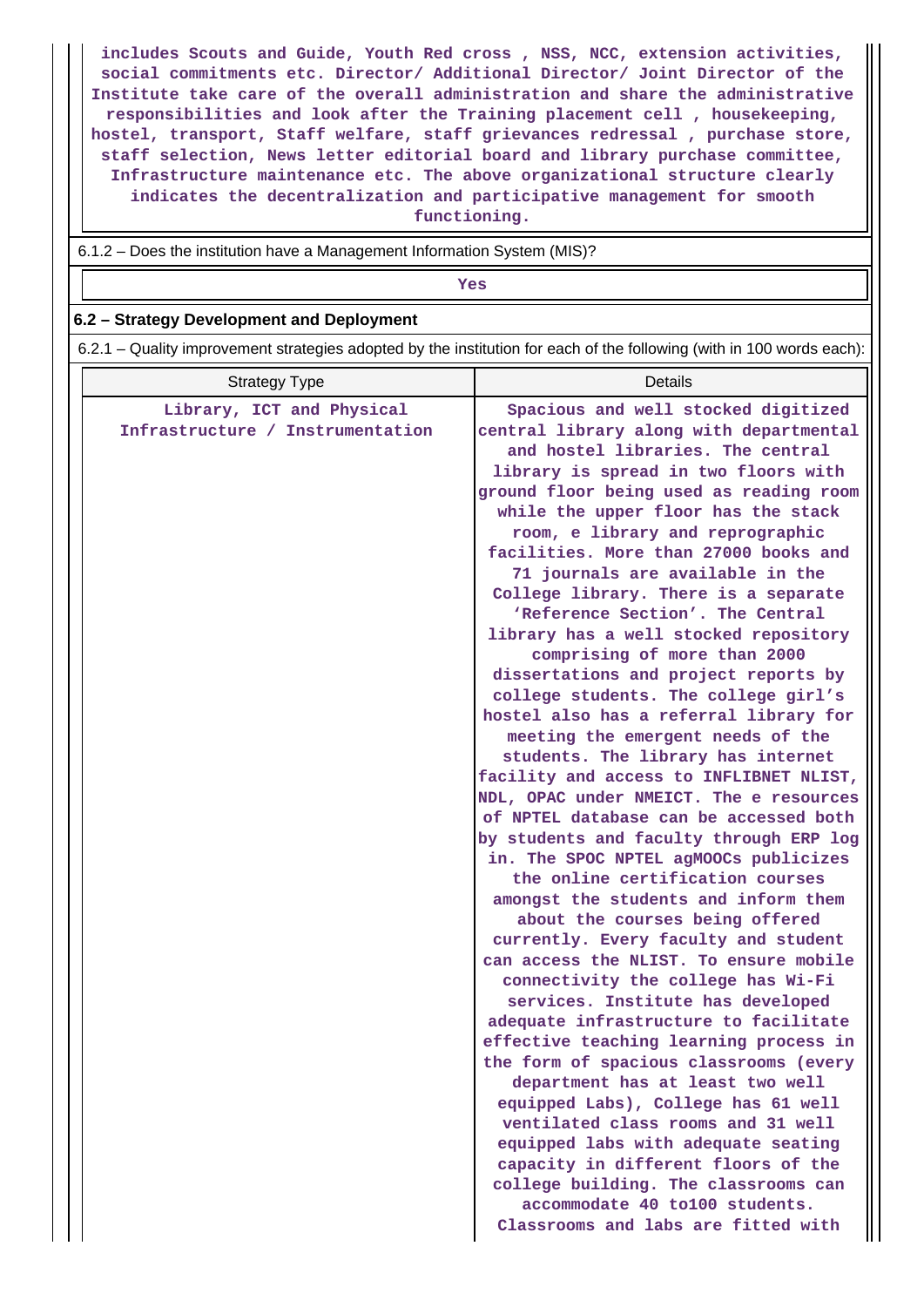|                            | sufficient number of lights and fans.<br>College has OPD and Physiotherapy<br>centers, diagnostic lab, two seminar<br>halls, Campus is WiFi. Two Auditoriums<br>are used for conducting workshops,<br>seminars and for delivering guest<br>lectures. College also has 2 Air<br>conditioned seminar halls. The College<br>has four agriculture farms in adjoining<br>areas to demonstrate agriculture<br>practices and crop cultivation<br>practices to the students of the<br>Agriculture Department. The college has<br>its own nurseries to cultivate timber<br>and medicinal plants. These are<br>maintained by students. Poly house with<br>dimensions of 1000 square meter. The<br>college playground and indoor games<br>facilities are in use on day to day<br>basis. The college has taken alternate<br>energy initiative and has installed 100<br>KV Solar Power system to ensure 24x7<br>electricity ICT: Every classroom is<br>equipped with over head LCD projectors<br>to facilitate the ICT based teaching<br>and is provided with biometric<br>attendance facility for students.<br>Computer lab with 60 no. of nodes.<br>College is a local chapter of NPTEL,<br>the video lectures from NPTEL are made<br>available to the students. The college<br>also offers the facility and guidance<br>for online courses conducted by NPTEL.<br>Instrumentation: Institute has state of<br>art 31well equipped laboratories. A<br>centralized research laboratory<br>facility is also functional to promote<br>research work. |
|----------------------------|---------------------------------------------------------------------------------------------------------------------------------------------------------------------------------------------------------------------------------------------------------------------------------------------------------------------------------------------------------------------------------------------------------------------------------------------------------------------------------------------------------------------------------------------------------------------------------------------------------------------------------------------------------------------------------------------------------------------------------------------------------------------------------------------------------------------------------------------------------------------------------------------------------------------------------------------------------------------------------------------------------------------------------------------------------------------------------------------------------------------------------------------------------------------------------------------------------------------------------------------------------------------------------------------------------------------------------------------------------------------------------------------------------------------------------------------------------------------------------------------------------------------------------------|
| Examination and Evaluation | For internal assessment Institute has<br>introduced continuous Internal<br>Evaluation system wherein during the<br>academic session class assignments,<br>power point presentations, field<br>reports, Clinical orientation for<br>paramedical courses are taken into<br>consideration and students are assessed<br>through the overall performance.<br>Students discipline , response in<br>classroom , practical performance in<br>labs and attendance criteria is also<br>taken in account for continuous<br>Internal Evaluation. The final exams<br>are conducted by the affiliating<br>university.                                                                                                                                                                                                                                                                                                                                                                                                                                                                                                                                                                                                                                                                                                                                                                                                                                                                                                                               |
| Curriculum Development     | Institute is affiliated to HNB<br>Garhwal Central University and as<br>limited role in curriculum development.                                                                                                                                                                                                                                                                                                                                                                                                                                                                                                                                                                                                                                                                                                                                                                                                                                                                                                                                                                                                                                                                                                                                                                                                                                                                                                                                                                                                                        |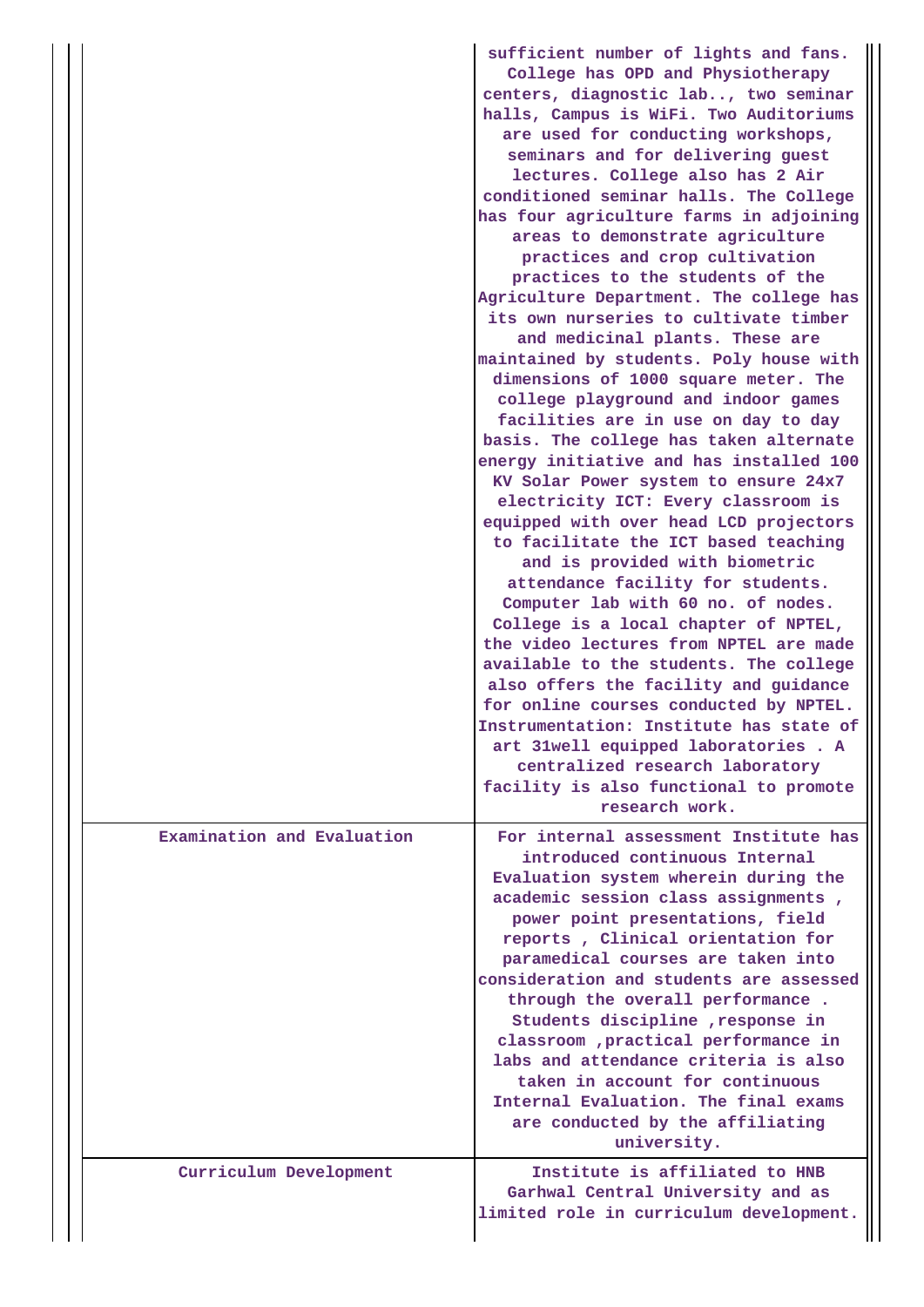|                           | However in house add on certificate<br>courses have been started in various<br>departments in consultation with<br>external experts. cademicians,<br>Scientists and Experts from Industries<br>are regularly invited to up date the<br>students with latest in technology.<br>Webinars/ Conferences/ Workshop<br>/Symposium/CME are regularly organized.                                                                                                                                                                                                                                                                                                                                                                                                                                  |
|---------------------------|-------------------------------------------------------------------------------------------------------------------------------------------------------------------------------------------------------------------------------------------------------------------------------------------------------------------------------------------------------------------------------------------------------------------------------------------------------------------------------------------------------------------------------------------------------------------------------------------------------------------------------------------------------------------------------------------------------------------------------------------------------------------------------------------|
| Teaching and Learning     | All faculty use ICT to make teaching<br>more effective. Remedial classes are<br>held for slow learners. Their progress<br>is closely monitored. The advance<br>learners are given all the<br>opportunities to further enhance their<br>command over the subjects.                                                                                                                                                                                                                                                                                                                                                                                                                                                                                                                         |
| Research and Development  | Institute has a Research Advisory<br>Committee which regularly motivates<br>faculty to apply for Govt. funded<br>research projects and publication of<br>research paper in peer reviewed journal<br>with good impact factor. Incentives are<br>given to faculty members for<br>publication in peer reviewed scientific<br>Journal or Book/ Book chapter. Faculty<br>are encouraged to present papers in<br>National and International Conferences/<br>Seminars/Workshops. Provision of leave<br>and refund of registration fee is there<br>if faculty presents his/her research<br>paper. Faculty are encouraged to enrol<br>student for Ph.D. Large number of<br>journals are subscribed in the library<br>along with eJournals. Institute is also<br>recognized as NPTEL local chapter. |
| Human Resource Management | Faculty and Staff grievances<br>redressal committee to resolve their<br>problems Facilitating and encouraging<br>faculty members to attend refresher<br>programmes. Annual increment based on<br>self appraisal, Teacher's diary,<br>feedback and overall performance.<br>Medical / accidental insurance for<br>staff members. Staff training for<br>computer applications and safety<br>issues. Celebration of the National<br>Festivals and some prominent festivals<br>like Diwali , Holi together with staff<br>and faculty. Star faculty and staff<br>awarded annually to keep them motivated<br>for good job.                                                                                                                                                                       |

| E-governace area | Details                                                                  |  |  |  |  |  |
|------------------|--------------------------------------------------------------------------|--|--|--|--|--|
| Administration   | ERP system to monitor day to day<br>attendance, teaching schedule, leave |  |  |  |  |  |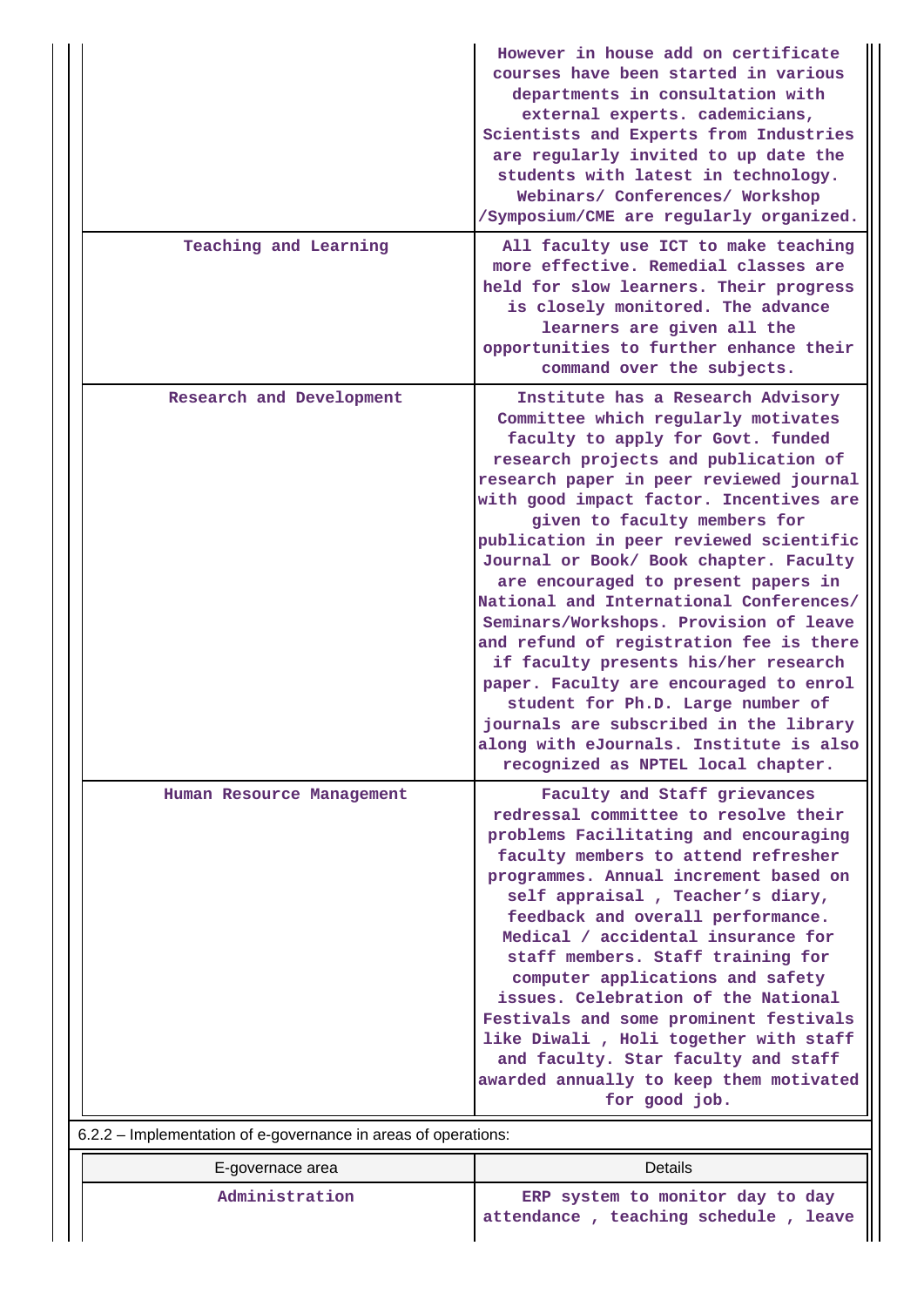|                                                                                                                                                       | record etc. Biometric attendance for<br>Faculty, staff and students. ERP and<br>SMS based system for dissemination of<br>information and regular notices thus<br>minimizing the use of paper. Record of                                                                                                                                                                                                                                                                                                                                                      |
|-------------------------------------------------------------------------------------------------------------------------------------------------------|--------------------------------------------------------------------------------------------------------------------------------------------------------------------------------------------------------------------------------------------------------------------------------------------------------------------------------------------------------------------------------------------------------------------------------------------------------------------------------------------------------------------------------------------------------------|
|                                                                                                                                                       | Inventory is verified on a regular<br>basis. . The team headed by the<br>Director and assisted by Additional and<br>Joint Directors, Admin Officer etc<br>manage the administration related<br>activities on day to day basis.                                                                                                                                                                                                                                                                                                                               |
| Examination                                                                                                                                           | University has online portal for<br>filling the University forms. Internal<br>assessment record is available in ERP<br>system. Both student Parents can<br>access. There is a system of internal<br>and pre university exams for the<br>students.                                                                                                                                                                                                                                                                                                            |
| Planning and Development                                                                                                                              | The activities are planned as per the<br>Academic Calendar. Institute website to<br>keep the stakeholders well informed<br>about institute activities. Use of e<br>learning facilities for student centric<br>teaching and learning. ICT equipped<br>Classrooms for effective content<br>delivery. The planning done by the<br>faculty for effective teaching and<br>learning is managed through ERP. The<br>same is monitored by the authorities.<br>The whole campus and hostels in under<br>CCTV surveillance which is being<br>monitored by authorities. |
| Finance and Accounts                                                                                                                                  | Fully computerized. Institute's<br>accounts maintained through Tally<br>Online transaction facility Fee status<br>linked to ERP system. A close<br>monitoring is being done by the Finance<br>Committee. The accounts are audited<br>yearly.                                                                                                                                                                                                                                                                                                                 |
| Student Admission and Support                                                                                                                         | Online admission facility is<br>available Institute website updates<br>for upcoming events and important<br>notices. ERP system to keep student and<br>parents well informed ERP linked SMS<br>generated for daily attendance of the<br>student. Important notices through ERP<br>. CCTV camera in all class rooms and<br>corridors. There are various committees<br>to provide support to the students.                                                                                                                                                     |
| 6.3 - Faculty Empowerment Strategies<br>6.3.1 – Teachers provided with financial support to attend conferences / workshops and towards membership fee |                                                                                                                                                                                                                                                                                                                                                                                                                                                                                                                                                              |
| of professional bodies during the year                                                                                                                |                                                                                                                                                                                                                                                                                                                                                                                                                                                                                                                                                              |

| Name of Teacher | Name of conference/ | Name of the           | Amount of support |
|-----------------|---------------------|-----------------------|-------------------|
|                 | workshop attended   | professional body for |                   |
|                 | for which financial | which membership      |                   |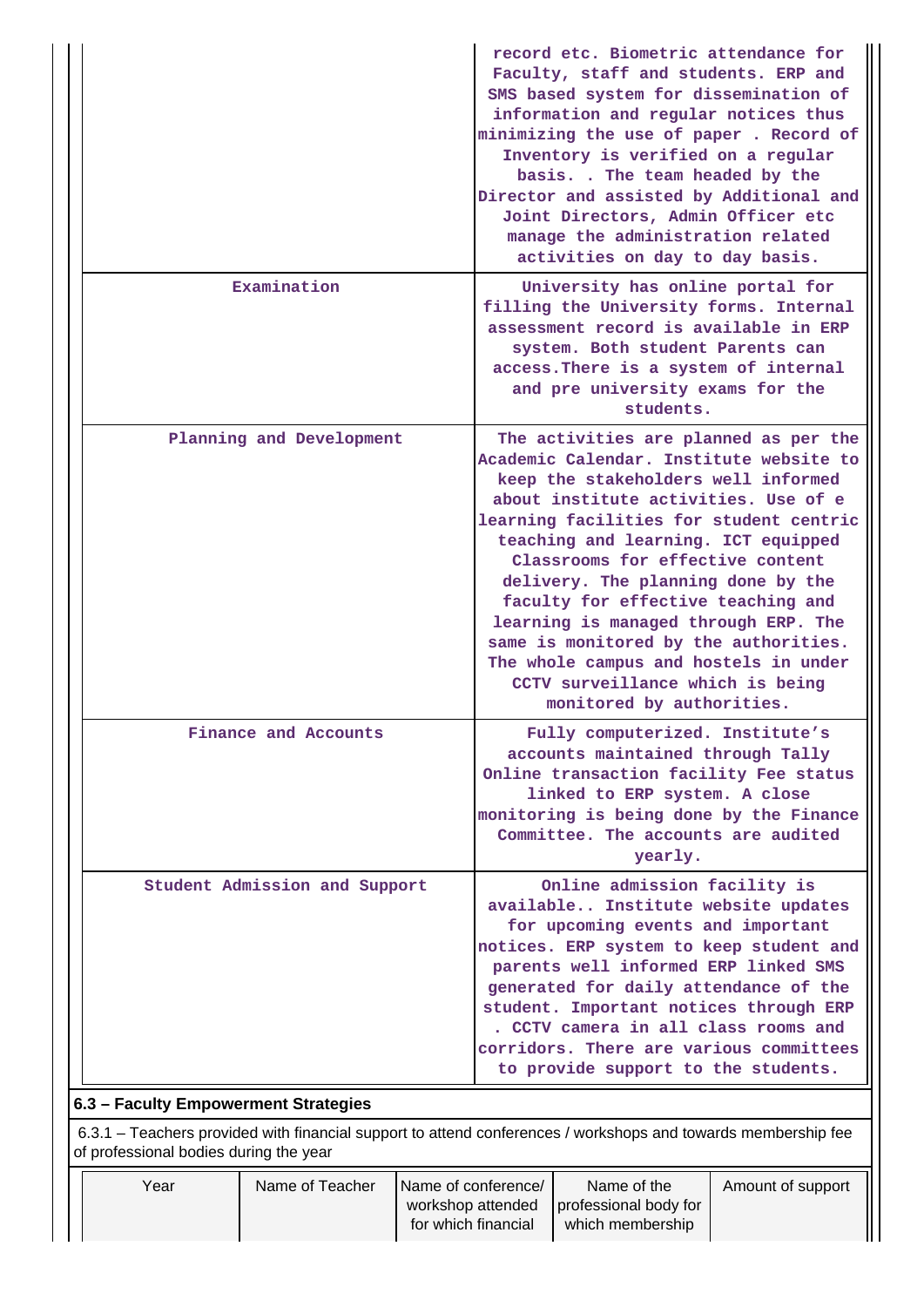|                                                                                                                                                          |                                                                                              |                     |                                                                                                                  | support provided                                                                     |                                                                                                              | fee is provided                                                                                                      |            |                                                  |      |                                                      |
|----------------------------------------------------------------------------------------------------------------------------------------------------------|----------------------------------------------------------------------------------------------|---------------------|------------------------------------------------------------------------------------------------------------------|--------------------------------------------------------------------------------------|--------------------------------------------------------------------------------------------------------------|----------------------------------------------------------------------------------------------------------------------|------------|--------------------------------------------------|------|------------------------------------------------------|
| 2019                                                                                                                                                     |                                                                                              | Dr. Kanika<br>Issar |                                                                                                                  | Emerging<br>Trends in<br>Science and<br>Technology for<br>Sustainable<br>Development |                                                                                                              | Punjab<br>Science<br>Congress, Sant<br>Longowal<br>Institute of<br>Engineering and<br>Technology,<br>Sangrur, Punjab |            | 1900                                             |      |                                                      |
| 2019                                                                                                                                                     |                                                                                              | Dr. Kanika<br>Issar |                                                                                                                  | Agro<br>Horticulture<br>Supply Chain<br>Conference<br>(ASCC)                         |                                                                                                              | University of<br>Petroleum and<br>Energy Studies,<br>UPES, Dehradun                                                  |            | 2200                                             |      |                                                      |
| 2019                                                                                                                                                     |                                                                                              | Dr. Kanika<br>Issar | Plantica<br>Plant<br>Researchers<br>Meet,<br>Association of<br>Plant Science<br>Researchers<br>No file uploaded. |                                                                                      | 1500                                                                                                         |                                                                                                                      |            |                                                  |      |                                                      |
| teaching and non teaching staff during the year                                                                                                          |                                                                                              |                     |                                                                                                                  |                                                                                      | 6.3.2 - Number of professional development / administrative training programmes organized by the College for |                                                                                                                      |            |                                                  |      |                                                      |
| Year                                                                                                                                                     | Title of the<br>professional<br>development<br>programme<br>organised for<br>teaching staff  |                     | Title of the<br>administrative<br>training<br>programme<br>organised for<br>non-teaching<br>staff                |                                                                                      | From date                                                                                                    |                                                                                                                      | To Date    | Number of<br>participants<br>(Teaching<br>staff) |      | Number of<br>participants<br>(non-teaching<br>staff) |
| 2020                                                                                                                                                     | Rediscov<br>ering<br>Positive<br>Attitude<br>for<br>effective<br>Teaching<br>and<br>Learning |                     | Nill                                                                                                             |                                                                                      | 17/01/2020 17/01/2020                                                                                        |                                                                                                                      |            | 49                                               |      | Nill                                                 |
| 2020<br><b>NORMALIZ</b><br><b>ATION OF</b><br><b>ONLINE</b><br><b>TEACHING</b><br><b>AND</b><br><b>LEARNING</b><br><b>SYSTEMFOR</b><br><b>NEW NORMAL</b> |                                                                                              | <b>Nill</b>         |                                                                                                                  | 22/05/2020                                                                           |                                                                                                              | 04/06/2020                                                                                                           | 51         |                                                  | Nill |                                                      |
| 2020                                                                                                                                                     | $FDP-$<br>Teaching L<br>earning, se<br>rving<br>students<br>Activity<br>based                |                     | <b>Nill</b>                                                                                                      |                                                                                      | 15/02/2020                                                                                                   |                                                                                                                      | 15/02/2020 | 50                                               |      | Nill                                                 |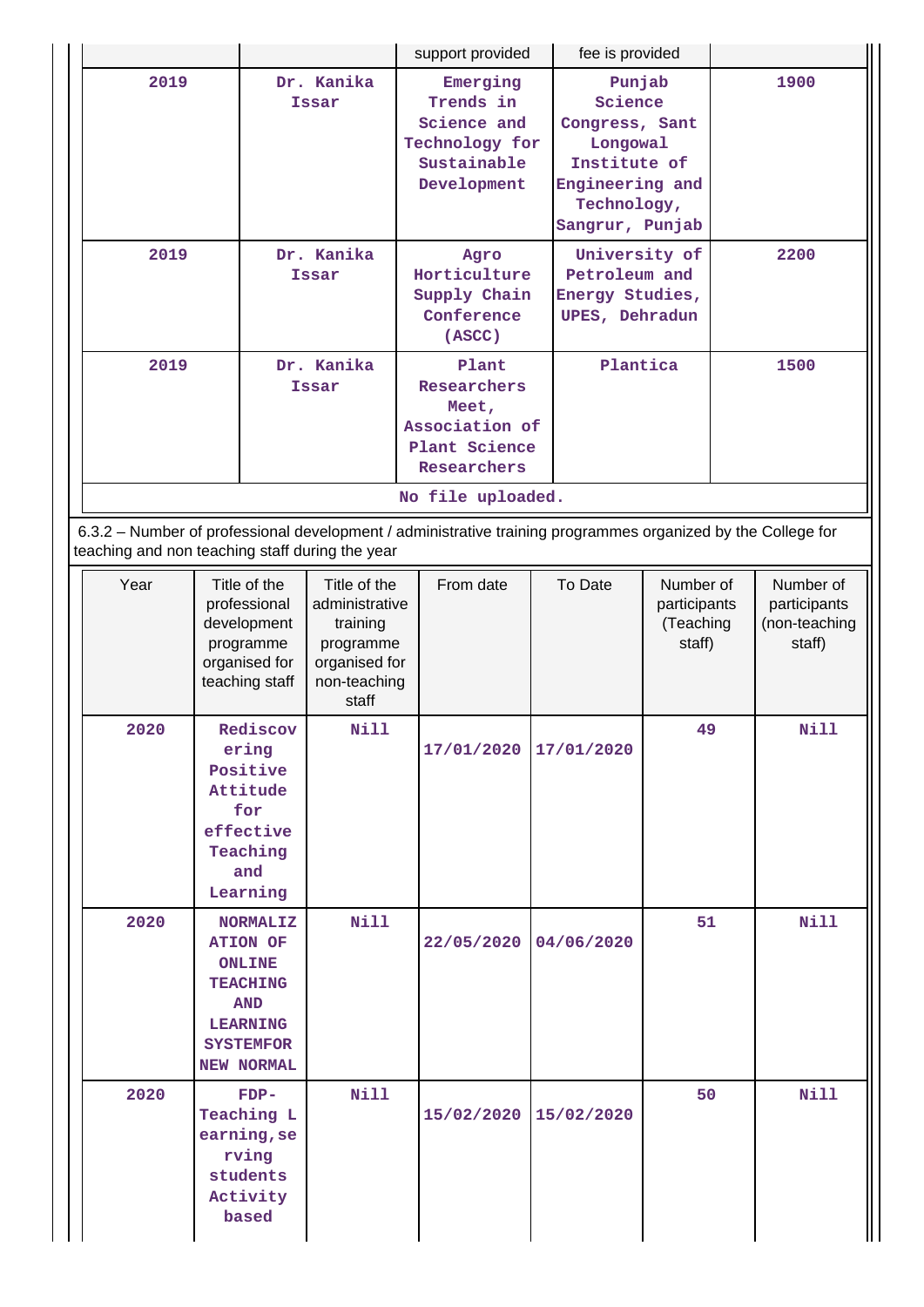|                                                                                                                                                                                                                                         | learning<br>as bonding                                                            |  |                                                        |                                                                                                                                                                                                                                            |           |            |                                                                                                                                                                   |              |                 |      |
|-----------------------------------------------------------------------------------------------------------------------------------------------------------------------------------------------------------------------------------------|-----------------------------------------------------------------------------------|--|--------------------------------------------------------|--------------------------------------------------------------------------------------------------------------------------------------------------------------------------------------------------------------------------------------------|-----------|------------|-------------------------------------------------------------------------------------------------------------------------------------------------------------------|--------------|-----------------|------|
| 2020                                                                                                                                                                                                                                    | FDP on E<br>ntrepreneu<br>rship                                                   |  | Nill                                                   | 13/01/2020                                                                                                                                                                                                                                 |           | 27/01/2020 |                                                                                                                                                                   | 20           |                 | Nill |
| 2019                                                                                                                                                                                                                                    | Nill                                                                              |  | Enhancing<br>computer<br>skills                        | 16/12/2019                                                                                                                                                                                                                                 |           | 23/12/2019 |                                                                                                                                                                   | Nill         |                 | 12   |
| Nill                                                                                                                                                                                                                                    | Nill                                                                              |  | Instrume<br>nts /<br>Tools main<br>tenance<br>training | 26/12/2019                                                                                                                                                                                                                                 |           | 26/12/2019 |                                                                                                                                                                   | Nill         |                 | 14   |
|                                                                                                                                                                                                                                         |                                                                                   |  |                                                        | No file uploaded.                                                                                                                                                                                                                          |           |            |                                                                                                                                                                   |              |                 |      |
| 6.3.3 - No. of teachers attending professional development programmes, viz., Orientation Programme, Refresher<br>Course, Short Term Course, Faculty Development Programmes during the year                                              |                                                                                   |  |                                                        |                                                                                                                                                                                                                                            |           |            |                                                                                                                                                                   |              |                 |      |
| programme                                                                                                                                                                                                                               | Title of the<br>Number of teachers<br>professional<br>who attended<br>development |  | From Date                                              |                                                                                                                                                                                                                                            |           | To date    |                                                                                                                                                                   |              | Duration        |      |
|                                                                                                                                                                                                                                         | $\overline{2}$<br>Faculty<br>Development<br>Programme on En<br>trepreneurship     |  | 13/01/2020                                             |                                                                                                                                                                                                                                            |           | 27/08/2021 |                                                                                                                                                                   | 14           |                 |      |
|                                                                                                                                                                                                                                         |                                                                                   |  |                                                        |                                                                                                                                                                                                                                            | View File |            |                                                                                                                                                                   |              |                 |      |
| 6.3.4 - Faculty and Staff recruitment (no. for permanent recruitment):                                                                                                                                                                  |                                                                                   |  |                                                        |                                                                                                                                                                                                                                            |           |            |                                                                                                                                                                   |              |                 |      |
|                                                                                                                                                                                                                                         | Teaching                                                                          |  |                                                        |                                                                                                                                                                                                                                            |           |            |                                                                                                                                                                   | Non-teaching |                 |      |
| Permanent                                                                                                                                                                                                                               |                                                                                   |  | <b>Full Time</b>                                       |                                                                                                                                                                                                                                            |           | Permanent  | <b>Full Time</b>                                                                                                                                                  |              |                 |      |
| 5                                                                                                                                                                                                                                       |                                                                                   |  | <b>Nill</b><br>8                                       |                                                                                                                                                                                                                                            |           |            |                                                                                                                                                                   |              | Nill            |      |
| $6.3.5$ – Welfare schemes for                                                                                                                                                                                                           |                                                                                   |  |                                                        |                                                                                                                                                                                                                                            |           |            |                                                                                                                                                                   |              |                 |      |
|                                                                                                                                                                                                                                         | Teaching                                                                          |  |                                                        | Non-teaching                                                                                                                                                                                                                               |           |            |                                                                                                                                                                   |              | <b>Students</b> |      |
| Free Medical OPD /<br>Physiotherapy , Subsidized<br>Diagnostic Services,<br>Free Transport,<br>Subsidized Canteen<br>facility, FreeAmbulance,<br>Free /Concessional<br>Education to Ward for<br>UG/PG Programmes, Loans<br>and advances |                                                                                   |  |                                                        | Free Medical OPD<br>Physiotherapy , Subsidized<br>Diagnostic Services,<br>ESIC, PF, Free Transport,<br>Subsidized Canteen<br>facility, Free Ambulance<br>, Free /Concessional<br>Education to Staff Ward<br>for UG/PGCourses of<br>College |           |            | Free Medical OPD<br>Physiotherapy, Subsidized<br>Canteen facility Free<br>Ambulance Service,<br>Accidental Insurance<br>Sports and Gym Facility<br>to Hostellers. |              |                 |      |
|                                                                                                                                                                                                                                         |                                                                                   |  |                                                        |                                                                                                                                                                                                                                            |           |            |                                                                                                                                                                   |              |                 |      |
|                                                                                                                                                                                                                                         |                                                                                   |  |                                                        |                                                                                                                                                                                                                                            |           |            |                                                                                                                                                                   |              |                 |      |
| 6.4 - Financial Management and Resource Mobilization<br>6.4.1 – Institution conducts internal and external financial audits regularly (with in 100 words each)                                                                          |                                                                                   |  |                                                        |                                                                                                                                                                                                                                            |           |            |                                                                                                                                                                   |              |                 |      |

**discussed in the committee meeting.The accounts are also audited once a year by**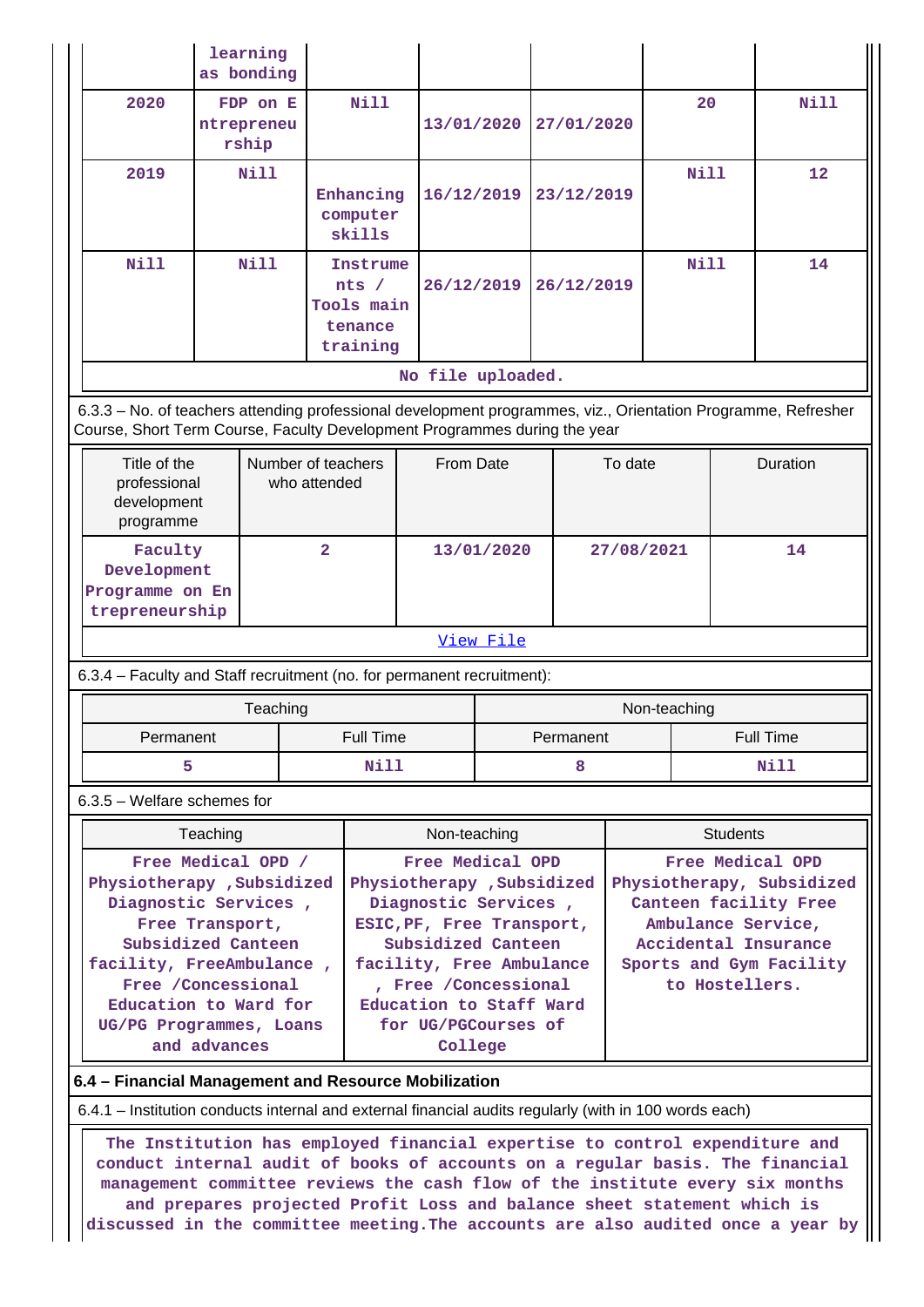**duly qualified auditor and have balance sheet prepared by him. The auditor submits the report showing the exact date of financial affairs of the society. The Statutory audit of the books of account of the Dolphin Education Society is done annually by a Charted Accounts who submits its Audit Report. Though the Society is exempted from paying income Tax, but still the Audited balance sheet is submitted for assessment of tax to the income Tax Department every year**

 6.4.2 – Funds / Grants received from management, non-government bodies, individuals, philanthropies during the year(not covered in Criterion III)

| Name of the non government<br>funding agencies /individuals                           |                                          | Funds/ Grnats received in Rs.                       |                      |            | Purpose                                                                                                                          |                                     |  |  |  |  |  |
|---------------------------------------------------------------------------------------|------------------------------------------|-----------------------------------------------------|----------------------|------------|----------------------------------------------------------------------------------------------------------------------------------|-------------------------------------|--|--|--|--|--|
| <b>NIL</b>                                                                            | $\Omega$                                 |                                                     |                      | <b>NIL</b> |                                                                                                                                  |                                     |  |  |  |  |  |
|                                                                                       |                                          |                                                     | No file uploaded.    |            |                                                                                                                                  |                                     |  |  |  |  |  |
|                                                                                       | 6.4.3 - Total corpus fund generated      |                                                     |                      |            |                                                                                                                                  |                                     |  |  |  |  |  |
|                                                                                       |                                          |                                                     | 233100000            |            |                                                                                                                                  |                                     |  |  |  |  |  |
| 6.5 - Internal Quality Assurance System                                               |                                          |                                                     |                      |            |                                                                                                                                  |                                     |  |  |  |  |  |
| 6.5.1 - Whether Academic and Administrative Audit (AAA) has been done?                |                                          |                                                     |                      |            |                                                                                                                                  |                                     |  |  |  |  |  |
| <b>Audit Type</b>                                                                     |                                          | External                                            |                      |            | Internal                                                                                                                         |                                     |  |  |  |  |  |
|                                                                                       | Yes/No                                   |                                                     | Agency               |            | Yes/No                                                                                                                           | Authority                           |  |  |  |  |  |
| Academic                                                                              | Nill                                     |                                                     | Nill                 |            | Yes                                                                                                                              | Principal                           |  |  |  |  |  |
| Administrative                                                                        | Nill                                     |                                                     | Nill                 |            | Yes                                                                                                                              | Additional<br>and Joint<br>Director |  |  |  |  |  |
| 6.5.2 - Activities and support from the Parent - Teacher Association (at least three) |                                          |                                                     |                      |            |                                                                                                                                  |                                     |  |  |  |  |  |
| 1. Creating more job opportunities for the students 2. Personality development        |                                          |                                                     |                      |            | programmes for the students 3. More communication with parents                                                                   |                                     |  |  |  |  |  |
| 6.5.3 – Development programmes for support staff (at least three)                     |                                          |                                                     |                      |            |                                                                                                                                  |                                     |  |  |  |  |  |
|                                                                                       |                                          | Literacy Programme 3. Training on Crisis Management |                      |            | 1. Training programme for upkeep of the lab equipments. 2. Basic Computer                                                        |                                     |  |  |  |  |  |
| 6.5.4 – Post Accreditation initiative(s) (mention at least three)                     |                                          |                                                     |                      |            |                                                                                                                                  |                                     |  |  |  |  |  |
|                                                                                       |                                          |                                                     |                      |            | 1. Introduction of new programmes 2. Effective use of ICT in teaching 3.<br>Incentives for publication in good quality journals. |                                     |  |  |  |  |  |
| 6.5.5 - Internal Quality Assurance System Details                                     |                                          |                                                     |                      |            |                                                                                                                                  |                                     |  |  |  |  |  |
|                                                                                       | a) Submission of Data for AISHE portal   |                                                     |                      |            | Yes                                                                                                                              |                                     |  |  |  |  |  |
|                                                                                       | b) Participation in NIRF                 |                                                     |                      | <b>No</b>  |                                                                                                                                  |                                     |  |  |  |  |  |
|                                                                                       | c)ISO certification                      |                                                     |                      |            | <b>No</b>                                                                                                                        |                                     |  |  |  |  |  |
|                                                                                       | d)NBA or any other quality audit         |                                                     |                      |            | <b>No</b>                                                                                                                        |                                     |  |  |  |  |  |
| 6.5.6 - Number of Quality Initiatives undertaken during the year                      |                                          |                                                     |                      |            |                                                                                                                                  |                                     |  |  |  |  |  |
| Year                                                                                  | Name of quality<br>initiative by IQAC    | Date of<br>conducting IQAC                          | <b>Duration From</b> |            | <b>Duration To</b>                                                                                                               | Number of<br>participants           |  |  |  |  |  |
| 2019                                                                                  | Orientation<br>programme<br>for 1st year | 23/08/2019                                          | 30/08/2019           |            | 30/08/2019                                                                                                                       | 950                                 |  |  |  |  |  |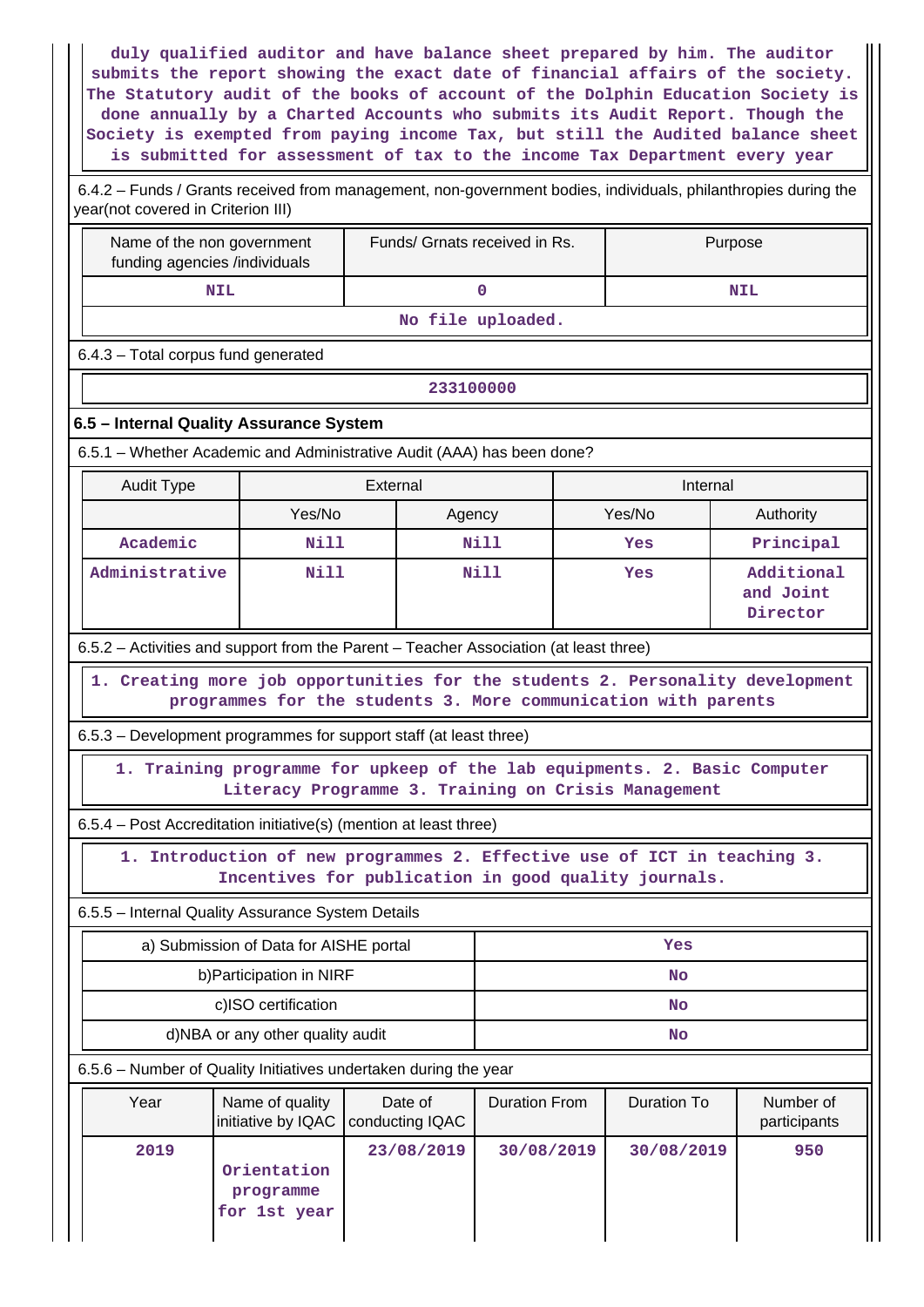[View File](https://assessmentonline.naac.gov.in/public/Postacc/Quality_Initiatives_B/12472_Quality_Initiatives_B_1630234078.xlsx)

# **CRITERION VII – INSTITUTIONAL VALUES AND BEST PRACTICES**

# **7.1 – Institutional Values and Social Responsibilities**

 7.1.1 – Gender Equity (Number of gender equity promotion programmes organized by the institution during the year)

| Title of the<br>programme                                                                                                                                     |                                                                                                                                                                                                  | Period from    |            | Period To      |                |      |                       | Number of Participants                                                              |                                                     |  |  |
|---------------------------------------------------------------------------------------------------------------------------------------------------------------|--------------------------------------------------------------------------------------------------------------------------------------------------------------------------------------------------|----------------|------------|----------------|----------------|------|-----------------------|-------------------------------------------------------------------------------------|-----------------------------------------------------|--|--|
|                                                                                                                                                               |                                                                                                                                                                                                  |                |            |                |                |      | Female                |                                                                                     | Male                                                |  |  |
| National<br>03/03/2020<br>Workshop on<br>Gender<br>Equality,<br>Sensitization<br>and Human<br>Rights: An<br>Approach<br>towards making<br>Empowered<br>Nation |                                                                                                                                                                                                  |                | 03/03/2020 |                | 125            |      |                       | 70                                                                                  |                                                     |  |  |
| 7.1.2 - Environmental Consciousness and Sustainability/Alternate Energy initiatives such as:                                                                  |                                                                                                                                                                                                  |                |            |                |                |      |                       |                                                                                     |                                                     |  |  |
| Percentage of power requirement of the University met by the renewable energy sources                                                                         |                                                                                                                                                                                                  |                |            |                |                |      |                       |                                                                                     |                                                     |  |  |
| 55<br>7.1.3 - Differently abled (Divyangjan) friendliness                                                                                                     |                                                                                                                                                                                                  |                |            |                |                |      |                       |                                                                                     |                                                     |  |  |
|                                                                                                                                                               | Item facilities                                                                                                                                                                                  |                |            | Yes/No         |                |      |                       | Number of beneficiaries                                                             |                                                     |  |  |
| Provision for lift                                                                                                                                            |                                                                                                                                                                                                  |                | Yes        |                |                |      |                       | <b>Nill</b>                                                                         |                                                     |  |  |
| Rest Rooms                                                                                                                                                    |                                                                                                                                                                                                  |                |            | Yes            |                | Nill |                       |                                                                                     |                                                     |  |  |
| 7.1.4 - Inclusion and Situatedness                                                                                                                            |                                                                                                                                                                                                  |                |            |                |                |      |                       |                                                                                     |                                                     |  |  |
| Year                                                                                                                                                          | Number of<br>Number of<br>initiatives to<br>initiatives<br>address<br>taken to<br>locational<br>engage with<br>advantages<br>and<br>and disadva<br>contribute to<br>local<br>ntages<br>community |                |            | Date           | Duration       |      | Name of<br>initiative | <b>Issues</b><br>addressed                                                          | Number of<br>participating<br>students<br>and staff |  |  |
| 2019                                                                                                                                                          | 5                                                                                                                                                                                                | $\overline{2}$ |            | 23/12/2<br>019 | $\overline{3}$ |      | Krishi<br>Samvad      | <b>Interac</b><br>tion with<br>the<br>farmers<br>to deal<br>with<br>their<br>issues | 450                                                 |  |  |
| 2019                                                                                                                                                          | Nill                                                                                                                                                                                             | $\mathbf{1}$   |            | 05/11/2<br>019 | $\mathbf{1}$   |      | Human<br>Free         | Chain for Spreading<br>Polythene awareness<br>about ill                             | 500                                                 |  |  |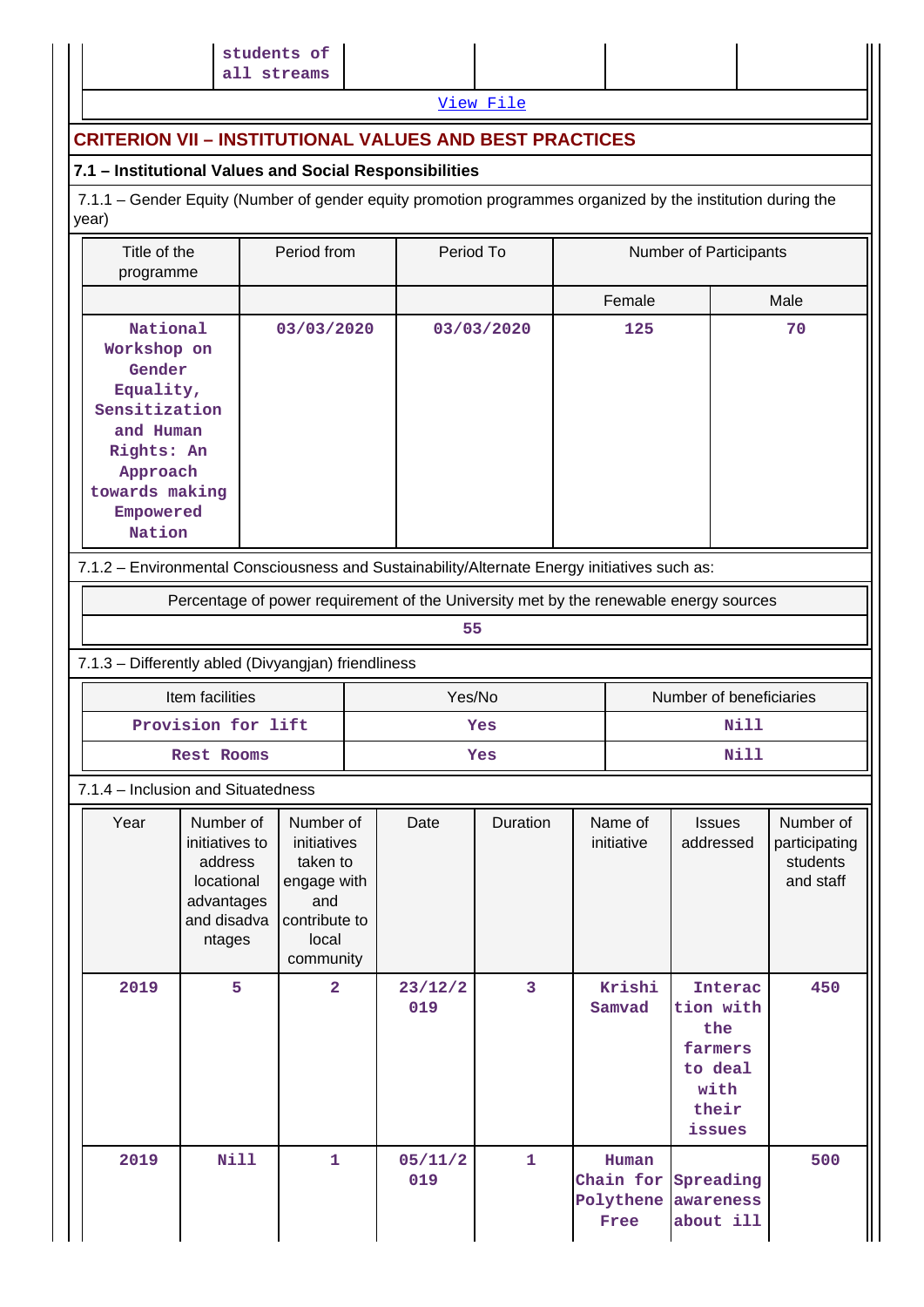|                                                                                                                        |                                     |   |                |                                                   | Dehradun                                                                         | effects<br>of using<br>polythene                                                                                                                                                                                                                                                                                                                                                                                                                                            |    |  |  |  |
|------------------------------------------------------------------------------------------------------------------------|-------------------------------------|---|----------------|---------------------------------------------------|----------------------------------------------------------------------------------|-----------------------------------------------------------------------------------------------------------------------------------------------------------------------------------------------------------------------------------------------------------------------------------------------------------------------------------------------------------------------------------------------------------------------------------------------------------------------------|----|--|--|--|
| 2019                                                                                                                   | <b>Nill</b><br>$\mathbf{1}$         |   | 01/08/2<br>019 | 200                                               | Maa<br><b>Bala</b><br>Sundari<br>Mahila Pr<br>ashikshan<br>Kendra, S<br>uddhowal | Women e<br>mpowermen<br>t                                                                                                                                                                                                                                                                                                                                                                                                                                                   | 75 |  |  |  |
| 2019                                                                                                                   | <b>Nill</b>                         | 1 | 01/08/2<br>019 | 200                                               | Shri<br>Ram<br>Ayurvedic<br>Aushadhal<br>aya, Sudd<br>howala                     | Providing<br>health<br>services                                                                                                                                                                                                                                                                                                                                                                                                                                             | 11 |  |  |  |
| <b>Nill</b>                                                                                                            | Nill<br>1<br>05/10/2<br>019         |   | 1              | Daan<br>Utsav:<br>Dil ki<br>Suno<br>Kuchh<br>Karo | upliftm<br>ent of un<br>derprivil<br>edged<br>section<br>of<br>society           | 180                                                                                                                                                                                                                                                                                                                                                                                                                                                                         |    |  |  |  |
| No file uploaded.<br>7.1.5 - Human Values and Professional Ethics Code of conduct (handbooks) for various stakeholders |                                     |   |                |                                                   |                                                                                  |                                                                                                                                                                                                                                                                                                                                                                                                                                                                             |    |  |  |  |
|                                                                                                                        | <b>Title</b>                        |   |                | Date of publication                               |                                                                                  | Follow up(max 100 words)                                                                                                                                                                                                                                                                                                                                                                                                                                                    |    |  |  |  |
|                                                                                                                        | Code of Conduct For<br>Staff, DIBNS |   |                | 09/07/2019                                        |                                                                                  | On the day of the<br>joining, the new staff is<br>handed over the booklet<br>of Code of Conduct for<br>them. They are briefed up<br>by the Additional<br>Director/ Joint Director.<br>The Admin Officer also<br>makes the staff aware of<br>the Code of Conduct.<br>Times to time meetings<br>are convened by the<br>designated authorities to<br>keep a watch on the same.<br>Any misconduct, if any,<br>brought to the notice of<br>authorities is dealt with<br>strictly |    |  |  |  |
| Handbook of Rules<br>Regulations for Students                                                                          |                                     |   |                | 09/07/2019                                        |                                                                                  | The newly admitted<br>students are handed over<br>Rules and Regulations<br>Booklet which includes<br>Code of Conduct for them<br>on the day of the<br>reporting. They are<br>briefed up by the faculty<br>of their department on<br>that very day. The                                                                                                                                                                                                                      |    |  |  |  |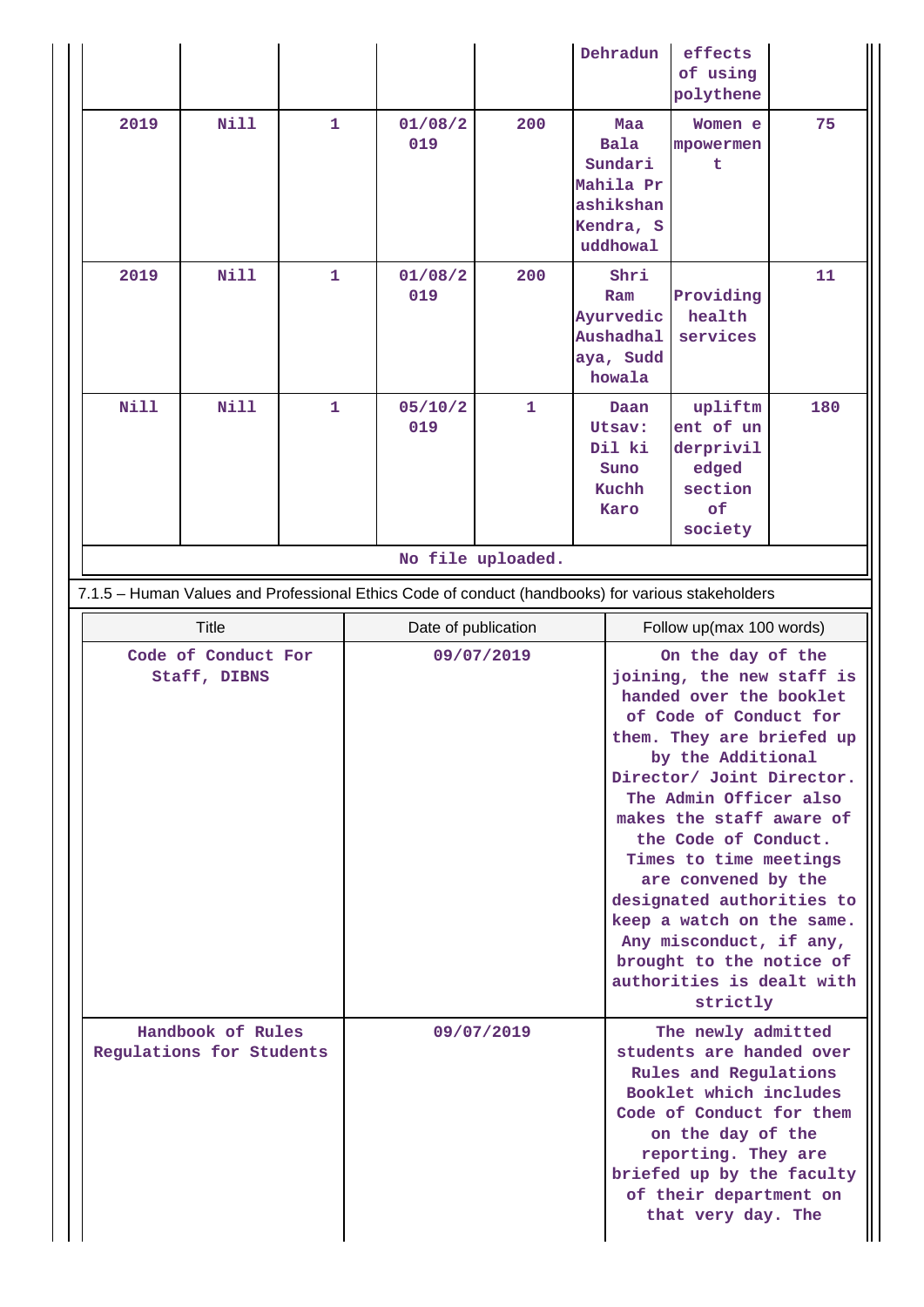|                                                                           |                      |                    |                                                                                                                                                                                                                                                                                                                                           | students are instructed<br>to go though it well.<br>Orientation Programme is<br>carried out for them in<br>the first week, where<br>they are once again made<br>aware of the Code of<br>Conduct. During the<br>semester too, the faculty<br>and HOD interact with the<br>students both old and new<br>to ensure that it is<br>being followed. The<br>Proctorial Board also<br>keeps a close watch on<br>the discipline of the<br>students. |  |
|---------------------------------------------------------------------------|----------------------|--------------------|-------------------------------------------------------------------------------------------------------------------------------------------------------------------------------------------------------------------------------------------------------------------------------------------------------------------------------------------|--------------------------------------------------------------------------------------------------------------------------------------------------------------------------------------------------------------------------------------------------------------------------------------------------------------------------------------------------------------------------------------------------------------------------------------------|--|
| Code of Conduct For<br>Faculty, DIBNS                                     |                      | 09/07/2019         | On the day of the<br>joining, the new faculty<br>is handed over the<br>booklet of Code of<br>Conduct for them. They<br>are briefed up by the<br>Principal. The concerned<br>HOD also makes the<br>faculty aware of the Code<br>of Conduct. Any<br>misconduct, if any,<br>brought to the notice of<br>Principal is dealt with<br>strictly. |                                                                                                                                                                                                                                                                                                                                                                                                                                            |  |
| 7.1.6 – Activities conducted for promotion of universal Values and Ethics |                      |                    |                                                                                                                                                                                                                                                                                                                                           |                                                                                                                                                                                                                                                                                                                                                                                                                                            |  |
| Activity                                                                  | <b>Duration From</b> | <b>Duration To</b> |                                                                                                                                                                                                                                                                                                                                           | Number of participants                                                                                                                                                                                                                                                                                                                                                                                                                     |  |
| Earth Day<br>Celebrations                                                 | 22/04/2020           | 22/04/2020         |                                                                                                                                                                                                                                                                                                                                           | 100                                                                                                                                                                                                                                                                                                                                                                                                                                        |  |
| International Day<br>for Biological<br>Diversit                           | 22/05/2020           | 22/05/2020         |                                                                                                                                                                                                                                                                                                                                           | 67                                                                                                                                                                                                                                                                                                                                                                                                                                         |  |
| World Environment<br>Day                                                  | 05/06/2020           | 05/06/2021         |                                                                                                                                                                                                                                                                                                                                           | 450                                                                                                                                                                                                                                                                                                                                                                                                                                        |  |
| National Youth<br>Day                                                     | 12/01/2020           | 12/01/2020         |                                                                                                                                                                                                                                                                                                                                           | 91                                                                                                                                                                                                                                                                                                                                                                                                                                         |  |
| Neta Ji Subhash<br>Chandra Bose Jayant                                    | 23/01/2020           | 23/01/2020         |                                                                                                                                                                                                                                                                                                                                           | 170                                                                                                                                                                                                                                                                                                                                                                                                                                        |  |
| Wildlife Week<br>Celebrations                                             | 02/10/2019           | 07/10/2019         |                                                                                                                                                                                                                                                                                                                                           | 350                                                                                                                                                                                                                                                                                                                                                                                                                                        |  |
| World Soil Day                                                            | 05/12/2019           | 05/12/2019         |                                                                                                                                                                                                                                                                                                                                           | 180                                                                                                                                                                                                                                                                                                                                                                                                                                        |  |
| <b>Blood Donation</b><br>Camp                                             | 27/11/2019           | 27/11/2019         |                                                                                                                                                                                                                                                                                                                                           | 170                                                                                                                                                                                                                                                                                                                                                                                                                                        |  |

**No file uploaded.**

7.1.7 – Initiatives taken by the institution to make the campus eco-friendly (at least five)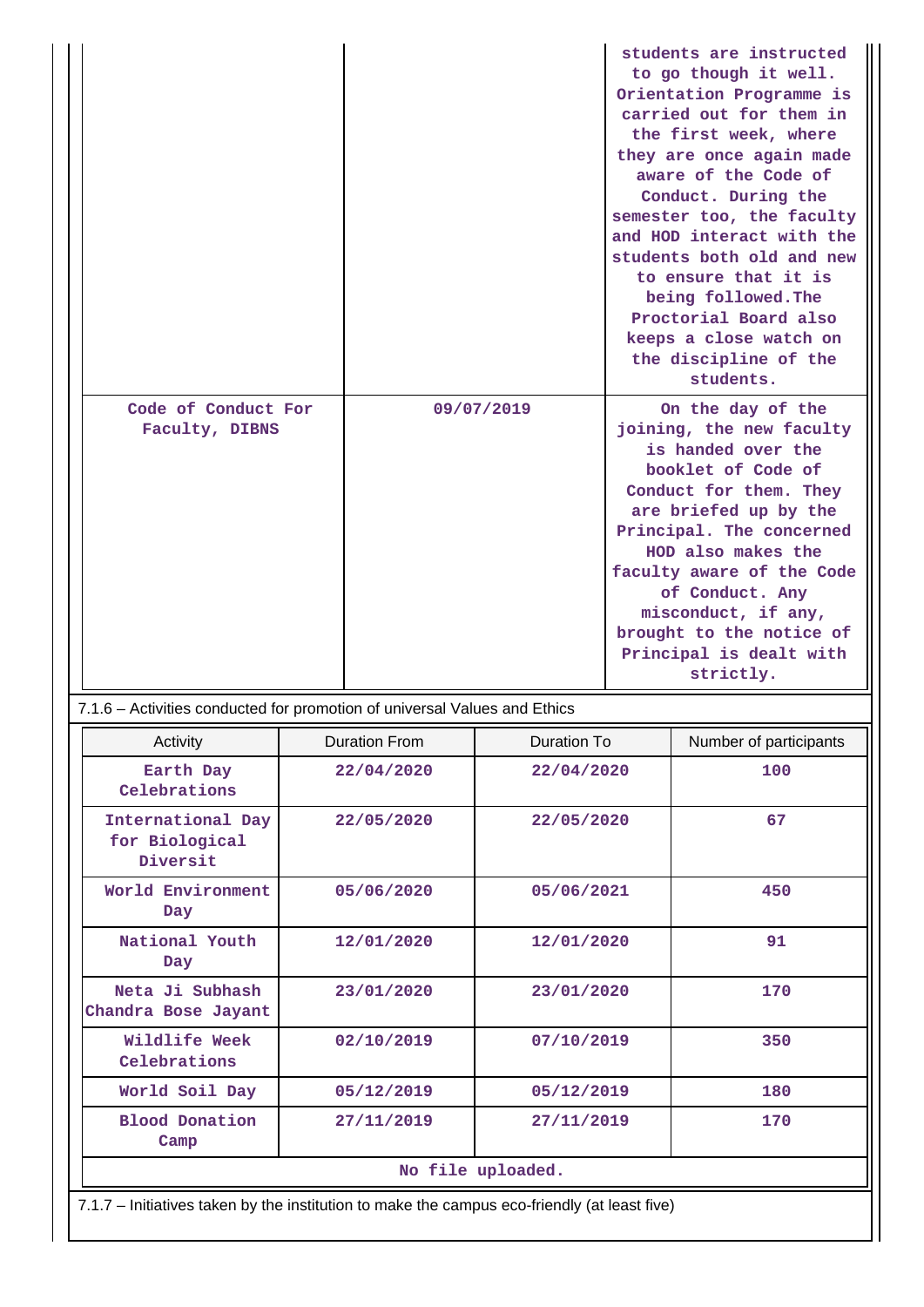**1. Green campus 2. Single use plastic free campus 3. Installation of solar panels 4. Use of LED bulbs in classrooms, labs, hostels 5. Stress on use of ERP and computerized system to minimize the use of paper and reuse of one sided printed paper. 6. Saplings presented to guests instead of bouquets**

#### **7.2 – Best Practices**

#### 7.2.1 – Describe at least two institutional best practices

 **Best Practice No. 1 Title of the Practice: Promoting the concept of cleanliness and green surrounding Objectives of the practice: A clean and green environment is a basic ideology in sustainable development. The importance of cleanliness is known to all yet people try to keep their homes clean while they are not serious to keep their surroundings clean, which is highly unfortunate. The unclean environment can be hazardous to our health. We at Dolphin Institute are committed to create a society more worthy of human beings. Hence, besides providing good academic environment, we are also devoted to inculcate the sense of responsibility among the students towards the society. The Context: Dolphin Institute is surrounded by a thick forest and captivating fauna and flora. But the growing population and increase in the human activities in the region has introduced a lot of waste which need to be managed properly and disposed of. Pollution due to this waste is causing adverse impact on local residents as well as the wild life. The challenge to keep the surrounding neat and clean, Swachta Drive was initiated under the aegis of DSWC involving students, faculty and staff. The practice: Several steps have been taken in the Institute to achieve the goal of swachta within the campus and surrounding. . Dedicated staff from housekeeping maintains the cleanliness of the campus. Each evening all the classrooms are cleaned thoroughly and are then sanitized at the present time of pandemic. Dustbins are placed in almost all the prominent places and the classrooms. Washrooms are maintained neat and clean and are sanitized regularly. Waste generated in the labs are collected separately as per biomedical waste management where ever applicable. Time to time cleanliness drives are organized within the campus and also in the neighbourhood villages by the students. Awareness drives in the form of nukkad natak, poems, slogans are organized in the government schools as well as in the Panchayat bhawans of the nearby villages. Every year students from the dept. of Forestry develop in house trees seedling nursery, which are later on distributed free of cost to NGOs, local public. The institute also maintains a botanical garden with plants of medicinal importance. Minimal use of plastic is encouraged and single use plastic is totally banned. Small steps like replacing plastic mineral water bottles with reusable glass/ stainless steel water bottles, gifting saplings or bouquet wrapped with biodegradable paper instead of routine cellophane wrapped bouquets. Folders made up of jute are distributed in the conferences and workshops held in the institute. To beautify the campus, plants are arranged through out the campus, which creates peaceful atmosphere and salubrious climate and provides a perfect setting for young minds to absorb knowledge. The institute presents a picture that is full of life and cheerful energy. Evidence of success: Success has been achieved in terms of appreciation by the visitors, local bodies of the nearby villages. It has also created a goodwill among the local residents. • Improvement in the cleanliness of the nearby areas. • Awareness regarding personal hygiene, safe drinking water, hand washing has improved among the residents of the neighbouring residents. • These efforts made by the students, staff and faculty of the Institute has been acknowledged by Mahatma Gandhi National Council of Rural Education, Department of Higher Education, Ministry of Education, Government of India and a Certificate has been awarded for improving facilities in the campus and the community/ adopted villages in the areas of sanitation hygiene, water management, energy conservation and greenery post COVID- 19, along with the observation of three environment, entrepreneurship and committee engagement related days to**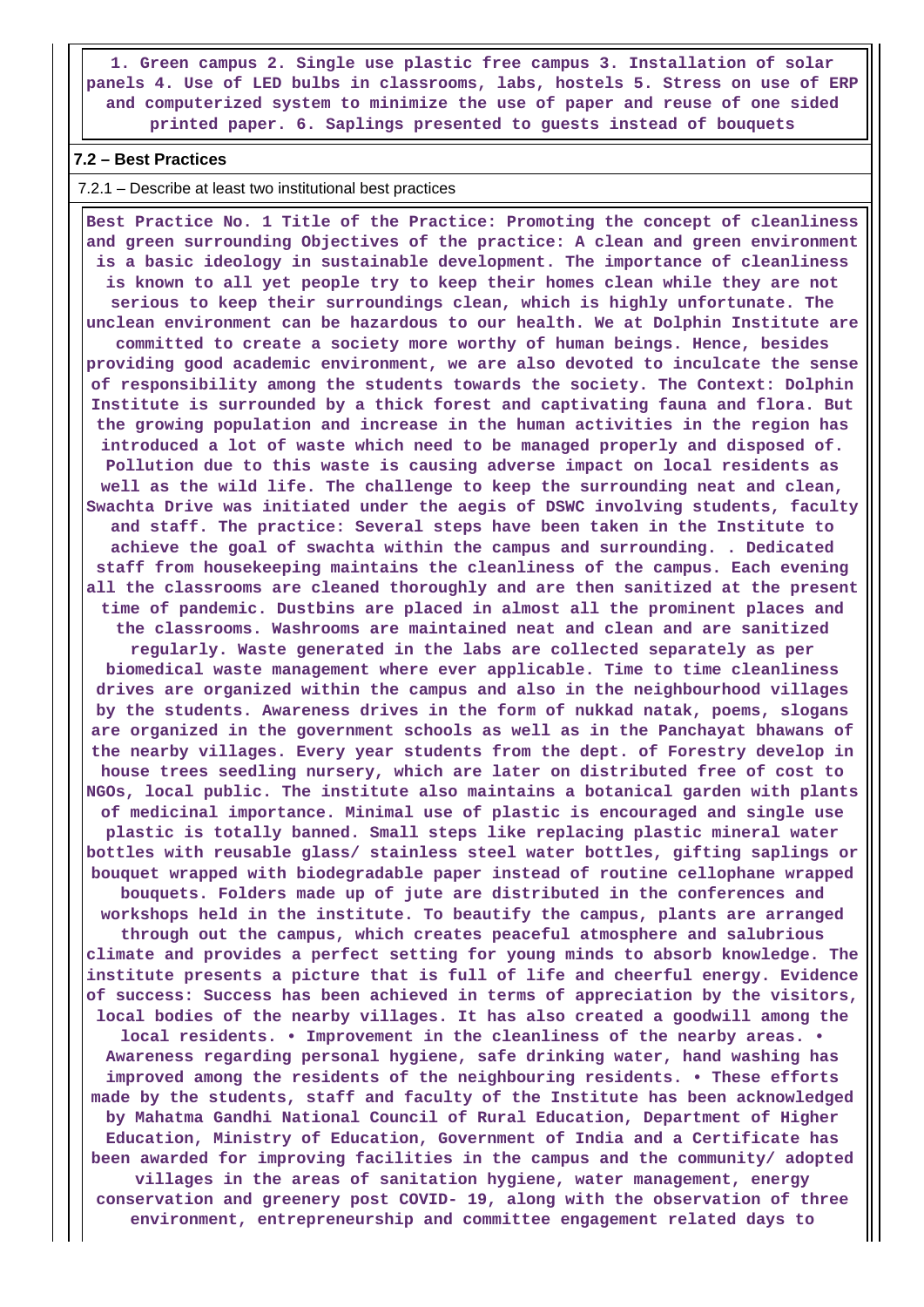**inculcate in faculty, students and community, the practices of Mentoring, Social Responsibility , Swachhta and Care for Environment and Resources. Best Practice No. 2 Title of the Practice: Maintaining Teaching learning quality during pandemic time Objectives of the practice: The education system was drastically affected due to Covid 19 pandemic lock down as the age old conventional method of teaching was not at all possible. The Institute had no other option but to totally shift to online mode of teaching. Prior to pandemic, though faculty were using ICT tools but blackboard teaching was generally preferred. Some faculty were hesitant initially to adapt to the new method of teaching. The IT Cell of the college played an important role at that time of crisis and started working on a suitable teaching learning platform both for teachers and students. An open source platform 'Moodle LMS' was finalized to be used for teaching learning process. Hence students and faculty were trained to adapt to this new technology. The Context: Once Moodle LMS was approved, IT Cell was engaged to upgrade the software infrastructure and train the teachers and students. The practice: IT Cell provided the ready platform for online teaching within a span of nearly two weeks. The nationwide lockdown was ordered from 25th March 2020 and by 4th April 2020 the faculty and students were fully prepared to begin online teaching. Thereafter college conducted online classes as per scheduled timetable. Besides this, assignments, quiz, class tests were conducted to engage the students in the academic activities at their places. To further update the students in their field of specialization, webinars and invites talks were conducted by distinguished speakers. 22 webinars were conducted between April to June 2020. To make the faculty more expertise in online teaching and to make them explore the new possibilities in virtual teaching methods, two weeks FDP on "Normalization of online teaching and learning system for new-normal with hands on – online class management and co-creating MOOCS" was organized by the Dept. of Physics in collaboration with Research Development and Services Cell, Ramanujan College, Delhi University. 50 faculty participated in the FDP with full enthusiasm. The FDP covered several aspects related to development of deeper understanding of the dynamics of e content creation and the underlying technology and proficiency, use of open source tools for creation of e content including generic video creation software for recording and minor editing, screen capturing, assistance in online course instructional design and best practices, awareness on Open Educational Resources and MOOCs, design and develop a MOOC course based on the four quadrant model, preparation of online assignment and quizzes, grading and evaluation and build a platform for transacting the online course and managing it etc. Evidence of success: To assess the response and satisfaction level of online teaching, IQAC designed a questionnaire which included questions like ' how effective was online teaching via notes/ assignments/ quizzes?' "how effective was virtual teaching via virtual classes", " how has been the understanding of the topics taught online", "how effectively the doubts could be cleared" "how will you rate your overall online teaching experience"., "how will you rate online teaching in comparison to classroom teaching'. Similarly feedback was also collected from the faculty on online teaching learning process. But for constraint of poor connectivity at times, the faculty had taken online teaching positively and with in short span of time all got acquainted with the new technology and were able to come out with best outcome through online teaching. Majority of the faculty were satisfied by this alternate method of teaching. The feedback analysis of the students indicated a positive response and more than 65 students gave the rating of good, very good and excellent . The same was reflected later on in their evaluation.**

 Upload details of two best practices successfully implemented by the institution as per NAAC format in your institution website, provide the link

[https://www.dolphininstitute.in/wp-content/uploads/2022/01/Best-](https://www.dolphininstitute.in/wp-content/uploads/2022/01/Best-Practices-19-20.pdf)[Practices-19-20.pdf](https://www.dolphininstitute.in/wp-content/uploads/2022/01/Best-Practices-19-20.pdf)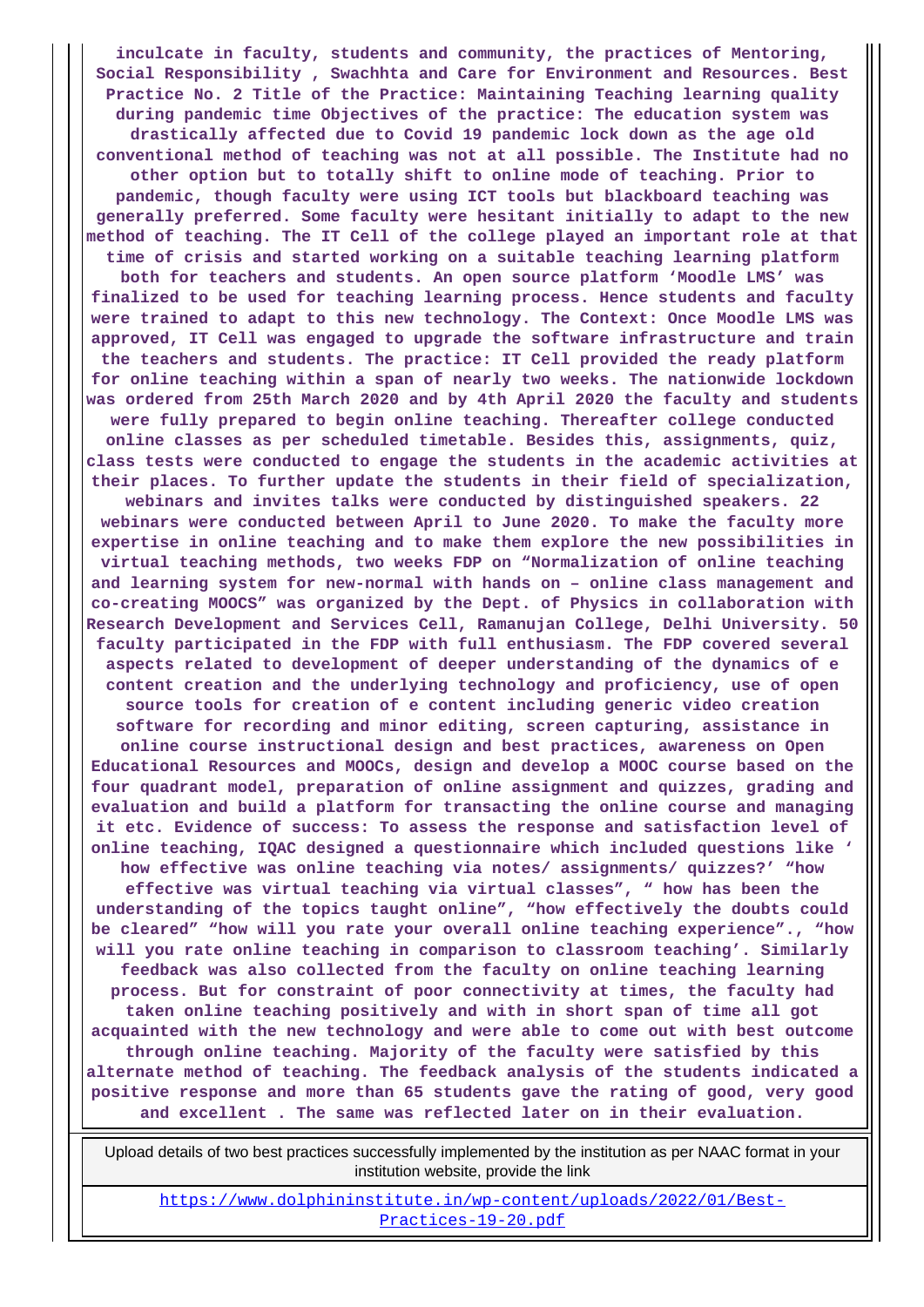#### **7.3 – Institutional Distinctiveness**

 7.3.1 – Provide the details of the performance of the institution in one area distinctive to its vision, priority and thrust in not more than 500 words

 **One of the objectives of the vision and mission of the college is to inculcate social consciousness in the students making them capable of fostering good relationships with others and become tools of social change to serve the civil society at large. The objective is being achieved by organizing various Human Values Community Outreach (HVCO)activities like health camps, blood donation camps, awareness program on various social issues like drug abuse, AID Awareness, traffic rules,Swatchtha Abhiyan, Van Mahotsav, national integration, patriotism, etc. in and outside the college campus. Gender sensitivity is another important issue on which the College is fully conscious and organizes various activities. College also commemorates the national festivals and International days including Yoga Day, Earth day, Environment day. College regularly conducts Physiotherapy and health camps for the neighborhood rural population. The college is located in a rural area and neighboring villages face shortage of many basic facilities primarily in the field of health management. The college conducts free Medical and Physiotherapy OPD in the campus, besides undertaking free Physiotherapy/ health check-up camps in the above-mentioned villages and suggests remedial measures to overcome the health problems faced by the villagers. The students join these camps to assist the faculty and MO which also inculcates in them a sense of social responsibility. Gratis Physiotherapy activities are also provided in various sport meets organized in Dehradun by Govt./ NGOs. College is managing Physiotherapy OPDs on a charitable basis in the city in association with Lion's Club, Gurudwara Committee, Agrasen Charitable Hospital and Jankalyan Hospital. Dolphin Students Welfare Committee comprising student members, several volunteers, and faculty, including the Dean, is very actively engaged in undertaking a large number of social activities such as workshops, awareness programs, and counseling lectures under the de-addiction drive. Students also display enthusiasm for cleanliness and conduct regular activities under Swachhata Abhiyan We endeavor to fulfill the college's social responsibility by organizing different HVCO activities in College as well as in the neighboring Panchayats and villages involving students, faculty, and staff. These activities are an essential aspect of a complete education, which emphasizes community services and inculcates social values and commitment towards the civil society at large among the students, faculty, and staff.The above activities are invariably conducted under the overall umbrella of DSW, NSS, YRC, Scouts Guides, and NCC. Physiotherapy, Pathology Departments, and medical OPDs play a pivotal role in conducting health camps..Dolphin Students Welfare Committee is very actively engaged in undertaking a large number of social activities such as workshops, awareness programs, and counseling lectures under the de-addiction drive. Students also displayed enthusiasm for cleanliness and conducted fortnightly activities under Swachhata Abhiyan. During the time of COVID 19 pandemic, Dolphin Institute continued its social commitment of serving the society. The hostel was made available to the state Govt. to make it a quarantine centre. Dolphin institute distributed medicines, food items, and groceries to economically weaker section of people, who were returning back to their native places due to lock down. https://www.dolphininstitute.in/wpcontent/uploads/2022/01/Institutions-distinctiveness-19-20.pdf**

Provide the weblink of the institution

<http://www.dolphininstitute.in>

**8.Future Plans of Actions for Next Academic Year**

 **The pandemic has created many uncertainties but we at Dolphin Institute are not**